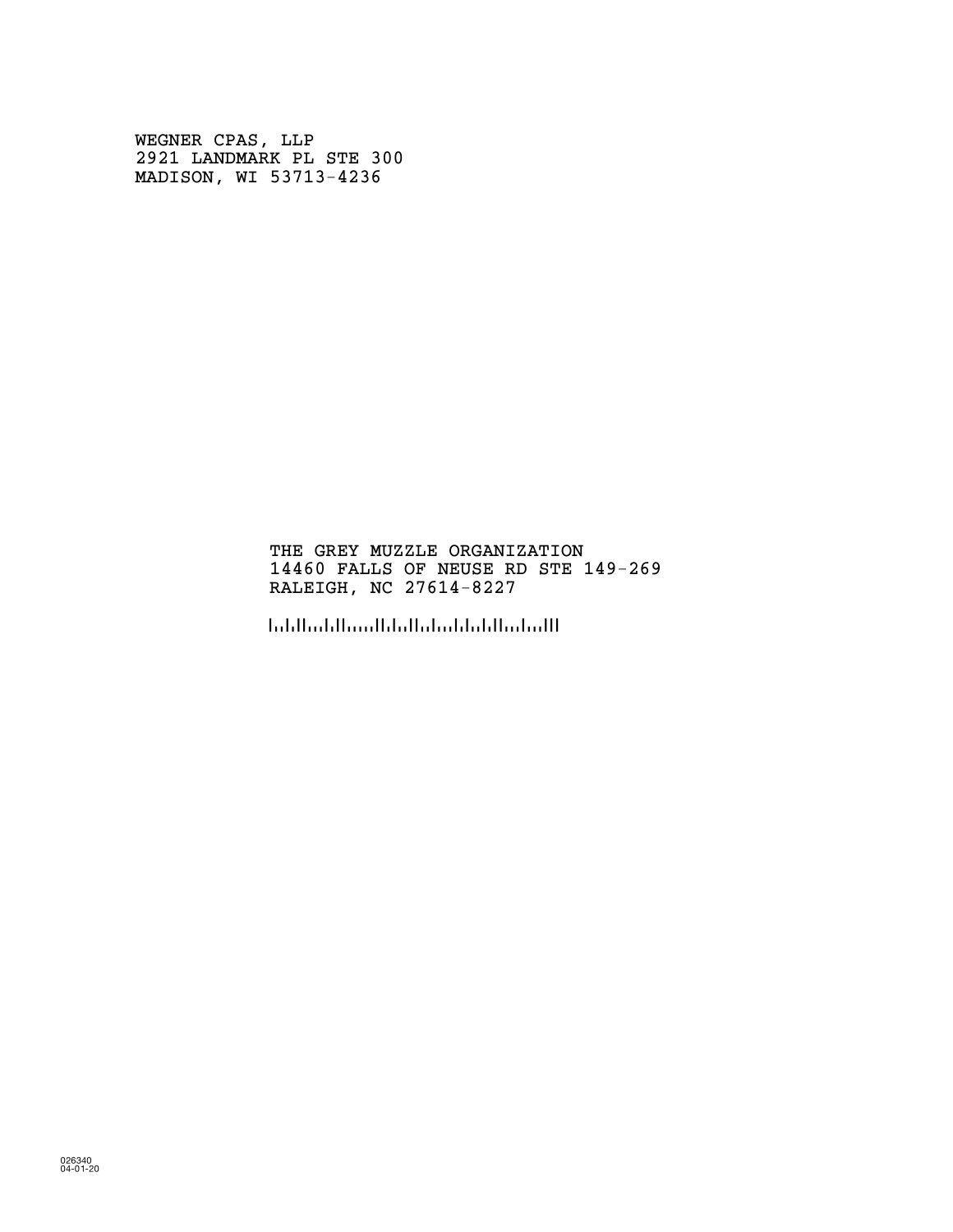|                            |                                         |                                | ** PUBLIC DISCLOSURE COPY **                                                                                                                                               |                                                     |                    |                                                                        |  |
|----------------------------|-----------------------------------------|--------------------------------|----------------------------------------------------------------------------------------------------------------------------------------------------------------------------|-----------------------------------------------------|--------------------|------------------------------------------------------------------------|--|
|                            |                                         |                                | <b>Return of Organization Exempt From Income Tax</b>                                                                                                                       |                                                     |                    | OMB No. 1545-0047                                                      |  |
| Form 990                   |                                         |                                | Under section 501(c), 527, or 4947(a)(1) of the Internal Revenue Code (except private foundations)                                                                         |                                                     |                    |                                                                        |  |
| Department of the Treasury |                                         |                                | Do not enter social security numbers on this form as it may be made public.                                                                                                |                                                     |                    | <b>Open to Public</b>                                                  |  |
|                            |                                         | Internal Revenue Service       | Go to www.irs.gov/Form990 for instructions and the latest information.                                                                                                     |                                                     |                    | Inspection                                                             |  |
|                            |                                         |                                | JUL 1, 2020<br>A For the 2020 calendar year, or tax year beginning                                                                                                         | and ending JUN 30, 2021                             |                    |                                                                        |  |
|                            | <b>B</b> Check if applicable:           |                                | <b>C</b> Name of organization                                                                                                                                              | D Employer identification number                    |                    |                                                                        |  |
|                            | X Address                               |                                | THE GREY MUZZLE ORGANIZATION                                                                                                                                               |                                                     |                    |                                                                        |  |
|                            | ]Name<br>]change                        |                                | Doing business as                                                                                                                                                          |                                                     | 26-1965495         |                                                                        |  |
|                            | Initial<br> return<br> Final<br>return/ |                                | Number and street (or P.O. box if mail is not delivered to street address)<br>Room/suite<br>14460 FALLS OF NEUSE RD STE 149-269                                            | E Telephone number                                  | $919 - 529 - 0309$ |                                                                        |  |
|                            | termin-<br>ated                         |                                | City or town, state or province, country, and ZIP or foreign postal code                                                                                                   | G Gross receipts \$                                 |                    | 1, 252, 522.                                                           |  |
|                            | Amended<br>Ireturn                      |                                | 27614-8227<br>RALEIGH, NC                                                                                                                                                  | H(a) Is this a group return                         |                    |                                                                        |  |
|                            | Applica-<br>tion                        |                                | F Name and address of principal officer: JIM PIKULA                                                                                                                        | for subordinates?                                   |                    | $\Box$ Yes $\Box$ No                                                   |  |
|                            | pending                                 |                                | SAME AS C ABOVE                                                                                                                                                            | $H(b)$ Are all subordinates included? $\Box$ Yes    |                    | <b>No</b>                                                              |  |
|                            |                                         |                                | Tax-exempt status: $X \over 301(c)(3)$<br>$501(c)$ (<br>$\sqrt{\bullet}$ (insert no.)<br>$4947(a)(1)$ or                                                                   | 527                                                 |                    | If "No," attach a list. See instructions                               |  |
|                            |                                         |                                | J Website: WWW.GREYMUZZLE.ORG                                                                                                                                              | $H(c)$ Group exemption number $\blacktriangleright$ |                    |                                                                        |  |
|                            |                                         |                                | <b>K</b> Form of organization: $\boxed{\mathbf{X}}$ Corporation<br>Other $\blacktriangleright$<br>Trust<br>Association                                                     |                                                     |                    | L Year of formation: $2008$ M State of legal domicile: $\overline{WA}$ |  |
|                            | Part I                                  | <b>Summary</b>                 |                                                                                                                                                                            |                                                     |                    |                                                                        |  |
|                            | 1                                       |                                | Briefly describe the organization's mission or most significant activities: TO IMPROVE THE LIVES OF SENIOR                                                                 |                                                     |                    |                                                                        |  |
|                            |                                         |                                | HOMELESS DOGS AND TO SUPPORT THE DEVELOPMENT OF PROGRAMS AT ANIMAL                                                                                                         |                                                     |                    |                                                                        |  |
|                            | 2                                       |                                | Check this box $\blacktriangleright$ $\Box$ if the organization discontinued its operations or disposed of more than 25% of its net assets.                                |                                                     |                    |                                                                        |  |
| Governance                 | З                                       |                                | Number of voting members of the governing body (Part VI, line 1a)                                                                                                          |                                                     | 3                  | 9                                                                      |  |
|                            | 4                                       |                                | 4                                                                                                                                                                          | 9                                                   |                    |                                                                        |  |
|                            | 5                                       |                                | 5                                                                                                                                                                          | $\overline{0}$                                      |                    |                                                                        |  |
| <b>Activities &amp;</b>    | 6                                       |                                |                                                                                                                                                                            |                                                     | 6                  | $\overline{61}$                                                        |  |
|                            |                                         |                                |                                                                                                                                                                            |                                                     | 7a                 | $\overline{0}$ .                                                       |  |
|                            |                                         |                                |                                                                                                                                                                            |                                                     | 7 <sub>b</sub>     | $\overline{0}$ .                                                       |  |
|                            |                                         |                                |                                                                                                                                                                            | <b>Prior Year</b>                                   |                    | <b>Current Year</b>                                                    |  |
|                            | 8                                       |                                |                                                                                                                                                                            | 1,046,818.                                          |                    | 1,244,860.                                                             |  |
| Revenue                    | 9                                       |                                | Program service revenue (Part VIII, line 2g)                                                                                                                               |                                                     | 0.                 | $\overline{0}$ .                                                       |  |
|                            | 10                                      |                                |                                                                                                                                                                            |                                                     | 385.               | 1,131.                                                                 |  |
|                            | 11                                      |                                | Other revenue (Part VIII, column (A), lines 5, 6d, 8c, 9c, 10c, and 11e)                                                                                                   |                                                     | 2,281.             | 6,531.                                                                 |  |
|                            | 12                                      |                                | Total revenue - add lines 8 through 11 (must equal Part VIII, column (A), line 12)                                                                                         | 1,049,484.                                          |                    | 1, 252, 522.                                                           |  |
|                            | 13                                      |                                | Grants and similar amounts paid (Part IX, column (A), lines 1-3)                                                                                                           | 513,742.                                            |                    | 654,743.                                                               |  |
|                            |                                         |                                |                                                                                                                                                                            |                                                     | 0.                 | $\overline{0}$ .                                                       |  |
|                            |                                         |                                | Salaries, other compensation, employee benefits (Part IX, column (A), lines 5-10)                                                                                          | 106,798.                                            |                    | $\overline{0}$ .                                                       |  |
|                            |                                         |                                |                                                                                                                                                                            |                                                     | $\overline{0}$     | σ.                                                                     |  |
| Expenses                   |                                         |                                | 91, 163.<br><b>b</b> Total fundraising expenses (Part IX, column (D), line 25)                                                                                             |                                                     |                    |                                                                        |  |
|                            |                                         |                                |                                                                                                                                                                            | 94,107.                                             |                    | 229,624.                                                               |  |
|                            | 18                                      |                                | Total expenses. Add lines 13-17 (must equal Part IX, column (A), line 25) <i></i>                                                                                          | 714,647.                                            |                    | 884, 367.                                                              |  |
|                            | 19                                      |                                |                                                                                                                                                                            | 334,837.                                            |                    | 368, 155.                                                              |  |
| Net Assets or              |                                         |                                |                                                                                                                                                                            | <b>Beginning of Current Year</b>                    |                    | <b>End of Year</b>                                                     |  |
|                            | 20                                      | Total assets (Part X, line 16) |                                                                                                                                                                            | 530, 324.                                           |                    | 903, 772.                                                              |  |
|                            | 21                                      |                                | Total liabilities (Part X, line 26)                                                                                                                                        | 20,633.                                             |                    | 25,926.                                                                |  |
|                            | 22                                      |                                |                                                                                                                                                                            | 509,691.                                            |                    | 877,846.                                                               |  |
|                            | Part II                                 | <b>Signature Block</b>         |                                                                                                                                                                            |                                                     |                    |                                                                        |  |
|                            |                                         |                                | Under penalties of perjury, I declare that I have examined this return, including accompanying schedules and statements, and to the best of my knowledge and belief, it is |                                                     |                    |                                                                        |  |
|                            |                                         |                                | true, correct, and complete. Declaration of preparer (other than officer) is based on all information of which preparer has any knowledge.                                 |                                                     |                    |                                                                        |  |
| Sign                       |                                         |                                | Signature of officer                                                                                                                                                       | Date                                                |                    |                                                                        |  |

| Sign     | Signature of officer                                                                                  |                      | пате                                   |  |  |  |  |  |
|----------|-------------------------------------------------------------------------------------------------------|----------------------|----------------------------------------|--|--|--|--|--|
| Here     | JIM PIKULA,<br>TREASURER                                                                              |                      |                                        |  |  |  |  |  |
|          | Type or print name and title                                                                          |                      |                                        |  |  |  |  |  |
|          | Print/Type preparer's name                                                                            | Preparer's signature | PTIN<br><b>Date</b><br>Check           |  |  |  |  |  |
| Paid     | TARKOWSKI,<br>CPA<br>UENNY                                                                            | eunin                | P00634290<br>10/14/21<br>self-emploved |  |  |  |  |  |
| Preparer | WEGNER CPAS,<br>LLP<br>Firm's name                                                                    |                      | Firm's EIN 39-0974031                  |  |  |  |  |  |
| Use Only | Firm's address 2921 LANDMARK PL STE 300                                                               |                      |                                        |  |  |  |  |  |
|          | MADISON, WI 53713-4236                                                                                |                      | Phone no. $608 - 274 - 4020$           |  |  |  |  |  |
|          | ΧI<br>Yes<br>No<br>May the IRS discuss this return with the preparer shown above? See instructions    |                      |                                        |  |  |  |  |  |
| 032001   | Form 990 (2020)<br>LHA For Paperwork Reduction Act Notice, see the separate instructions.<br>12-23-20 |                      |                                        |  |  |  |  |  |

SEE SCHEDULE O FOR ORGANIZATION MISSION STATEMENT CONTINUATION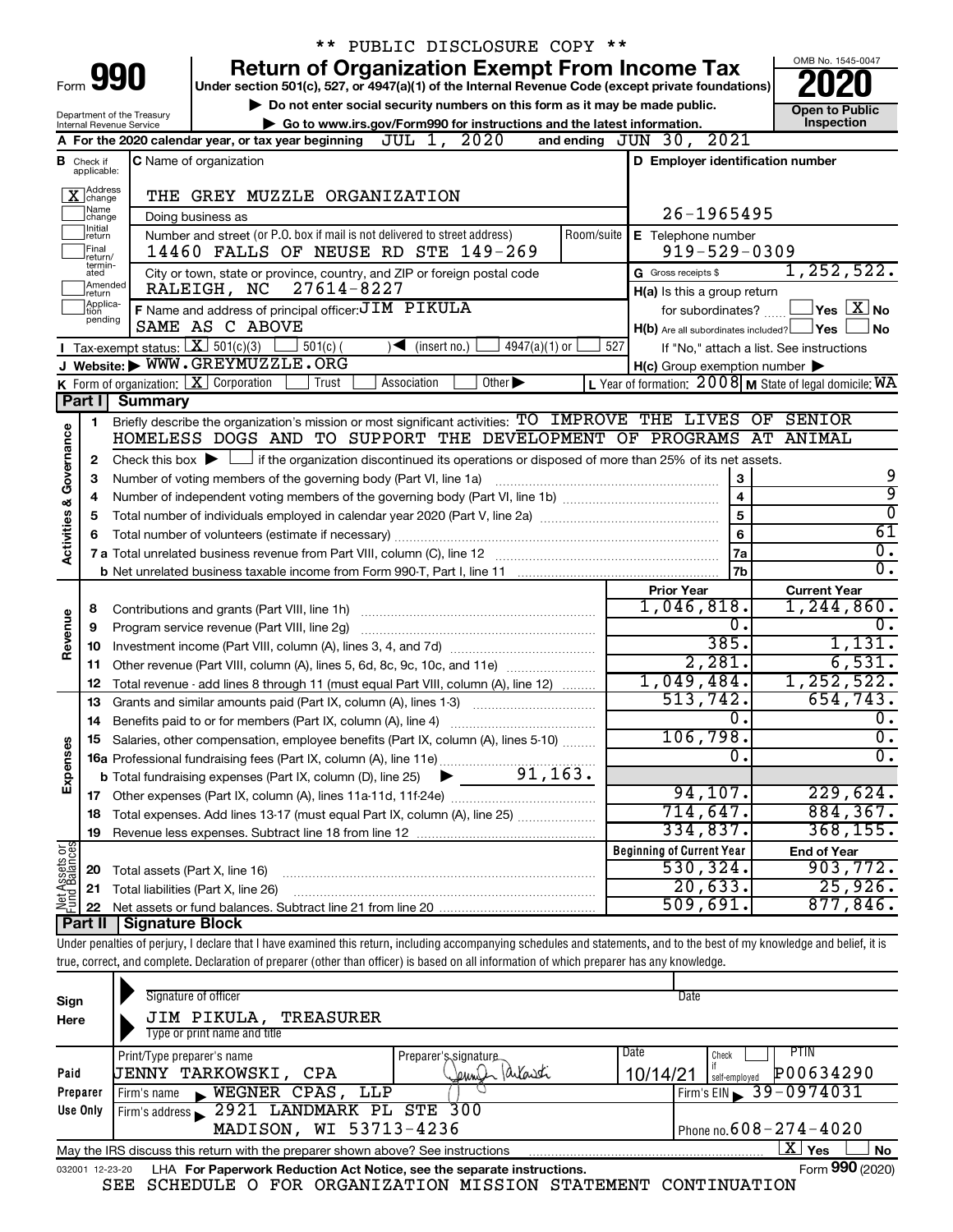|    | Form 990 (2020)<br>Part III<br><b>Statement of Program Service Accomplishments</b>                                                                                                                                                                                                   | Page 2 |
|----|--------------------------------------------------------------------------------------------------------------------------------------------------------------------------------------------------------------------------------------------------------------------------------------|--------|
|    |                                                                                                                                                                                                                                                                                      |        |
| 1  | Briefly describe the organization's mission:<br>THE GREY MUZZLE ORGANIZATION IMPROVES THE LIVES OF AT-RISK SENIOR DOGS                                                                                                                                                               |        |
|    | BY PROVIDING FUNDING AND RESOURCES TO ANIMAL SHELTERS, RESCUE                                                                                                                                                                                                                        |        |
|    | ORGANIZATIONS, SANCTUARIES, AND OTHER NON-PROFIT GROUPS NATIONWIDE.                                                                                                                                                                                                                  |        |
| 2  | Did the organization undertake any significant program services during the year which were not listed on the                                                                                                                                                                         |        |
|    | $\sqrt{\mathsf{Yes}\ \mathbf{X}}$ No<br>If "Yes," describe these new services on Schedule O.                                                                                                                                                                                         |        |
| 3  | $\overline{\ }$ Yes $\overline{\rm X}$ No<br>Did the organization cease conducting, or make significant changes in how it conducts, any program services?<br>If "Yes," describe these changes on Schedule O.                                                                         |        |
| 4  | Describe the organization's program service accomplishments for each of its three largest program services, as measured by expenses.<br>Section 501(c)(3) and 501(c)(4) organizations are required to report the amount of grants and allocations to others, the total expenses, and |        |
|    | revenue, if any, for each program service reported.                                                                                                                                                                                                                                  |        |
| 4a | $654, 743.$ (Revenue \$)<br>6,531.<br>$729,045$ $\cdot$ including grants of \$<br>) (Expenses \$<br>(Code:<br>IF YOU'RE FORTUNATE, YOU HAVE LIVED, OR CURRENTLY LIVE, WITH AN OLD                                                                                                    |        |
|    | DOG. AS CHERISHED COMPANIONS, THE OLD DOGS IN OUR LIVES ENRICH OUR DAYS<br>FOR AS LONG AS WE ARE PRIVILEGED TO HAVE THEM.                                                                                                                                                            |        |
|    | YOU MAY FIND IT INCONCEIVABLE THEN THAT A TREASURED MEMBER OF THE                                                                                                                                                                                                                    |        |
|    | FAMILY WOULD BE TOSSED AWAY WHEN SIGNS OF OLD AGE APPEAR, WHEN EXTRA                                                                                                                                                                                                                 |        |
|    | CARE IS REQUIRED, OR AFTER THE KIDS LEAVE HOME. BUT THIS IS ALL TOO                                                                                                                                                                                                                  |        |
|    | COMMON. OLD DOGS ARE LEFT AT SHELTERS, OR SIMPLY TURNED LOOSE OR LEFT                                                                                                                                                                                                                |        |
|    | BEHIND, CONFUSED AND FRIGHTENED. ABANDONMENT CAN ALSO HAPPEN RIGHT AT                                                                                                                                                                                                                |        |
|    | HOME - OLD DOGS WHO ARE NO LONGER WANTED ARE SOMETIMES BANISHED<br>TO<br>THE                                                                                                                                                                                                         |        |
|    | GARAGE OR EXILED TO THE BACK YARD WITH LITTLE HUMAN COMPANIONSHIP.<br>AND                                                                                                                                                                                                            |        |
|    | SADLY, SOMETIMES PEOPLE OR FAMILIES WHO LOVE THEIR OLD DOG ARE FORCED                                                                                                                                                                                                                |        |
|    |                                                                                                                                                                                                                                                                                      |        |
|    |                                                                                                                                                                                                                                                                                      |        |
|    |                                                                                                                                                                                                                                                                                      |        |
|    |                                                                                                                                                                                                                                                                                      |        |
| 4с | ) (Revenue \$<br>(Code:<br>) (Expenses \$<br>including grants of \$                                                                                                                                                                                                                  |        |
|    |                                                                                                                                                                                                                                                                                      |        |
|    |                                                                                                                                                                                                                                                                                      |        |
|    |                                                                                                                                                                                                                                                                                      |        |
|    |                                                                                                                                                                                                                                                                                      |        |
|    |                                                                                                                                                                                                                                                                                      |        |
| 4d | Other program services (Describe on Schedule O.)<br>(Expenses \$<br>(Revenue \$<br>including grants of \$                                                                                                                                                                            |        |
|    |                                                                                                                                                                                                                                                                                      |        |
|    | 729,045.<br>4e Total program service expenses<br>Form 990 (2020)                                                                                                                                                                                                                     |        |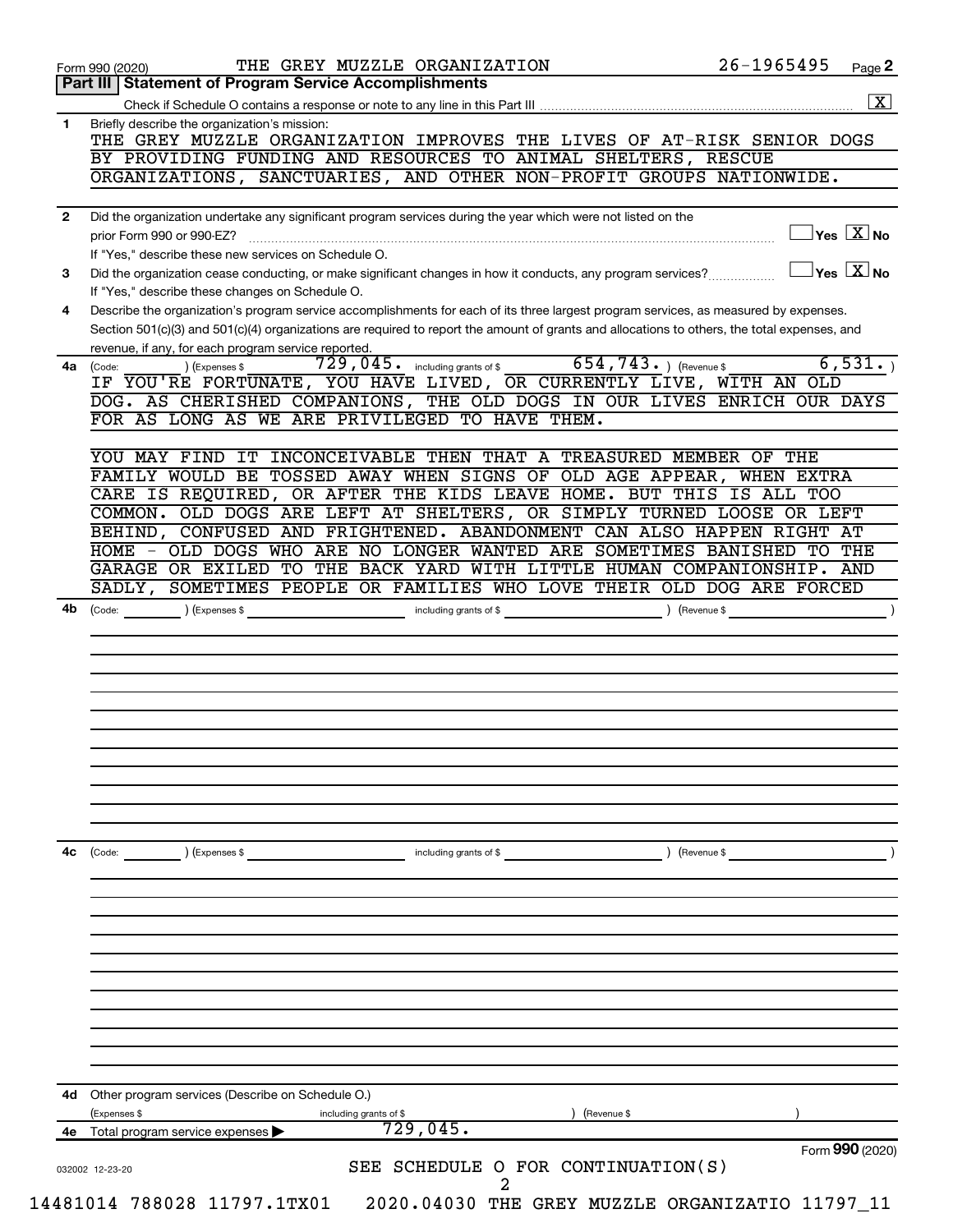|  | Form 990 (2020) |
|--|-----------------|

**Part IV Checklist of Required Schedules**

Form 990 (2020) Page THE GREY MUZZLE ORGANIZATION 26-1965495

|     |                                                                                                                                                                       |                 | Yes                     | No                      |
|-----|-----------------------------------------------------------------------------------------------------------------------------------------------------------------------|-----------------|-------------------------|-------------------------|
| 1   | Is the organization described in section $501(c)(3)$ or $4947(a)(1)$ (other than a private foundation)?                                                               |                 |                         |                         |
|     | If "Yes," complete Schedule A                                                                                                                                         | 1               | х                       |                         |
| 2   | Is the organization required to complete Schedule B, Schedule of Contributors? [111] [12] the organization required to complete Schedule B, Schedule of Contributors? | $\overline{2}$  | $\overline{\textbf{X}}$ |                         |
| 3   | Did the organization engage in direct or indirect political campaign activities on behalf of or in opposition to candidates for                                       |                 |                         |                         |
|     | public office? If "Yes," complete Schedule C, Part I                                                                                                                  | 3               |                         | x                       |
| 4   | Section 501(c)(3) organizations. Did the organization engage in lobbying activities, or have a section 501(h) election in effect                                      |                 |                         |                         |
|     |                                                                                                                                                                       | 4               |                         | х                       |
| 5   | Is the organization a section 501(c)(4), 501(c)(5), or 501(c)(6) organization that receives membership dues, assessments, or                                          |                 |                         |                         |
|     |                                                                                                                                                                       | 5               |                         | х                       |
| 6   | Did the organization maintain any donor advised funds or any similar funds or accounts for which donors have the right to                                             |                 |                         |                         |
|     | provide advice on the distribution or investment of amounts in such funds or accounts? If "Yes," complete Schedule D, Part I                                          | 6               |                         | х                       |
| 7   | Did the organization receive or hold a conservation easement, including easements to preserve open space,                                                             |                 |                         |                         |
|     |                                                                                                                                                                       | $\overline{7}$  |                         | x                       |
| 8   | Did the organization maintain collections of works of art, historical treasures, or other similar assets? If "Yes," complete                                          |                 |                         |                         |
|     |                                                                                                                                                                       | 8               |                         | x                       |
| 9   | Did the organization report an amount in Part X, line 21, for escrow or custodial account liability, serve as a custodian for                                         |                 |                         |                         |
|     | amounts not listed in Part X; or provide credit counseling, debt management, credit repair, or debt negotiation services?                                             |                 |                         |                         |
|     |                                                                                                                                                                       | 9               |                         | x                       |
|     | Did the organization, directly or through a related organization, hold assets in donor-restricted endowments                                                          |                 |                         |                         |
| 10  |                                                                                                                                                                       | 10              |                         | x                       |
|     |                                                                                                                                                                       |                 |                         |                         |
| 11  | If the organization's answer to any of the following questions is "Yes," then complete Schedule D, Parts VI, VII, VIII, IX, or X                                      |                 |                         |                         |
|     | as applicable.                                                                                                                                                        |                 |                         |                         |
|     | a Did the organization report an amount for land, buildings, and equipment in Part X, line 10? If "Yes," complete Schedule D,                                         |                 |                         | x                       |
|     |                                                                                                                                                                       | 11a             |                         |                         |
|     | <b>b</b> Did the organization report an amount for investments - other securities in Part X, line 12, that is 5% or more of its total                                 |                 |                         | x                       |
|     |                                                                                                                                                                       | 11b             |                         |                         |
|     | c Did the organization report an amount for investments - program related in Part X, line 13, that is 5% or more of its total                                         |                 |                         | x                       |
|     |                                                                                                                                                                       | 11c             |                         |                         |
|     | d Did the organization report an amount for other assets in Part X, line 15, that is 5% or more of its total assets reported in                                       |                 |                         |                         |
|     |                                                                                                                                                                       | 11d             |                         | x                       |
|     |                                                                                                                                                                       | 11e             |                         | x                       |
|     | f Did the organization's separate or consolidated financial statements for the tax year include a footnote that addresses                                             |                 |                         |                         |
|     | the organization's liability for uncertain tax positions under FIN 48 (ASC 740)? If "Yes," complete Schedule D, Part X                                                | 11f             |                         | x                       |
|     | 12a Did the organization obtain separate, independent audited financial statements for the tax year? If "Yes," complete                                               |                 |                         |                         |
|     | Schedule D, Parts XI and XII                                                                                                                                          | 12a             | х                       |                         |
|     | <b>b</b> Was the organization included in consolidated, independent audited financial statements for the tax year?                                                    |                 |                         |                         |
|     | If "Yes," and if the organization answered "No" to line 12a, then completing Schedule D, Parts XI and XII is optional                                                 | 12 <sub>b</sub> |                         | Χ                       |
| 13  | Is the organization a school described in section $170(b)(1)(A)(ii)?$ If "Yes," complete Schedule E                                                                   | 13              |                         | $\overline{\textbf{X}}$ |
| 14a |                                                                                                                                                                       | 14a             |                         | x                       |
| b   | Did the organization have aggregate revenues or expenses of more than \$10,000 from grantmaking, fundraising, business,                                               |                 |                         |                         |
|     | investment, and program service activities outside the United States, or aggregate foreign investments valued at \$100,000                                            |                 |                         |                         |
|     |                                                                                                                                                                       | 14b             |                         | х                       |
| 15  | Did the organization report on Part IX, column (A), line 3, more than \$5,000 of grants or other assistance to or for any                                             |                 |                         |                         |
|     |                                                                                                                                                                       | 15              |                         | х                       |
| 16  | Did the organization report on Part IX, column (A), line 3, more than \$5,000 of aggregate grants or other assistance to                                              |                 |                         |                         |
|     |                                                                                                                                                                       | 16              |                         | х                       |
| 17  | Did the organization report a total of more than \$15,000 of expenses for professional fundraising services on Part IX,                                               |                 |                         |                         |
|     |                                                                                                                                                                       | 17              |                         | х                       |
| 18  | Did the organization report more than \$15,000 total of fundraising event gross income and contributions on Part VIII, lines                                          |                 |                         |                         |
|     |                                                                                                                                                                       | 18              |                         | х                       |
| 19  | Did the organization report more than \$15,000 of gross income from gaming activities on Part VIII, line 9a? If "Yes,"                                                |                 |                         |                         |
|     |                                                                                                                                                                       | 19              |                         | x                       |
|     |                                                                                                                                                                       | 20a             |                         | x                       |
|     |                                                                                                                                                                       | 20 <sub>b</sub> |                         |                         |
| 21  | Did the organization report more than \$5,000 of grants or other assistance to any domestic organization or                                                           |                 |                         |                         |
|     |                                                                                                                                                                       | 21              | х                       |                         |
|     | 032003 12-23-20                                                                                                                                                       |                 |                         | Form 990 (2020)         |

3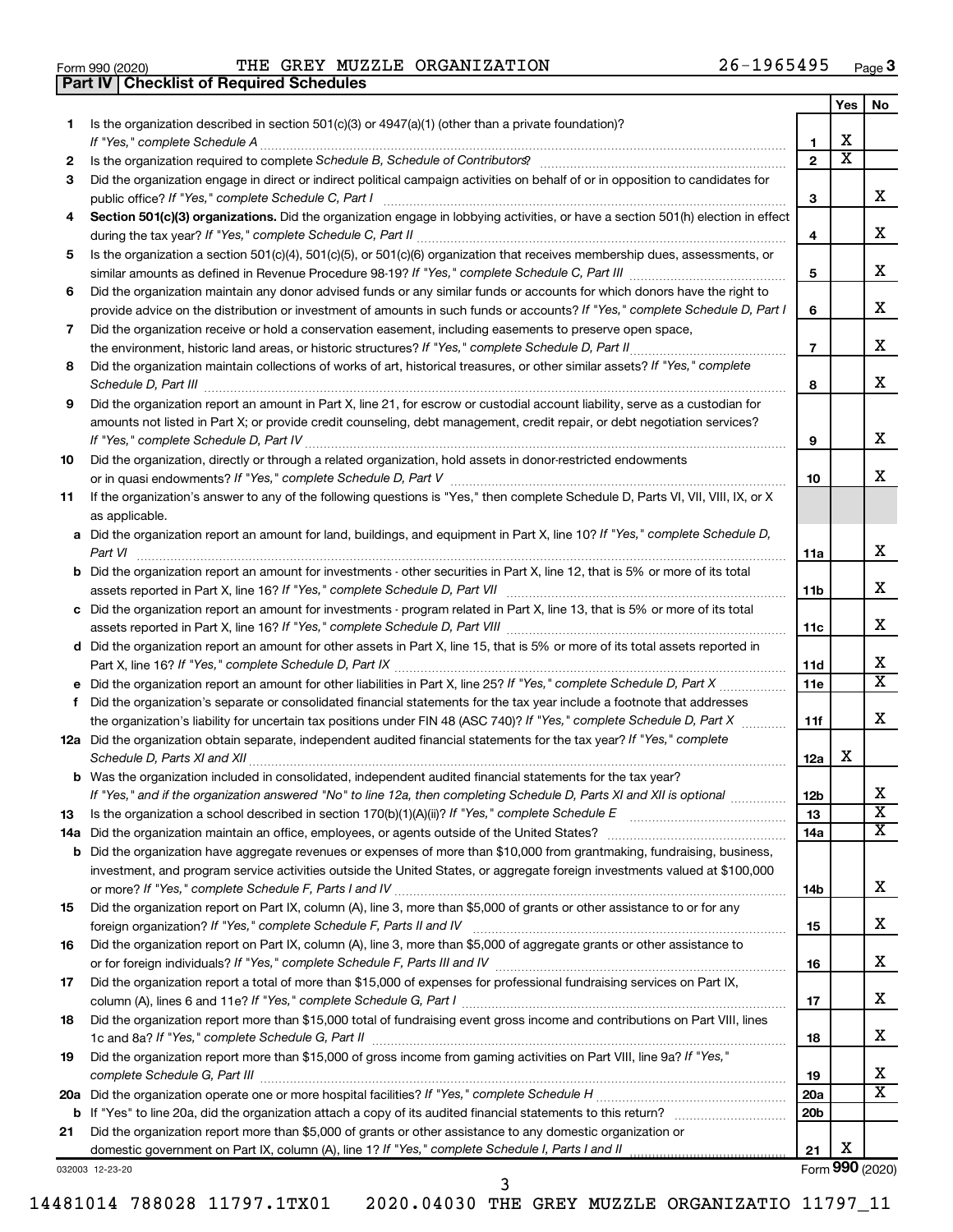|  | Form 990 (2020) |
|--|-----------------|
|  |                 |

Form 990 (2020) Page THE GREY MUZZLE ORGANIZATION 26-1965495

*(continued)* **Part IV Checklist of Required Schedules**

|        | $\sim$                                                                                                                                                          |                 |     |                       |
|--------|-----------------------------------------------------------------------------------------------------------------------------------------------------------------|-----------------|-----|-----------------------|
|        |                                                                                                                                                                 |                 | Yes | No                    |
| 22     | Did the organization report more than \$5,000 of grants or other assistance to or for domestic individuals on                                                   | 22              |     | x                     |
| 23     | Did the organization answer "Yes" to Part VII, Section A, line 3, 4, or 5 about compensation of the organization's current                                      |                 |     |                       |
|        | and former officers, directors, trustees, key employees, and highest compensated employees? If "Yes," complete                                                  |                 |     |                       |
|        | Schedule J                                                                                                                                                      | 23              |     | x                     |
|        | 24a Did the organization have a tax-exempt bond issue with an outstanding principal amount of more than \$100,000 as of the                                     |                 |     |                       |
|        | last day of the year, that was issued after December 31, 2002? If "Yes," answer lines 24b through 24d and complete                                              |                 |     |                       |
|        |                                                                                                                                                                 | 24a             |     | x                     |
|        |                                                                                                                                                                 | 24b             |     |                       |
|        | c Did the organization maintain an escrow account other than a refunding escrow at any time during the year to defease                                          |                 |     |                       |
|        |                                                                                                                                                                 | 24с             |     |                       |
|        |                                                                                                                                                                 | 24d             |     |                       |
|        | 25a Section 501(c)(3), 501(c)(4), and 501(c)(29) organizations. Did the organization engage in an excess benefit                                                |                 |     |                       |
|        |                                                                                                                                                                 | 25a             |     | x                     |
|        | <b>b</b> Is the organization aware that it engaged in an excess benefit transaction with a disqualified person in a prior year, and                             |                 |     |                       |
|        | that the transaction has not been reported on any of the organization's prior Forms 990 or 990-EZ? If "Yes," complete                                           |                 |     |                       |
|        | Schedule L, Part I                                                                                                                                              | 25b             |     | х                     |
| 26     | Did the organization report any amount on Part X, line 5 or 22, for receivables from or payables to any current                                                 |                 |     |                       |
|        | or former officer, director, trustee, key employee, creator or founder, substantial contributor, or 35%                                                         |                 |     |                       |
|        | controlled entity or family member of any of these persons? If "Yes," complete Schedule L, Part II                                                              | 26              |     | х                     |
| 27     | Did the organization provide a grant or other assistance to any current or former officer, director, trustee, key employee,                                     |                 |     |                       |
|        | creator or founder, substantial contributor or employee thereof, a grant selection committee member, or to a 35% controlled                                     |                 |     |                       |
|        | entity (including an employee thereof) or family member of any of these persons? If "Yes," complete Schedule L, Part III                                        | 27              |     | х                     |
| 28     | Was the organization a party to a business transaction with one of the following parties (see Schedule L, Part IV                                               |                 |     |                       |
|        | instructions, for applicable filing thresholds, conditions, and exceptions):                                                                                    |                 |     |                       |
|        | a A current or former officer, director, trustee, key employee, creator or founder, or substantial contributor? If                                              |                 |     |                       |
|        |                                                                                                                                                                 | 28a             | х   |                       |
|        |                                                                                                                                                                 | 28 <sub>b</sub> |     | х                     |
|        | c A 35% controlled entity of one or more individuals and/or organizations described in lines 28a or 28b?/f                                                      |                 |     |                       |
|        |                                                                                                                                                                 | 28c             |     | х                     |
| 29     |                                                                                                                                                                 | 29              | х   |                       |
| 30     | Did the organization receive contributions of art, historical treasures, or other similar assets, or qualified conservation                                     |                 |     |                       |
|        |                                                                                                                                                                 | 30              |     | х                     |
| 31     | Did the organization liquidate, terminate, or dissolve and cease operations? If "Yes," complete Schedule N, Part I                                              | 31              |     | $\overline{\text{x}}$ |
| 32     | Did the organization sell, exchange, dispose of, or transfer more than 25% of its net assets? If "Yes," complete                                                |                 |     |                       |
|        | Schedule N, Part II                                                                                                                                             | 32              |     | х                     |
| 33     | Did the organization own 100% of an entity disregarded as separate from the organization under Regulations                                                      |                 |     |                       |
|        | sections 301.7701-2 and 301.7701-3? If "Yes," complete Schedule R, Part I                                                                                       | 33              |     | х                     |
| 34     | Was the organization related to any tax-exempt or taxable entity? If "Yes," complete Schedule R, Part II, III, or IV, and                                       |                 |     | х                     |
|        | Part V, line 1                                                                                                                                                  | 34              |     | х                     |
|        | 35a Did the organization have a controlled entity within the meaning of section 512(b)(13)?                                                                     | 35a             |     |                       |
|        | <b>b</b> If "Yes" to line 35a, did the organization receive any payment from or engage in any transaction with a controlled entity                              | 35 <sub>b</sub> |     |                       |
| 36     | Section 501(c)(3) organizations. Did the organization make any transfers to an exempt non-charitable related organization?                                      |                 |     |                       |
|        |                                                                                                                                                                 | 36              |     | х                     |
| 37     | Did the organization conduct more than 5% of its activities through an entity that is not a related organization                                                |                 |     |                       |
|        |                                                                                                                                                                 | 37              |     | х                     |
| 38     | Did the organization complete Schedule O and provide explanations in Schedule O for Part VI, lines 11b and 19?                                                  |                 |     |                       |
|        | Note: All Form 990 filers are required to complete Schedule O.                                                                                                  | 38              | х   |                       |
| Part V | <b>Statements Regarding Other IRS Filings and Tax Compliance</b>                                                                                                |                 |     |                       |
|        | Check if Schedule O contains a response or note to any line in this Part V [11] [12] Check if Schedule O contains a response or note to any line in this Part V |                 |     |                       |
|        |                                                                                                                                                                 |                 | Yes | No                    |
|        | <b>1a</b> Enter the number reported in Box 3 of Form 1096. Enter -0- if not applicable <i>manumumumum</i><br>1a                                                 |                 |     |                       |
|        | <b>b</b> Enter the number of Forms W-2G included in line 1a. Enter -0- if not applicable<br>1 <sub>b</sub>                                                      |                 |     |                       |
|        | c Did the organization comply with backup withholding rules for reportable payments to vendors and reportable gaming                                            |                 |     |                       |
|        |                                                                                                                                                                 | 1c              |     |                       |
|        | 032004 12-23-20                                                                                                                                                 |                 |     | Form 990 (2020)       |
|        | 4                                                                                                                                                               |                 |     |                       |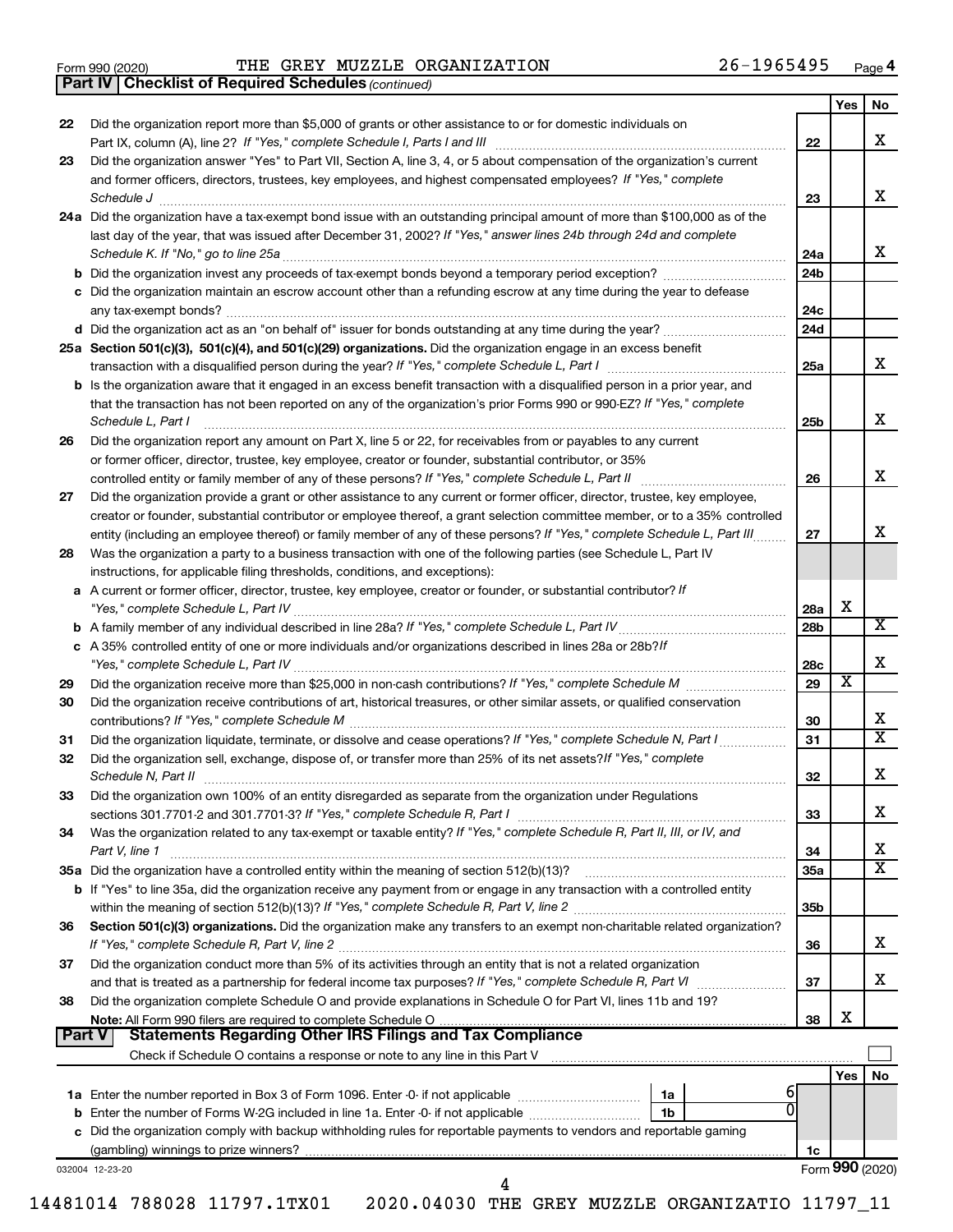|  | Form 990 (2020) |
|--|-----------------|
|  |                 |

**Part V Statements Regarding Other IRS Filings and Tax Compliance**

*(continued)*

|    |                                                                                                                                                 |                | Yes | No                      |  |
|----|-------------------------------------------------------------------------------------------------------------------------------------------------|----------------|-----|-------------------------|--|
|    | <b>2a</b> Enter the number of employees reported on Form W-3, Transmittal of Wage and Tax Statements,                                           |                |     |                         |  |
|    | 0<br>filed for the calendar year ending with or within the year covered by this return<br>2a                                                    |                |     |                         |  |
|    |                                                                                                                                                 |                |     |                         |  |
|    |                                                                                                                                                 |                |     |                         |  |
|    | 3a Did the organization have unrelated business gross income of \$1,000 or more during the year?                                                |                |     | х                       |  |
|    |                                                                                                                                                 |                |     |                         |  |
|    | 4a At any time during the calendar year, did the organization have an interest in, or a signature or other authority over, a                    |                |     |                         |  |
|    | financial account in a foreign country (such as a bank account, securities account, or other financial account)?                                |                |     |                         |  |
|    | <b>b</b> If "Yes," enter the name of the foreign country $\blacktriangleright$                                                                  |                |     |                         |  |
|    | See instructions for filing requirements for FinCEN Form 114, Report of Foreign Bank and Financial Accounts (FBAR).                             |                |     |                         |  |
|    |                                                                                                                                                 | 5a             |     | x                       |  |
| b  |                                                                                                                                                 | 5b             |     | $\overline{\mathbf{X}}$ |  |
| с  |                                                                                                                                                 | 5 <sub>c</sub> |     |                         |  |
|    | 6a Does the organization have annual gross receipts that are normally greater than \$100,000, and did the organization solicit                  |                |     |                         |  |
|    |                                                                                                                                                 | 6a             |     | x                       |  |
|    | <b>b</b> If "Yes," did the organization include with every solicitation an express statement that such contributions or gifts                   |                |     |                         |  |
|    | were not tax deductible?                                                                                                                        | 6b             |     |                         |  |
| 7  | Organizations that may receive deductible contributions under section 170(c).                                                                   |                |     |                         |  |
| a  | Did the organization receive a payment in excess of \$75 made partly as a contribution and partly for goods and services provided to the payor? | 7a             |     | х                       |  |
| b  |                                                                                                                                                 | 7b             |     |                         |  |
| с  | Did the organization sell, exchange, or otherwise dispose of tangible personal property for which it was required                               |                |     | х                       |  |
|    | 7d                                                                                                                                              | 7c             |     |                         |  |
|    | Did the organization receive any funds, directly or indirectly, to pay premiums on a personal benefit contract?                                 | 7e             |     | х                       |  |
| f  |                                                                                                                                                 | 7f             |     | $\mathbf x$             |  |
|    | If the organization received a contribution of qualified intellectual property, did the organization file Form 8899 as required?                | 7g             |     |                         |  |
| h  | If the organization received a contribution of cars, boats, airplanes, or other vehicles, did the organization file a Form 1098-C?              | 7h             |     |                         |  |
| 8  | Sponsoring organizations maintaining donor advised funds. Did a donor advised fund maintained by the                                            |                |     |                         |  |
|    |                                                                                                                                                 | 8              |     |                         |  |
| 9  | Sponsoring organizations maintaining donor advised funds.                                                                                       |                |     |                         |  |
| а  | Did the sponsoring organization make any taxable distributions under section 4966?                                                              | 9а             |     |                         |  |
|    |                                                                                                                                                 | 9b             |     |                         |  |
| 10 | Section 501(c)(7) organizations. Enter:                                                                                                         |                |     |                         |  |
| а  | 10a                                                                                                                                             |                |     |                         |  |
|    | 10 <sub>b</sub><br>b Gross receipts, included on Form 990, Part VIII, line 12, for public use of club facilities                                |                |     |                         |  |
| 11 | Section 501(c)(12) organizations. Enter:                                                                                                        |                |     |                         |  |
|    | 11a                                                                                                                                             |                |     |                         |  |
|    | b Gross income from other sources (Do not net amounts due or paid to other sources against                                                      |                |     |                         |  |
|    | 11b                                                                                                                                             |                |     |                         |  |
|    | 12a Section 4947(a)(1) non-exempt charitable trusts. Is the organization filing Form 990 in lieu of Form 1041?                                  | 12a            |     |                         |  |
|    | b If "Yes," enter the amount of tax-exempt interest received or accrued during the year<br>12b                                                  |                |     |                         |  |
| 13 | Section 501(c)(29) qualified nonprofit health insurance issuers.                                                                                |                |     |                         |  |
|    | a Is the organization licensed to issue qualified health plans in more than one state?                                                          | 13a            |     |                         |  |
|    | Note: See the instructions for additional information the organization must report on Schedule O.                                               |                |     |                         |  |
|    | <b>b</b> Enter the amount of reserves the organization is required to maintain by the states in which the                                       |                |     |                         |  |
|    | 13b                                                                                                                                             |                |     |                         |  |
|    | 13 <sub>c</sub><br>c Enter the amount of reserves on hand                                                                                       |                |     |                         |  |
|    | 14a Did the organization receive any payments for indoor tanning services during the tax year?                                                  | 14a            |     | x                       |  |
|    | <b>b</b> If "Yes," has it filed a Form 720 to report these payments? If "No," provide an explanation on Schedule O                              | 14b            |     |                         |  |
| 15 | Is the organization subject to the section 4960 tax on payment(s) of more than \$1,000,000 in remuneration or                                   |                |     | X                       |  |
|    | excess parachute payment(s) during the year?                                                                                                    | 15             |     |                         |  |
|    | If "Yes," see instructions and file Form 4720, Schedule N.                                                                                      |                |     | x                       |  |
| 16 | Is the organization an educational institution subject to the section 4968 excise tax on net investment income?                                 | 16             |     |                         |  |
|    | If "Yes," complete Form 4720, Schedule O.                                                                                                       |                |     |                         |  |

Form (2020) **990**

032005 12-23-20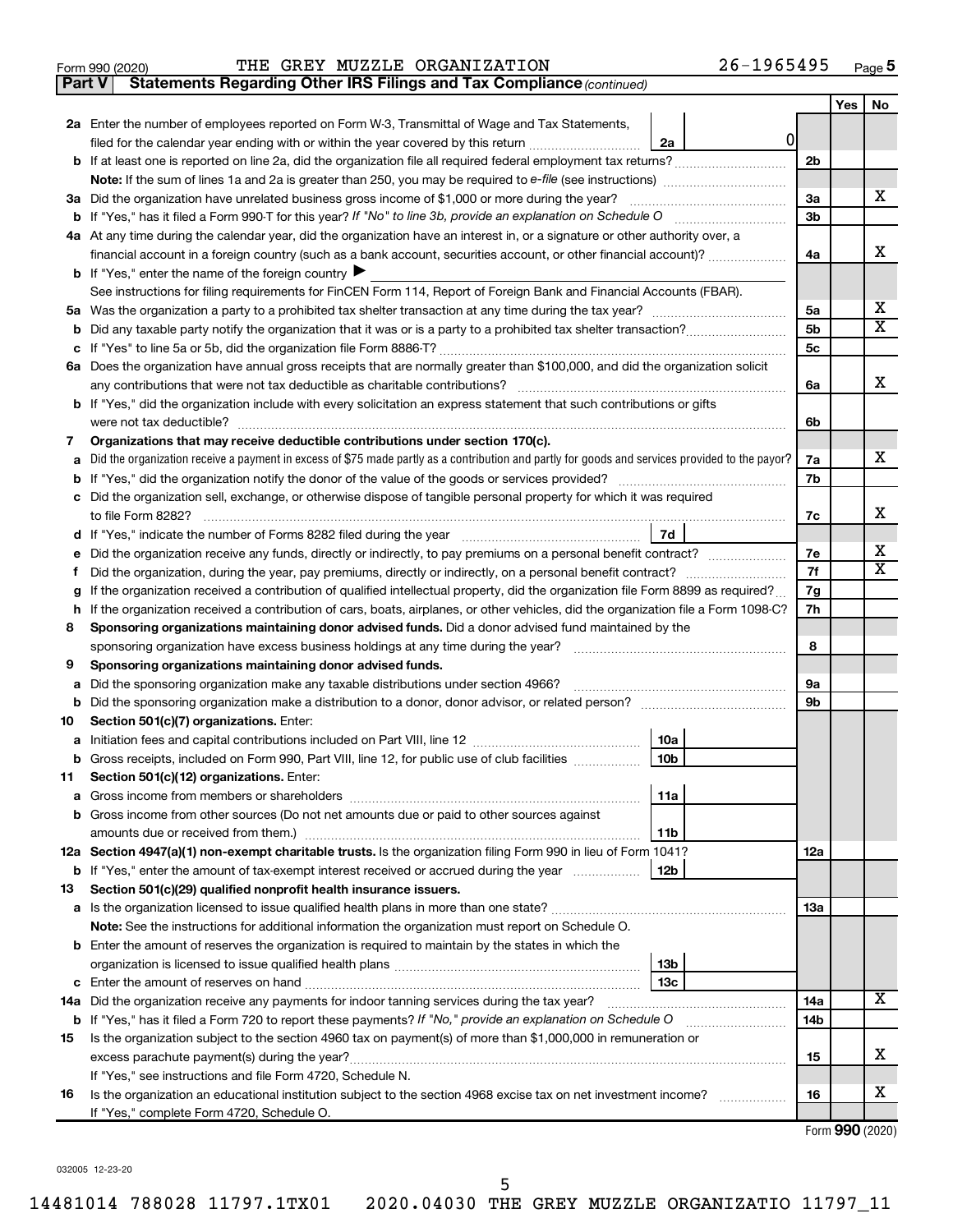#### Form 990 (2020) Page THE GREY MUZZLE ORGANIZATION 26-1965495

**Part VI** Governance, Management, and Disclosure For each "Yes" response to lines 2 through 7b below, and for a "No" response *to line 8a, 8b, or 10b below, describe the circumstances, processes, or changes on Schedule O. See instructions.*

|    | <b>Section A. Governing Body and Management</b>                                                                                                                                                                                |                 |                              |    |
|----|--------------------------------------------------------------------------------------------------------------------------------------------------------------------------------------------------------------------------------|-----------------|------------------------------|----|
|    |                                                                                                                                                                                                                                |                 | Yes                          | No |
|    | 1a<br>1a Enter the number of voting members of the governing body at the end of the tax year                                                                                                                                   | 9               |                              |    |
|    | If there are material differences in voting rights among members of the governing body, or if the governing                                                                                                                    |                 |                              |    |
|    | body delegated broad authority to an executive committee or similar committee, explain on Schedule O.                                                                                                                          |                 |                              |    |
|    | 9<br><b>b</b> Enter the number of voting members included on line 1a, above, who are independent<br>1b                                                                                                                         |                 |                              |    |
| 2  | Did any officer, director, trustee, or key employee have a family relationship or a business relationship with any other                                                                                                       |                 |                              |    |
|    |                                                                                                                                                                                                                                | 2               |                              |    |
| 3  | Did the organization delegate control over management duties customarily performed by or under the direct supervision                                                                                                          |                 |                              |    |
|    |                                                                                                                                                                                                                                | 3               | X                            |    |
| 4  | Did the organization make any significant changes to its governing documents since the prior Form 990 was filed?                                                                                                               | 4               |                              |    |
| 5  |                                                                                                                                                                                                                                | 5               |                              |    |
| 6  |                                                                                                                                                                                                                                | 6               |                              |    |
|    | 7a Did the organization have members, stockholders, or other persons who had the power to elect or appoint one or                                                                                                              |                 |                              |    |
|    |                                                                                                                                                                                                                                | 7a              |                              |    |
|    | <b>b</b> Are any governance decisions of the organization reserved to (or subject to approval by) members, stockholders, or                                                                                                    |                 |                              |    |
|    | persons other than the governing body?                                                                                                                                                                                         | 7b              |                              |    |
| 8  | Did the organization contemporaneously document the meetings held or written actions undertaken during the year by the following:                                                                                              |                 |                              |    |
|    |                                                                                                                                                                                                                                | 8a              | х                            |    |
|    |                                                                                                                                                                                                                                | 8b              | x                            |    |
| 9  | Is there any officer, director, trustee, or key employee listed in Part VII, Section A, who cannot be reached at the                                                                                                           |                 |                              |    |
|    |                                                                                                                                                                                                                                | 9               |                              |    |
|    | Section B. Policies (This Section B requests information about policies not required by the Internal Revenue Code.)                                                                                                            |                 |                              |    |
|    |                                                                                                                                                                                                                                |                 | Yes                          |    |
|    |                                                                                                                                                                                                                                | 10a             |                              |    |
|    |                                                                                                                                                                                                                                |                 |                              |    |
|    | <b>b</b> If "Yes," did the organization have written policies and procedures governing the activities of such chapters, affiliates,                                                                                            |                 |                              |    |
|    |                                                                                                                                                                                                                                | 10 <sub>b</sub> | X                            |    |
|    | 11a Has the organization provided a complete copy of this Form 990 to all members of its governing body before filing the form?                                                                                                | 11a             |                              |    |
|    | <b>b</b> Describe in Schedule O the process, if any, used by the organization to review this Form 990.                                                                                                                         |                 |                              |    |
|    |                                                                                                                                                                                                                                | 12a             | х<br>$\overline{\textbf{x}}$ |    |
|    |                                                                                                                                                                                                                                | 12 <sub>b</sub> |                              |    |
|    | c Did the organization regularly and consistently monitor and enforce compliance with the policy? If "Yes," describe                                                                                                           |                 |                              |    |
|    | in Schedule O how this was done <i>maching and accordination of the schedule O</i> how this was done                                                                                                                           | 12c             | X                            |    |
| 13 |                                                                                                                                                                                                                                | 13              | X                            |    |
| 14 | Did the organization have a written document retention and destruction policy? [11] manufaction manufaction in                                                                                                                 | 14              | X                            |    |
| 15 | Did the process for determining compensation of the following persons include a review and approval by independent                                                                                                             |                 |                              |    |
|    | persons, comparability data, and contemporaneous substantiation of the deliberation and decision?                                                                                                                              |                 |                              |    |
|    | a The organization's CEO, Executive Director, or top management official manufactured content content of the organization's CEO, Executive Director, or top management official manufactured content of the content of the con | <b>15a</b>      |                              |    |
|    |                                                                                                                                                                                                                                | 15b             |                              |    |
|    | If "Yes" to line 15a or 15b, describe the process in Schedule O (see instructions).                                                                                                                                            |                 |                              |    |
|    | 16a Did the organization invest in, contribute assets to, or participate in a joint venture or similar arrangement with a                                                                                                      |                 |                              |    |
|    | taxable entity during the year?                                                                                                                                                                                                | <b>16a</b>      |                              |    |
|    | <b>b</b> If "Yes," did the organization follow a written policy or procedure requiring the organization to evaluate its participation                                                                                          |                 |                              |    |
|    | in joint venture arrangements under applicable federal tax law, and take steps to safeguard the organization's                                                                                                                 |                 |                              |    |
|    | exempt status with respect to such arrangements?                                                                                                                                                                               | 16b             |                              |    |
|    | <b>Section C. Disclosure</b>                                                                                                                                                                                                   |                 |                              |    |
|    | List the states with which a copy of this Form 990 is required to be filed >AL, AR, CA, FL, GA, HI, IL, KS, KY, MA, MD, MI                                                                                                     |                 |                              |    |
| 17 |                                                                                                                                                                                                                                |                 |                              |    |
| 18 | Section 6104 requires an organization to make its Forms 1023 (1024 or 1024-A, if applicable), 990, and 990-T (Section 501(c)(3)s only) available                                                                               |                 |                              |    |
|    | for public inspection. Indicate how you made these available. Check all that apply.                                                                                                                                            |                 |                              |    |
|    | $X$ Own website<br>$\lfloor \underline{X} \rfloor$ Upon request<br>Another's website<br>Other (explain on Schedule O)                                                                                                          |                 |                              |    |
| 19 | Describe on Schedule O whether (and if so, how) the organization made its governing documents, conflict of interest policy, and financial                                                                                      |                 |                              |    |
|    | statements available to the public during the tax year.                                                                                                                                                                        |                 |                              |    |
| 20 | State the name, address, and telephone number of the person who possesses the organization's books and records $\blacktriangleright$                                                                                           |                 |                              |    |
|    | JIM PIKULA - 919-529-0309                                                                                                                                                                                                      |                 |                              |    |
|    | 27614-8227<br>14460 FALLS OF NEUSE RD STE 149-269, RALEIGH, NC                                                                                                                                                                 |                 |                              |    |
|    | SEE SCHEDULE O FOR FULL LIST OF STATES<br>032006 12-23-20                                                                                                                                                                      |                 | Form 990 (2020)              |    |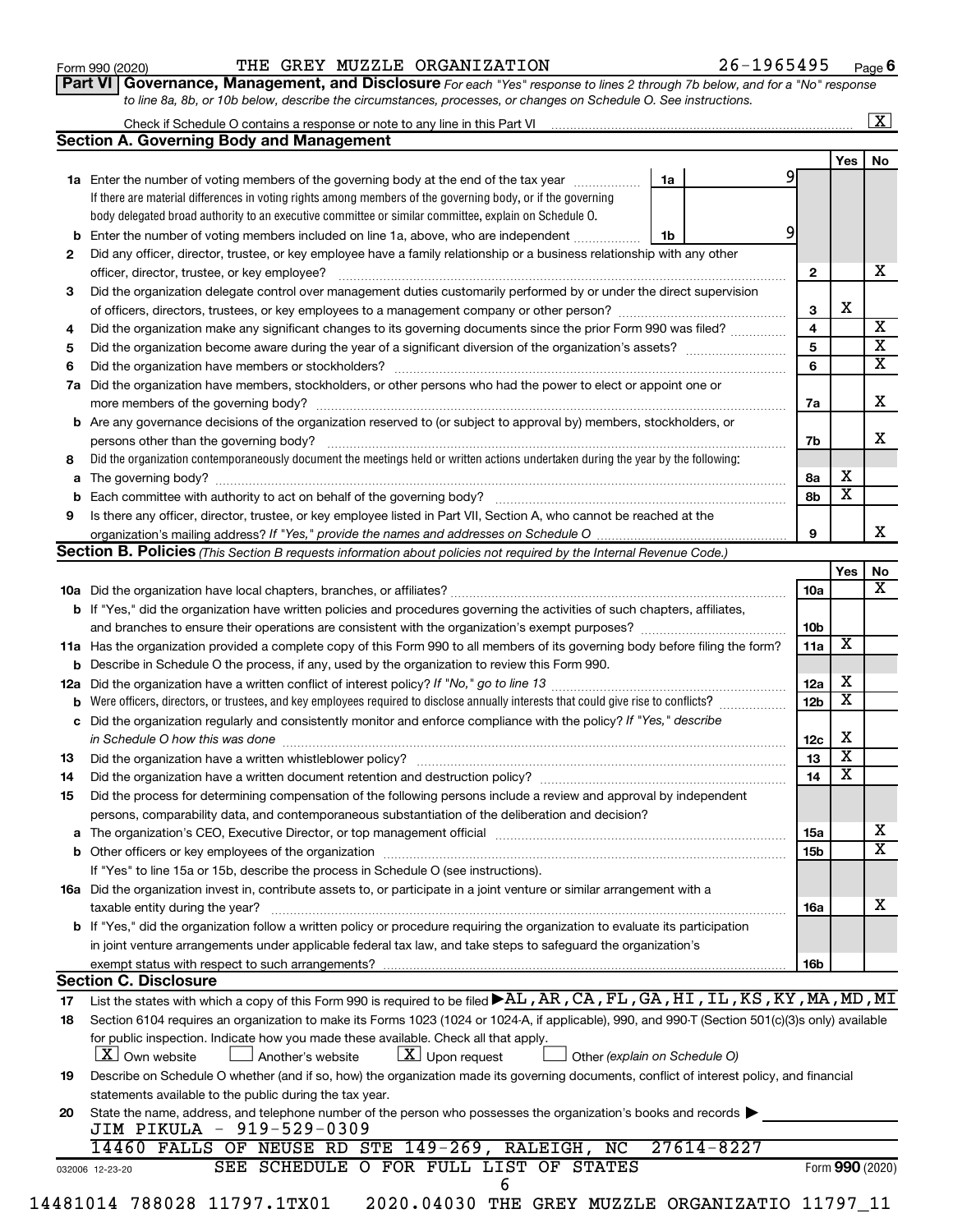$\Box$ 

| Part VII Compensation of Officers, Directors, Trustees, Key Employees, Highest Compensated |  |  |
|--------------------------------------------------------------------------------------------|--|--|
| <b>Employees, and Independent Contractors</b>                                              |  |  |

Check if Schedule O contains a response or note to any line in this Part VII

**Section A. Officers, Directors, Trustees, Key Employees, and Highest Compensated Employees**

**1a**  Complete this table for all persons required to be listed. Report compensation for the calendar year ending with or within the organization's tax year.  $\bullet$  List all of the organization's current officers, directors, trustees (whether individuals or organizations), regardless of amount of compensation.

Enter -0- in columns (D), (E), and (F) if no compensation was paid.

**•** List all of the organization's current key employees, if any. See instructions for definition of "key employee."

• List the organization's five *current* highest compensated employees (other than an officer, director, trustee, or key employee) who received reportable compensation (Box 5 of Form W-2 and/or Box 7 of Form 1099-MISC) of more than \$100,000 from the organization and any related organizations.

 $\bullet$  List all of the organization's former officers, key employees, and highest compensated employees who received more than \$100,000 of reportable compensation from the organization and any related organizations.

**•** List all of the organization's former directors or trustees that received, in the capacity as a former director or trustee of the organization, more than \$10,000 of reportable compensation from the organization and any related organizations.

See instructions for the order in which to list the persons above.

 $\boxed{\textbf{X}}$  Check this box if neither the organization nor any related organization compensated any current officer, director, or trustee.

| (A)                       | (B)                  |                                |                                                              |             | (C)          |                                 |        | (D)                        | (E)                        | (F)                      |
|---------------------------|----------------------|--------------------------------|--------------------------------------------------------------|-------------|--------------|---------------------------------|--------|----------------------------|----------------------------|--------------------------|
| Name and title            | Average<br>hours per |                                | (do not check more than one<br>box, unless person is both an | Position    |              |                                 |        | Reportable<br>compensation | Reportable<br>compensation | Estimated<br>amount of   |
|                           | week                 |                                | officer and a director/trustee)                              |             |              |                                 |        | from                       | from related               | other                    |
|                           | (list any            |                                |                                                              |             |              |                                 |        | the                        | organizations              | compensation             |
|                           | hours for            |                                |                                                              |             |              |                                 |        | organization               | (W-2/1099-MISC)            | from the                 |
|                           | related              |                                |                                                              |             |              |                                 |        | (W-2/1099-MISC)            |                            | organization             |
|                           | organizations        |                                |                                                              |             |              |                                 |        |                            |                            | and related              |
|                           | below                | Individual trustee or director | Institutional trustee                                        | Officer     | Key employee | Highest compensated<br>employee | Former |                            |                            | organizations            |
| DENISE FLECK<br>(1)       | line)<br>10.00       |                                |                                                              |             |              |                                 |        |                            |                            |                          |
| PRESIDENT                 |                      | $\mathbf X$                    |                                                              | $\mathbf X$ |              |                                 |        | $\mathbf 0$ .              | 0.                         | $\mathbf 0$ .            |
| (2)<br>KRISTIN KORZEKWA   | 3.00                 |                                |                                                              |             |              |                                 |        |                            |                            |                          |
| <b>SECRETARY</b>          |                      | $\mathbf X$                    |                                                              | $\mathbf X$ |              |                                 |        | $\mathbf 0$                | $\mathbf 0$ .              | 0.                       |
| JIM PIKULA<br>(3)         | 7.00                 |                                |                                                              |             |              |                                 |        |                            |                            |                          |
| TREASURER (FROM OCT 2020) |                      | X                              |                                                              | $\mathbf X$ |              |                                 |        | $\mathbf 0$                | $\mathbf 0$ .              | 0.                       |
| ALYSSA O'BRIEN<br>(4)     | 7.00                 |                                |                                                              |             |              |                                 |        |                            |                            |                          |
| TREASURER (THRU NOV)      |                      | $\mathbf X$                    |                                                              | $\mathbf X$ |              |                                 |        | 0.                         | $\mathbf 0$ .              | $\mathbf 0$ .            |
| MARK CASIAS<br>(5)        | 3.00                 |                                |                                                              |             |              |                                 |        |                            |                            |                          |
| <b>DIRECTOR</b>           |                      | $\mathbf X$                    |                                                              |             |              |                                 |        | $\mathbf 0$                | $\mathbf 0$ .              | $\mathbf 0$ .            |
| LISA LUNGHOFER<br>(6)     | 27.00                |                                |                                                              |             |              |                                 |        |                            |                            |                          |
| EXECUTIVE DIRECTOR        |                      |                                |                                                              | $\mathbf X$ |              |                                 |        | $\mathbf 0$                | $\mathbf 0$ .              | 0.                       |
| JENNIFER KACHNIC<br>(7)   | 3.00                 |                                |                                                              |             |              |                                 |        |                            |                            |                          |
| <b>DIRECTOR</b>           |                      | X                              |                                                              |             |              |                                 |        | $\mathbf 0$                | $\mathbf 0$ .              | $\mathbf 0$ .            |
| MARC ZARETSKY<br>(8)      | 3.00                 |                                |                                                              |             |              |                                 |        |                            |                            |                          |
| DIRECTOR (FROM OCT 2020)  |                      | $\mathbf X$                    |                                                              |             |              |                                 |        | 0.                         | $\mathbf 0$ .              | $0$ .                    |
| (9)<br>LEAH CRIBB         | 3.00                 |                                |                                                              |             |              |                                 |        |                            |                            |                          |
| <b>DIRECTOR</b>           |                      | $\mathbf X$                    |                                                              |             |              |                                 |        | $\mathbf 0$                | $\mathbf 0$ .              | $\mathbf 0$ .            |
| (10) SHARON YATEMAN       | 3.00                 |                                |                                                              |             |              |                                 |        |                            |                            |                          |
| <b>DIRECTOR</b>           |                      | $\mathbf X$                    |                                                              |             |              |                                 |        | $\mathbf{0}$               | $\mathbf 0$ .              | $\mathbf 0$ .            |
| (11) KELLI CHICKOS        | 3.00                 |                                |                                                              |             |              |                                 |        |                            |                            |                          |
| VICE PRESIDENT            |                      | X                              |                                                              | $\mathbf X$ |              |                                 |        | 0.                         | $\mathbf 0$ .              | $0$ .                    |
| (12) THOMAS PISKORSKI     | 3.00                 |                                |                                                              |             |              |                                 |        |                            |                            |                          |
| DIRECTOR (THRU NOV)       |                      | $\mathbf X$                    |                                                              |             |              |                                 |        | $\mathbf 0$ .              | 0.                         | $\mathbf 0$ .            |
|                           |                      |                                |                                                              |             |              |                                 |        |                            |                            |                          |
|                           |                      |                                |                                                              |             |              |                                 |        |                            |                            |                          |
|                           |                      |                                |                                                              |             |              |                                 |        |                            |                            |                          |
|                           |                      |                                |                                                              |             |              |                                 |        |                            |                            |                          |
|                           |                      |                                |                                                              |             |              |                                 |        |                            |                            |                          |
|                           |                      |                                |                                                              |             |              |                                 |        |                            |                            |                          |
|                           |                      |                                |                                                              |             |              |                                 |        |                            |                            |                          |
|                           |                      |                                |                                                              |             |              |                                 |        |                            |                            |                          |
|                           |                      |                                |                                                              |             |              |                                 |        |                            |                            |                          |
|                           |                      |                                |                                                              |             |              |                                 |        |                            |                            | $\overline{\phantom{a}}$ |

032007 12-23-20

14481014 788028 11797.1TX01 2020.04030 THE GREY MUZZLE ORGANIZATIO 11797\_11

7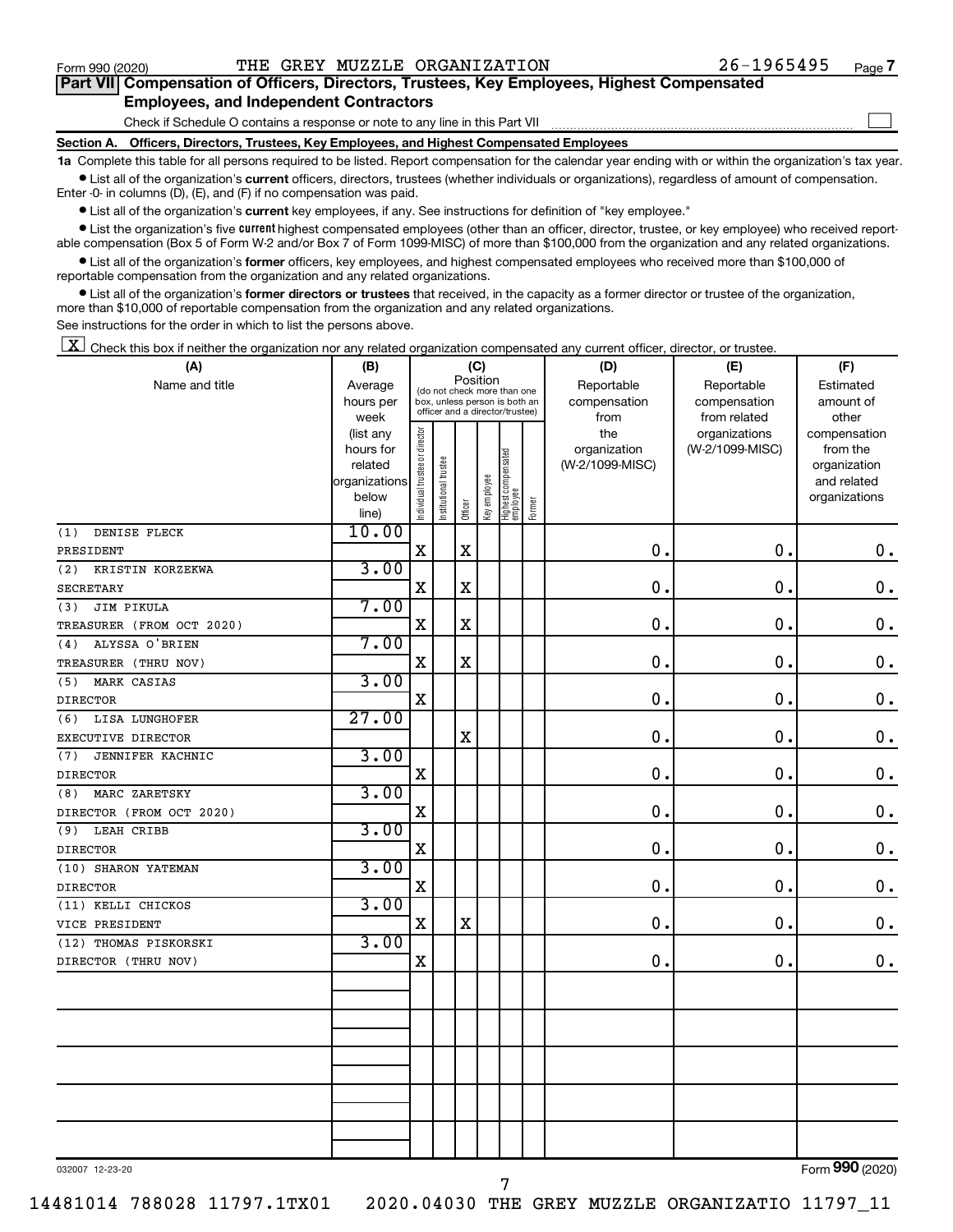| Form 990 (2020) | THE GREY MUZZLE ORGANIZATION                                                                                                                                                                                                                           |                                                                      |                                                                                                                    |                       |         |              |                                   |        |                                           | 26-1965495                                        |          |                     |                                                                          | Page 8                               |
|-----------------|--------------------------------------------------------------------------------------------------------------------------------------------------------------------------------------------------------------------------------------------------------|----------------------------------------------------------------------|--------------------------------------------------------------------------------------------------------------------|-----------------------|---------|--------------|-----------------------------------|--------|-------------------------------------------|---------------------------------------------------|----------|---------------------|--------------------------------------------------------------------------|--------------------------------------|
| <b>Part VII</b> | Section A. Officers, Directors, Trustees, Key Employees, and Highest Compensated Employees (continued)                                                                                                                                                 |                                                                      |                                                                                                                    |                       |         |              |                                   |        |                                           |                                                   |          |                     |                                                                          |                                      |
|                 | (A)<br>Name and title                                                                                                                                                                                                                                  | (B)<br>Average<br>hours per<br>week                                  | (C)<br>Position<br>(do not check more than one<br>box, unless person is both an<br>officer and a director/trustee) |                       |         |              |                                   |        | (D)<br>Reportable<br>compensation<br>from | (E)<br>Reportable<br>compensation<br>from related |          |                     | (F)<br>Estimated<br>amount of<br>other                                   |                                      |
|                 |                                                                                                                                                                                                                                                        | (list any<br>hours for<br>related<br>organizations<br>below<br>line) | Individual trustee or director                                                                                     | Institutional trustee | Officer | Key employee | Highest compensated<br>  employee | Former | the<br>organization<br>(W-2/1099-MISC)    | organizations<br>(W-2/1099-MISC)                  |          |                     | compensation<br>from the<br>organization<br>and related<br>organizations |                                      |
|                 |                                                                                                                                                                                                                                                        |                                                                      |                                                                                                                    |                       |         |              |                                   |        |                                           |                                                   |          |                     |                                                                          |                                      |
|                 |                                                                                                                                                                                                                                                        |                                                                      |                                                                                                                    |                       |         |              |                                   |        |                                           |                                                   |          |                     |                                                                          |                                      |
|                 |                                                                                                                                                                                                                                                        |                                                                      |                                                                                                                    |                       |         |              |                                   |        |                                           |                                                   |          |                     |                                                                          |                                      |
|                 |                                                                                                                                                                                                                                                        |                                                                      |                                                                                                                    |                       |         |              |                                   |        |                                           |                                                   |          |                     |                                                                          |                                      |
|                 |                                                                                                                                                                                                                                                        |                                                                      |                                                                                                                    |                       |         |              |                                   |        |                                           |                                                   |          |                     |                                                                          |                                      |
|                 |                                                                                                                                                                                                                                                        |                                                                      |                                                                                                                    |                       |         |              |                                   |        |                                           |                                                   |          |                     |                                                                          |                                      |
|                 |                                                                                                                                                                                                                                                        |                                                                      |                                                                                                                    |                       |         |              |                                   |        |                                           |                                                   |          |                     |                                                                          |                                      |
|                 |                                                                                                                                                                                                                                                        |                                                                      |                                                                                                                    |                       |         |              |                                   |        |                                           |                                                   |          |                     |                                                                          |                                      |
| 1b Subtotal     | c Total from continuation sheets to Part VII, Section A manufactured by                                                                                                                                                                                |                                                                      |                                                                                                                    |                       |         |              |                                   |        | $0$ .<br>$\overline{0}$ .                 |                                                   | 0.<br>σ. |                     |                                                                          | $\overline{0}$ .<br>$\overline{0}$ . |
|                 |                                                                                                                                                                                                                                                        |                                                                      |                                                                                                                    |                       |         |              |                                   |        | $0$ .                                     |                                                   | О.       |                     |                                                                          | $\overline{0}$ .                     |
| 2               | Total number of individuals (including but not limited to those listed above) who received more than \$100,000 of reportable<br>compensation from the organization $\blacktriangleright$                                                               |                                                                      |                                                                                                                    |                       |         |              |                                   |        |                                           |                                                   |          |                     |                                                                          | 0                                    |
| 3               | Did the organization list any former officer, director, trustee, key employee, or highest compensated employee on                                                                                                                                      |                                                                      |                                                                                                                    |                       |         |              |                                   |        |                                           |                                                   |          |                     | Yes                                                                      | No                                   |
|                 | line 1a? If "Yes," complete Schedule J for such individual manufactured content to the set of the set of the s<br>For any individual listed on line 1a, is the sum of reportable compensation and other compensation from the organization             |                                                                      |                                                                                                                    |                       |         |              |                                   |        |                                           |                                                   |          | 3                   |                                                                          | х                                    |
| 5               | and related organizations greater than \$150,000? If "Yes," complete Schedule J for such individual<br>Did any person listed on line 1a receive or accrue compensation from any unrelated organization or individual for services                      |                                                                      |                                                                                                                    |                       |         |              |                                   |        |                                           |                                                   |          | 4<br>5              |                                                                          | х<br>х                               |
|                 | <b>Section B. Independent Contractors</b>                                                                                                                                                                                                              |                                                                      |                                                                                                                    |                       |         |              |                                   |        |                                           |                                                   |          |                     |                                                                          |                                      |
| 1.              | Complete this table for your five highest compensated independent contractors that received more than \$100,000 of compensation from<br>the organization. Report compensation for the calendar year ending with or within the organization's tax year. |                                                                      |                                                                                                                    |                       |         |              |                                   |        |                                           |                                                   |          |                     |                                                                          |                                      |
|                 | (A)<br>Name and business address                                                                                                                                                                                                                       |                                                                      |                                                                                                                    |                       |         |              |                                   |        | (B)<br>Description of services            |                                                   |          | (C)<br>Compensation |                                                                          |                                      |
|                 | MAKING GOOD WORK, 330 CHESTERTOWN STREET,<br>GAITHERSBURG, MD 20878                                                                                                                                                                                    |                                                                      |                                                                                                                    |                       |         |              |                                   |        | MANAGEMENT SERVICES                       |                                                   |          |                     | 113,872.                                                                 |                                      |
|                 |                                                                                                                                                                                                                                                        |                                                                      |                                                                                                                    |                       |         |              |                                   |        |                                           |                                                   |          |                     |                                                                          |                                      |
|                 |                                                                                                                                                                                                                                                        |                                                                      |                                                                                                                    |                       |         |              |                                   |        |                                           |                                                   |          |                     |                                                                          |                                      |
|                 |                                                                                                                                                                                                                                                        |                                                                      |                                                                                                                    |                       |         |              |                                   |        |                                           |                                                   |          |                     |                                                                          |                                      |
| 2               | Total number of independent contractors (including but not limited to those listed above) who received more than                                                                                                                                       |                                                                      |                                                                                                                    |                       |         |              |                                   |        |                                           |                                                   |          |                     |                                                                          |                                      |
|                 | \$100,000 of compensation from the organization                                                                                                                                                                                                        |                                                                      |                                                                                                                    |                       |         |              | 1                                 |        |                                           |                                                   |          | Form 990 (2020)     |                                                                          |                                      |

032008 12-23-20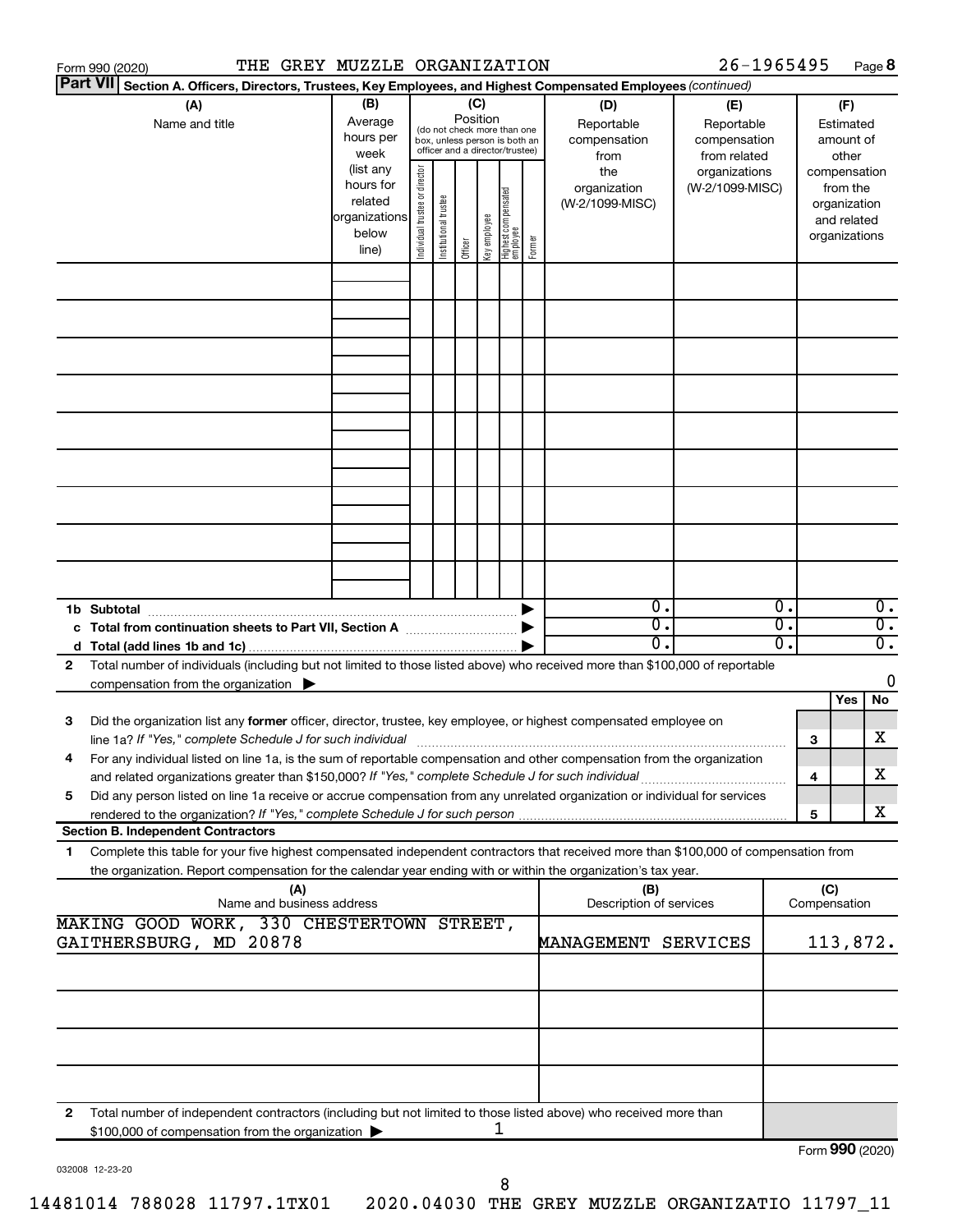|                                                           |                  |         | Form 990 (2020)                                                                                                                                                                                                                      |    |                |                 | THE GREY MUZZLE ORGANIZATION |                     |                                                         | 26-1965495 | Page 9                                                          |
|-----------------------------------------------------------|------------------|---------|--------------------------------------------------------------------------------------------------------------------------------------------------------------------------------------------------------------------------------------|----|----------------|-----------------|------------------------------|---------------------|---------------------------------------------------------|------------|-----------------------------------------------------------------|
|                                                           | <b>Part VIII</b> |         | <b>Statement of Revenue</b>                                                                                                                                                                                                          |    |                |                 |                              |                     |                                                         |            |                                                                 |
|                                                           |                  |         |                                                                                                                                                                                                                                      |    |                |                 |                              |                     |                                                         |            |                                                                 |
|                                                           |                  |         |                                                                                                                                                                                                                                      |    |                |                 |                              | Total revenue       | Related or exempt<br>function revenue business revenuel | Unrelated  | (D)<br>Revenue excluded<br>from tax under<br>sections 512 - 514 |
|                                                           |                  |         | 1 a Federated campaigns                                                                                                                                                                                                              |    | 1a             |                 |                              |                     |                                                         |            |                                                                 |
| Contributions, Gifts, Grants<br>and Other Similar Amounts |                  | b       | Membership dues<br>$\ldots \ldots \ldots \ldots \ldots$                                                                                                                                                                              |    | 1 <sub>b</sub> |                 |                              |                     |                                                         |            |                                                                 |
|                                                           |                  | с       | Fundraising events                                                                                                                                                                                                                   |    | l 1c           |                 |                              |                     |                                                         |            |                                                                 |
|                                                           |                  |         | d Related organizations                                                                                                                                                                                                              | .  | 1 <sub>d</sub> |                 |                              |                     |                                                         |            |                                                                 |
|                                                           |                  |         | Government grants (contributions)                                                                                                                                                                                                    |    | 1e             |                 |                              |                     |                                                         |            |                                                                 |
|                                                           |                  |         | All other contributions, gifts, grants, and                                                                                                                                                                                          |    |                |                 |                              |                     |                                                         |            |                                                                 |
|                                                           |                  |         | similar amounts not included above                                                                                                                                                                                                   |    | 1f             |                 | 1,244,860.                   |                     |                                                         |            |                                                                 |
|                                                           |                  |         | Noncash contributions included in lines 1a-1f                                                                                                                                                                                        |    | 1g   \$        |                 | 117,875.                     |                     |                                                         |            |                                                                 |
|                                                           |                  |         |                                                                                                                                                                                                                                      |    |                |                 | <b>Business Code</b>         | $\rceil$ 1,244,860. |                                                         |            |                                                                 |
|                                                           |                  |         |                                                                                                                                                                                                                                      |    |                |                 |                              |                     |                                                         |            |                                                                 |
|                                                           |                  | 2a<br>b | <u> 1980 - Johann Barbara, martin a bhann an t-Alban an t-Alban an t-Alban an t-Alban an t-Alban an t-Alban an t-Alban an t-Alban an t-Alban an t-Alban an t-Alban an t-Alban an t-Alban an t-Alban an t-Alban an t-Alban an t-A</u> |    |                |                 |                              |                     |                                                         |            |                                                                 |
|                                                           |                  |         | the control of the control of the control of the control of the control of<br>the control of the control of the control of the control of the control of                                                                             |    |                |                 |                              |                     |                                                         |            |                                                                 |
|                                                           |                  | d       | the contract of the contract of the contract of                                                                                                                                                                                      |    |                |                 |                              |                     |                                                         |            |                                                                 |
| Program Service<br>Revenue                                |                  |         |                                                                                                                                                                                                                                      |    |                |                 |                              |                     |                                                         |            |                                                                 |
|                                                           |                  | f       | All other program service revenue <i>mimimini</i>                                                                                                                                                                                    |    |                |                 |                              |                     |                                                         |            |                                                                 |
|                                                           |                  |         |                                                                                                                                                                                                                                      |    |                |                 |                              |                     |                                                         |            |                                                                 |
|                                                           | 3                |         | Investment income (including dividends, interest, and                                                                                                                                                                                |    |                |                 |                              |                     |                                                         |            |                                                                 |
|                                                           |                  |         |                                                                                                                                                                                                                                      |    |                |                 |                              | 1,131.              |                                                         |            | 1,131.                                                          |
|                                                           | 4                |         | Income from investment of tax-exempt bond proceeds                                                                                                                                                                                   |    |                |                 |                              |                     |                                                         |            |                                                                 |
|                                                           | 5                |         |                                                                                                                                                                                                                                      |    | (i) Real       |                 | (ii) Personal                |                     |                                                         |            |                                                                 |
|                                                           |                  |         | 6 a Gross rents                                                                                                                                                                                                                      | 6a |                |                 |                              |                     |                                                         |            |                                                                 |
|                                                           |                  | b       | .<br>Less: rental expenses                                                                                                                                                                                                           | 6b |                |                 |                              |                     |                                                         |            |                                                                 |
|                                                           |                  |         | Rental income or (loss)                                                                                                                                                                                                              | 6с |                |                 |                              |                     |                                                         |            |                                                                 |
|                                                           |                  |         | d Net rental income or (loss)                                                                                                                                                                                                        |    |                |                 |                              |                     |                                                         |            |                                                                 |
|                                                           |                  |         | 7 a Gross amount from sales of                                                                                                                                                                                                       |    | (i) Securities |                 | (ii) Other                   |                     |                                                         |            |                                                                 |
|                                                           |                  |         | assets other than inventory                                                                                                                                                                                                          | 7а |                |                 |                              |                     |                                                         |            |                                                                 |
|                                                           |                  |         | <b>b</b> Less: cost or other basis                                                                                                                                                                                                   |    |                |                 |                              |                     |                                                         |            |                                                                 |
| evenue                                                    |                  |         | and sales expenses                                                                                                                                                                                                                   | 7b |                |                 |                              |                     |                                                         |            |                                                                 |
|                                                           |                  |         | c Gain or (loss)                                                                                                                                                                                                                     | 7c |                |                 |                              |                     |                                                         |            |                                                                 |
| Œ                                                         |                  |         |                                                                                                                                                                                                                                      |    |                |                 |                              |                     |                                                         |            |                                                                 |
| Other                                                     |                  |         | 8 a Gross income from fundraising events (not<br>including \$                                                                                                                                                                        |    | of             |                 |                              |                     |                                                         |            |                                                                 |
|                                                           |                  |         | contributions reported on line 1c). See                                                                                                                                                                                              |    |                |                 |                              |                     |                                                         |            |                                                                 |
|                                                           |                  |         |                                                                                                                                                                                                                                      |    |                | 8a              |                              |                     |                                                         |            |                                                                 |
|                                                           |                  |         | <b>b</b> Less: direct expenses                                                                                                                                                                                                       |    |                | 8b              |                              |                     |                                                         |            |                                                                 |
|                                                           |                  |         | c Net income or (loss) from fundraising events                                                                                                                                                                                       |    |                |                 | .                            |                     |                                                         |            |                                                                 |
|                                                           |                  |         | 9 a Gross income from gaming activities. See                                                                                                                                                                                         |    |                |                 |                              |                     |                                                         |            |                                                                 |
|                                                           |                  |         |                                                                                                                                                                                                                                      |    |                | 9a              |                              |                     |                                                         |            |                                                                 |
|                                                           |                  |         |                                                                                                                                                                                                                                      |    |                | 9b              |                              |                     |                                                         |            |                                                                 |
|                                                           |                  |         |                                                                                                                                                                                                                                      |    |                |                 |                              |                     |                                                         |            |                                                                 |
|                                                           |                  |         | 10 a Gross sales of inventory, less returns                                                                                                                                                                                          |    |                |                 | 6,531.                       |                     |                                                         |            |                                                                 |
|                                                           |                  |         | <b>b</b> Less: cost of goods sold                                                                                                                                                                                                    |    |                | H <sub>0b</sub> | 0.                           |                     |                                                         |            |                                                                 |
|                                                           |                  |         | c Net income or (loss) from sales of inventory                                                                                                                                                                                       |    |                |                 |                              | 6,531.              |                                                         |            | 6,531.                                                          |
|                                                           |                  |         |                                                                                                                                                                                                                                      |    |                |                 | <b>Business Code</b>         |                     |                                                         |            |                                                                 |
| Miscellaneous                                             | 11a              |         | the control of the control of the control of the control of the control of                                                                                                                                                           |    |                |                 |                              |                     |                                                         |            |                                                                 |
| Revenue                                                   |                  | b       | <u> 1989 - Johann Barn, amerikansk politiker (</u>                                                                                                                                                                                   |    |                |                 |                              |                     |                                                         |            |                                                                 |
|                                                           |                  | с       | the control of the control of the control of the control of                                                                                                                                                                          |    |                |                 |                              |                     |                                                         |            |                                                                 |
|                                                           |                  |         |                                                                                                                                                                                                                                      |    |                |                 |                              |                     |                                                         |            |                                                                 |
|                                                           |                  |         |                                                                                                                                                                                                                                      |    |                |                 |                              |                     |                                                         |            |                                                                 |
|                                                           | 12               |         |                                                                                                                                                                                                                                      |    |                |                 | $\blacktriangleright$        | 1, 252, 522.        | $\overline{0}$ .                                        | 0.         | 7,662.                                                          |
| 032009 12-23-20                                           |                  |         |                                                                                                                                                                                                                                      |    |                |                 |                              |                     |                                                         |            | Form 990 (2020)                                                 |

26-1965495 Page 9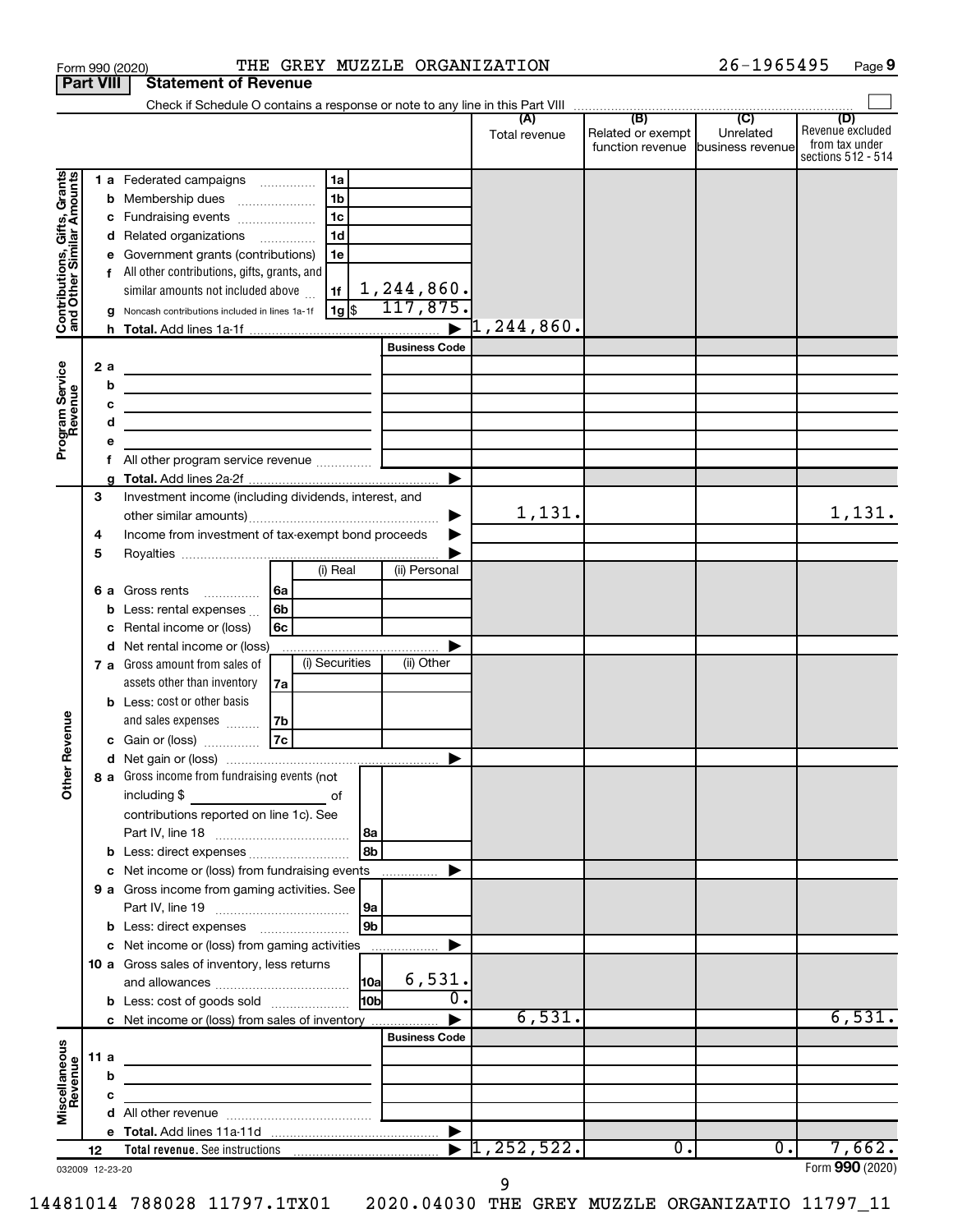**Part IX Statement of Functional Expenses**

Form 990 (2020) **PHE GREY MUZZLE ORGANIZATION**  $26-1965495$  Page

*Section 501(c)(3) and 501(c)(4) organizations must complete all columns. All other organizations must complete column (A).*

|          | Do not include amounts reported on lines 6b,                                                                          | (A)            | (B)                         | (C)                                | (D)                     |
|----------|-----------------------------------------------------------------------------------------------------------------------|----------------|-----------------------------|------------------------------------|-------------------------|
|          | 7b, 8b, 9b, and 10b of Part VIII.                                                                                     | Total expenses | Program service<br>expenses | Management and<br>general expenses | Fundraising<br>expenses |
| 1.       | Grants and other assistance to domestic organizations                                                                 |                |                             |                                    |                         |
|          | and domestic governments. See Part IV, line 21                                                                        | 654,743.       | 654,743.                    |                                    |                         |
| 2        | Grants and other assistance to domestic                                                                               |                |                             |                                    |                         |
|          | individuals. See Part IV, line 22                                                                                     |                |                             |                                    |                         |
| 3        | Grants and other assistance to foreign                                                                                |                |                             |                                    |                         |
|          | organizations, foreign governments, and foreign                                                                       |                |                             |                                    |                         |
|          | individuals. See Part IV, lines 15 and 16                                                                             |                |                             |                                    |                         |
| 4        | Benefits paid to or for members                                                                                       |                |                             |                                    |                         |
| 5        | Compensation of current officers, directors,                                                                          |                |                             |                                    |                         |
|          | trustees, and key employees                                                                                           |                |                             |                                    |                         |
| 6        | Compensation not included above to disqualified                                                                       |                |                             |                                    |                         |
|          | persons (as defined under section 4958(f)(1)) and                                                                     |                |                             |                                    |                         |
|          | persons described in section 4958(c)(3)(B)                                                                            |                |                             |                                    |                         |
| 7        |                                                                                                                       |                |                             |                                    |                         |
| 8        | Pension plan accruals and contributions (include                                                                      |                |                             |                                    |                         |
|          | section 401(k) and 403(b) employer contributions)                                                                     |                |                             |                                    |                         |
| 9        |                                                                                                                       |                |                             |                                    |                         |
| 10       |                                                                                                                       |                |                             |                                    |                         |
| 11       | Fees for services (nonemployees):                                                                                     |                |                             |                                    |                         |
|          |                                                                                                                       | 106, 793.      | 54,464.                     |                                    | 43,785.                 |
|          |                                                                                                                       | 126.           |                             | $\frac{8,544.}{126.}$              |                         |
| b        |                                                                                                                       | 7,100.         |                             | 7,100.                             |                         |
| c        |                                                                                                                       |                |                             |                                    |                         |
| d<br>е   | Professional fundraising services. See Part IV, line 17                                                               |                |                             |                                    |                         |
| f        | Investment management fees                                                                                            |                |                             |                                    |                         |
| g        | Other. (If line 11g amount exceeds 10% of line 25,                                                                    |                |                             |                                    |                         |
|          | column (A) amount, list line 11g expenses on Sch O.)                                                                  | 59,472.        | 8,583.                      | 28,662.                            | 22,227.                 |
| 12       |                                                                                                                       | 7,468.         | 3,734.                      | 1,867.                             | 1,867.                  |
|          |                                                                                                                       | 30, 114.       | 564.                        | 12,899.                            | 16,651.                 |
| 13<br>14 |                                                                                                                       | 12,716.        | 3,629.                      | 2,454.                             | 6,633.                  |
| 15       |                                                                                                                       |                |                             |                                    |                         |
| 16       |                                                                                                                       |                |                             |                                    |                         |
|          | Travel                                                                                                                |                |                             |                                    |                         |
| 17       |                                                                                                                       |                |                             |                                    |                         |
| 18       | Payments of travel or entertainment expenses<br>for any federal, state, or local public officials                     |                |                             |                                    |                         |
|          | Conferences, conventions, and meetings                                                                                |                |                             |                                    |                         |
| 19<br>20 | Interest                                                                                                              |                |                             |                                    |                         |
| 21       |                                                                                                                       |                |                             |                                    |                         |
| 22       | Depreciation, depletion, and amortization                                                                             |                |                             |                                    |                         |
| 23       | Insurance                                                                                                             | 1,398.         |                             | 1,398.                             |                         |
| 24       | Other expenses. Itemize expenses not covered                                                                          |                |                             |                                    |                         |
|          | above (List miscellaneous expenses on line 24e. If                                                                    |                |                             |                                    |                         |
|          | line 24e amount exceeds 10% of line 25, column (A)<br>amount, list line 24e expenses on Schedule O.)                  |                |                             |                                    |                         |
| а        |                                                                                                                       |                |                             |                                    |                         |
| b        |                                                                                                                       |                |                             |                                    |                         |
| с        | the control of the control of the control of the control of the control of                                            |                |                             |                                    |                         |
| d        | <u> 1980 - Johann Barbara, martin amerikan basar dan berasal dalam basar dalam basar dalam basar dalam basar dala</u> |                |                             |                                    |                         |
| е        | All other expenses                                                                                                    | 4,437.         | 3,328.                      | 1,109.                             |                         |
| 25       | Total functional expenses. Add lines 1 through 24e                                                                    | 884, 367.      | 729,045.                    | 64, 159.                           | 91, 163.                |
| 26       | Joint costs. Complete this line only if the organization                                                              |                |                             |                                    |                         |
|          | reported in column (B) joint costs from a combined                                                                    |                |                             |                                    |                         |
|          | educational campaign and fundraising solicitation.                                                                    |                |                             |                                    |                         |
|          | Check here<br>if following SOP 98-2 (ASC 958-720)                                                                     |                |                             |                                    |                         |

032010 12-23-20

Form (2020) **990**

10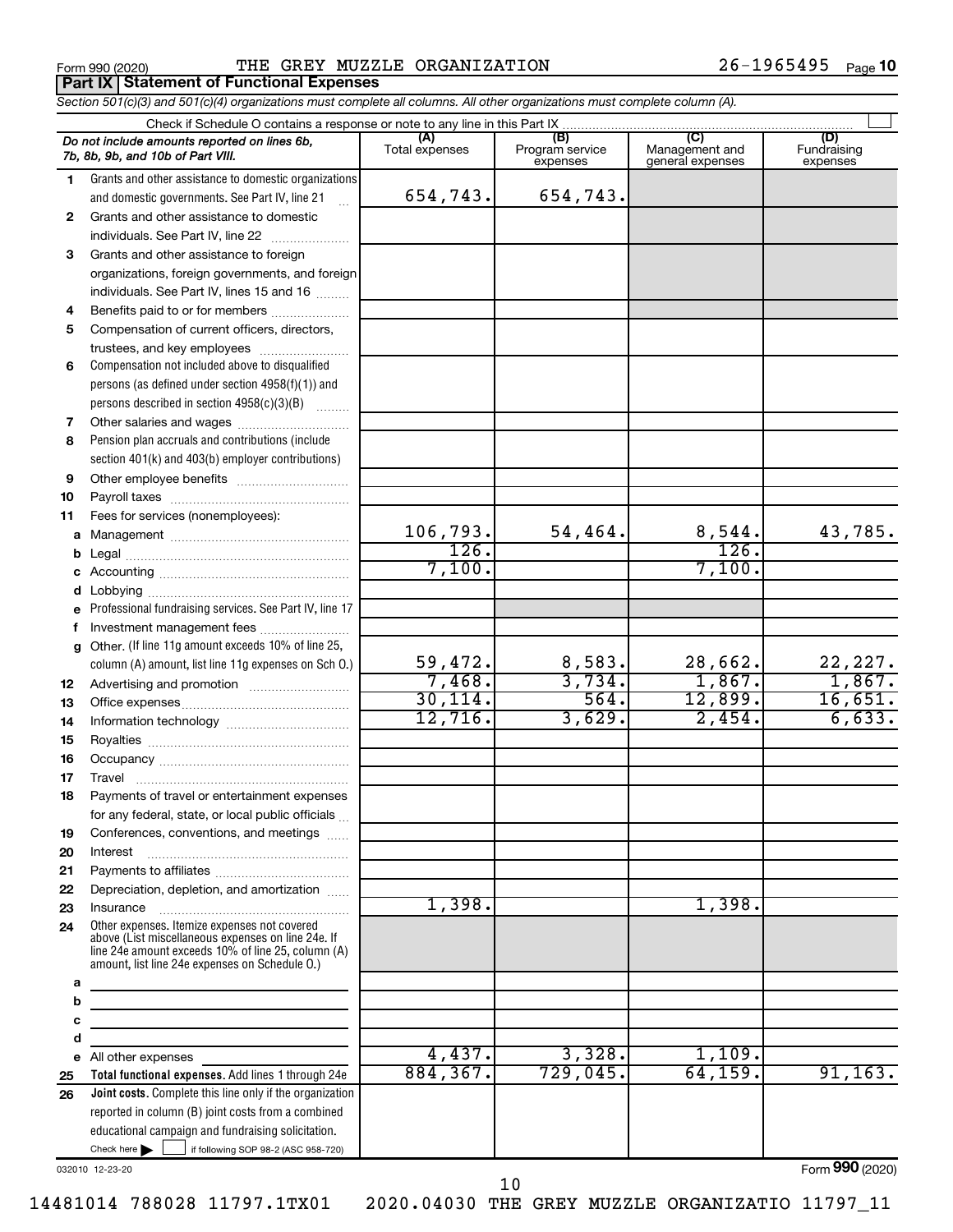**27 28**

**Net Assets or Fund Balances**

Net Assets or Fund Balances

14481014 788028 11797.1TX01 2020.04030 THE GREY MUZZLE ORGANIZATIO 11797\_11

Organizations that follow FASB ASC 958, check here  $\blacktriangleright \boxed{\text{X}}$ 

**Organizations that do not follow FASB ASC 958, check here** | †

Net assets without donor restrictions ~~~~~~~~~~~~~~~~~~~~ Net assets with donor restrictions ~~~~~~~~~~~~~~~~~~~~~~

Capital stock or trust principal, or current funds ~~~~~~~~~~~~~~~ Paid-in or capital surplus, or land, building, or equipment fund ....................... Retained earnings, endowment, accumulated income, or other funds ............ Total net assets or fund balances ~~~~~~~~~~~~~~~~~~~~~~

**and complete lines 27, 28, 32, and 33.**

**and complete lines 29 through 33.**

Total liabilities and net assets/fund balances

## Form 990 (2020) **PHE GREY MUZZLE ORGANIZATION**  $26-1965495$  Page

Check if Schedule O contains a response or note to any line in this Part X

**(A) (B) 1 2 3** Pledges and grants receivable, net ~~~~~~~~~~~~~~~~~~~~~ **4** Accounts receivable, net ~~~~~~~~~~~~~~~~~~~~~~~~~~ **5** Loans and other receivables from any current or former officer, director, **6 7 8 9 10 a** Land, buildings, and equipment: cost or other **11 12** Investments - other securities. See Part IV, line 11 ~~~~~~~~~~~~~~ **13** Investments - program-related. See Part IV, line 11 ~~~~~~~~~~~~~ **14** Intangible assets ~~~~~~~~~~~~~~~~~~~~~~~~~~~~~~ **15 16 17 18 19 20 21 22 23 24 25 26 1 2 3 4 5 6 7 8 9 10c 11 12 13 14 15 16 17 18 19 20 21 22 23 24 25 26 b** Less: accumulated depreciation  $\ldots$  [10b basis. Complete Part VI of Schedule D  $\frac{1}{10}$  10a **Total assets.**  Add lines 1 through 15 (must equal line 33) **Total liabilities.**  Add lines 17 through 25 Beginning of year | | End of year Cash - non-interest-bearing ~~~~~~~~~~~~~~~~~~~~~~~~~ Savings and temporary cash investments ~~~~~~~~~~~~~~~~~~ trustee, key employee, creator or founder, substantial contributor, or 35% controlled entity or family member of any of these persons  $\ldots$ ........................ Loans and other receivables from other disqualified persons (as defined under section 4958(f)(1)), and persons described in section  $4958(c)(3)(B)$  ...... Notes and loans receivable, net ~~~~~~~~~~~~~~~~~~~~~~~ Inventories for sale or use ~~~~~~~~~~~~~~~~~~~~~~~~~~ Prepaid expenses and deferred charges ~~~~~~~~~~~~~~~~~~ Investments - publicly traded securities ~~~~~~~~~~~~~~~~~~~ Other assets. See Part IV, line 11 ~~~~~~~~~~~~~~~~~~~~~~ Accounts payable and accrued expenses ~~~~~~~~~~~~~~~~~~ Grants payable ~~~~~~~~~~~~~~~~~~~~~~~~~~~~~~~ Deferred revenue ~~~~~~~~~~~~~~~~~~~~~~~~~~~~~~ Tax-exempt bond liabilities ~~~~~~~~~~~~~~~~~~~~~~~~~ Escrow or custodial account liability. Complete Part IV of Schedule D ........... Loans and other payables to any current or former officer, director, trustee, key employee, creator or founder, substantial contributor, or 35% controlled entity or family member of any of these persons ~~~~~~~~~ Secured mortgages and notes payable to unrelated third parties  $\ldots$ ................. Unsecured notes and loans payable to unrelated third parties Other liabilities (including federal income tax, payables to related third parties, and other liabilities not included on lines 17-24). Complete Part X of Schedule D ~~~~~~~~~~~~~~~~~~~~~~~~~~~~~~~  $48,969$ .  $1$   $135,510$ .  $472,634. |2| 733,611.$  $6,920.$  3 24,853. 1,801. 9,798.  $530,324.$   $16$  903, 772.  $20,633$ .  $17$   $25,926$ . 20,633. 25,926.

Form (2020) **990**

**27 28**

 $507,630. |z_7|$  856,253.  $2,061$ .  $|28|$  21,593.

 $\overline{509,691.}$  32 | 877,846.  $530,324.$   $33$  903, 772.

 $\perp$ 

11

**Part X** | **Balance Sheet** 

**Assets**

**Liabilities**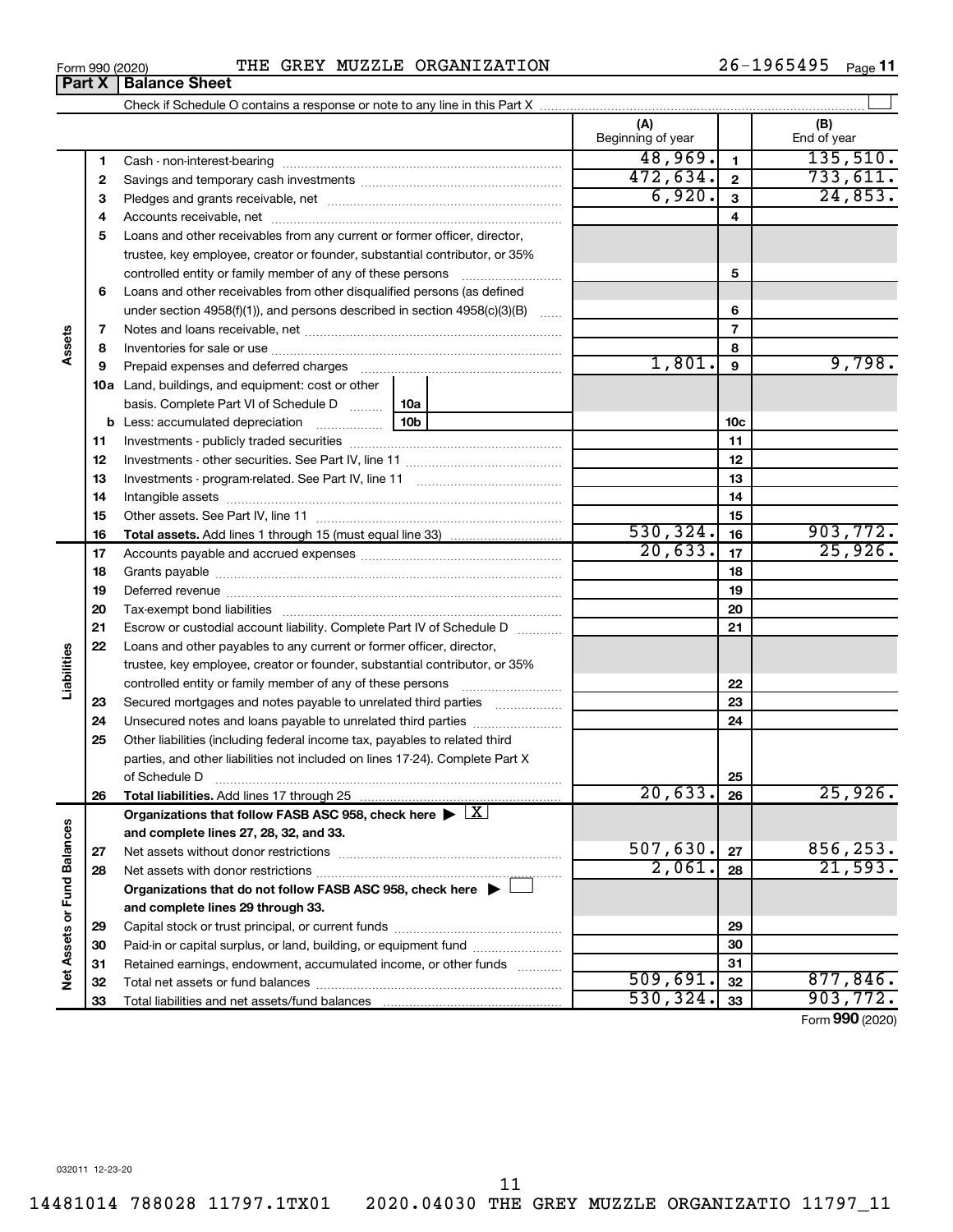|    | THE GREY MUZZLE ORGANIZATION<br>Form 990 (2020)                                                                                                                                                                                |                         | 26-1965495     |                 | Page 12          |
|----|--------------------------------------------------------------------------------------------------------------------------------------------------------------------------------------------------------------------------------|-------------------------|----------------|-----------------|------------------|
|    | <b>Part XI Reconciliation of Net Assets</b>                                                                                                                                                                                    |                         |                |                 |                  |
|    |                                                                                                                                                                                                                                |                         |                |                 |                  |
|    |                                                                                                                                                                                                                                |                         |                |                 |                  |
| 1  |                                                                                                                                                                                                                                | $\mathbf{1}$            | 1,252,522.     |                 |                  |
| 2  |                                                                                                                                                                                                                                | $\overline{2}$          |                |                 | 884, 367.        |
| З  | Revenue less expenses. Subtract line 2 from line 1                                                                                                                                                                             | 3                       |                |                 | 368, 155.        |
| 4  |                                                                                                                                                                                                                                | $\overline{\mathbf{4}}$ |                |                 | 509,691.         |
| 5  | Net unrealized gains (losses) on investments [11] matter than the control of the state of the state of the state of the state of the state of the state of the state of the state of the state of the state of the state of th | 5                       |                |                 |                  |
| 6  | Donated services and use of facilities [[111] matter contracts and all the services and use of facilities [[11                                                                                                                 | 6                       |                |                 |                  |
| 7  |                                                                                                                                                                                                                                | $\overline{7}$          |                |                 |                  |
| 8  |                                                                                                                                                                                                                                | 8                       |                |                 |                  |
| 9  | Other changes in net assets or fund balances (explain on Schedule O)                                                                                                                                                           | $\mathbf{9}$            |                |                 | $\overline{0}$ . |
| 10 | Net assets or fund balances at end of year. Combine lines 3 through 9 (must equal Part X, line 32,                                                                                                                             |                         |                |                 |                  |
|    |                                                                                                                                                                                                                                | 10                      |                |                 | 877,846.         |
|    | Part XII Financial Statements and Reporting                                                                                                                                                                                    |                         |                |                 |                  |
|    |                                                                                                                                                                                                                                |                         |                |                 |                  |
|    |                                                                                                                                                                                                                                |                         |                | Yes             | <b>No</b>        |
| 1  | Accounting method used to prepare the Form 990: $\Box$ Cash $\Box$ Accrual $\Box$ Other                                                                                                                                        |                         |                |                 |                  |
|    | If the organization changed its method of accounting from a prior year or checked "Other," explain in Schedule O.                                                                                                              |                         |                |                 |                  |
|    |                                                                                                                                                                                                                                |                         | 2a             |                 | x                |
|    | If "Yes," check a box below to indicate whether the financial statements for the year were compiled or reviewed on a                                                                                                           |                         |                |                 |                  |
|    | separate basis, consolidated basis, or both:                                                                                                                                                                                   |                         |                |                 |                  |
|    | Consolidated basis<br>Both consolidated and separate basis<br>Separate basis                                                                                                                                                   |                         |                |                 |                  |
|    |                                                                                                                                                                                                                                |                         | 2 <sub>b</sub> | x               |                  |
|    | If "Yes," check a box below to indicate whether the financial statements for the year were audited on a separate basis,                                                                                                        |                         |                |                 |                  |
|    | consolidated basis, or both:                                                                                                                                                                                                   |                         |                |                 |                  |
|    | $ \mathbf{X} $ Separate basis<br>Consolidated basis<br>Both consolidated and separate basis                                                                                                                                    |                         |                |                 |                  |
|    | c If "Yes" to line 2a or 2b, does the organization have a committee that assumes responsibility for oversight of the audit,                                                                                                    |                         |                |                 |                  |
|    |                                                                                                                                                                                                                                |                         | 2c             | х               |                  |
|    | If the organization changed either its oversight process or selection process during the tax year, explain on Schedule O.                                                                                                      |                         |                |                 |                  |
|    | 3a As a result of a federal award, was the organization required to undergo an audit or audits as set forth in the Single Audit                                                                                                |                         |                |                 |                  |
|    |                                                                                                                                                                                                                                |                         | За             |                 | x                |
|    | <b>b</b> If "Yes," did the organization undergo the required audit or audits? If the organization did not undergo the required audit                                                                                           |                         |                |                 |                  |
|    |                                                                                                                                                                                                                                |                         | 3b             | $000 \times 20$ |                  |
|    |                                                                                                                                                                                                                                |                         |                |                 |                  |

Form (2020) **990**

032012 12-23-20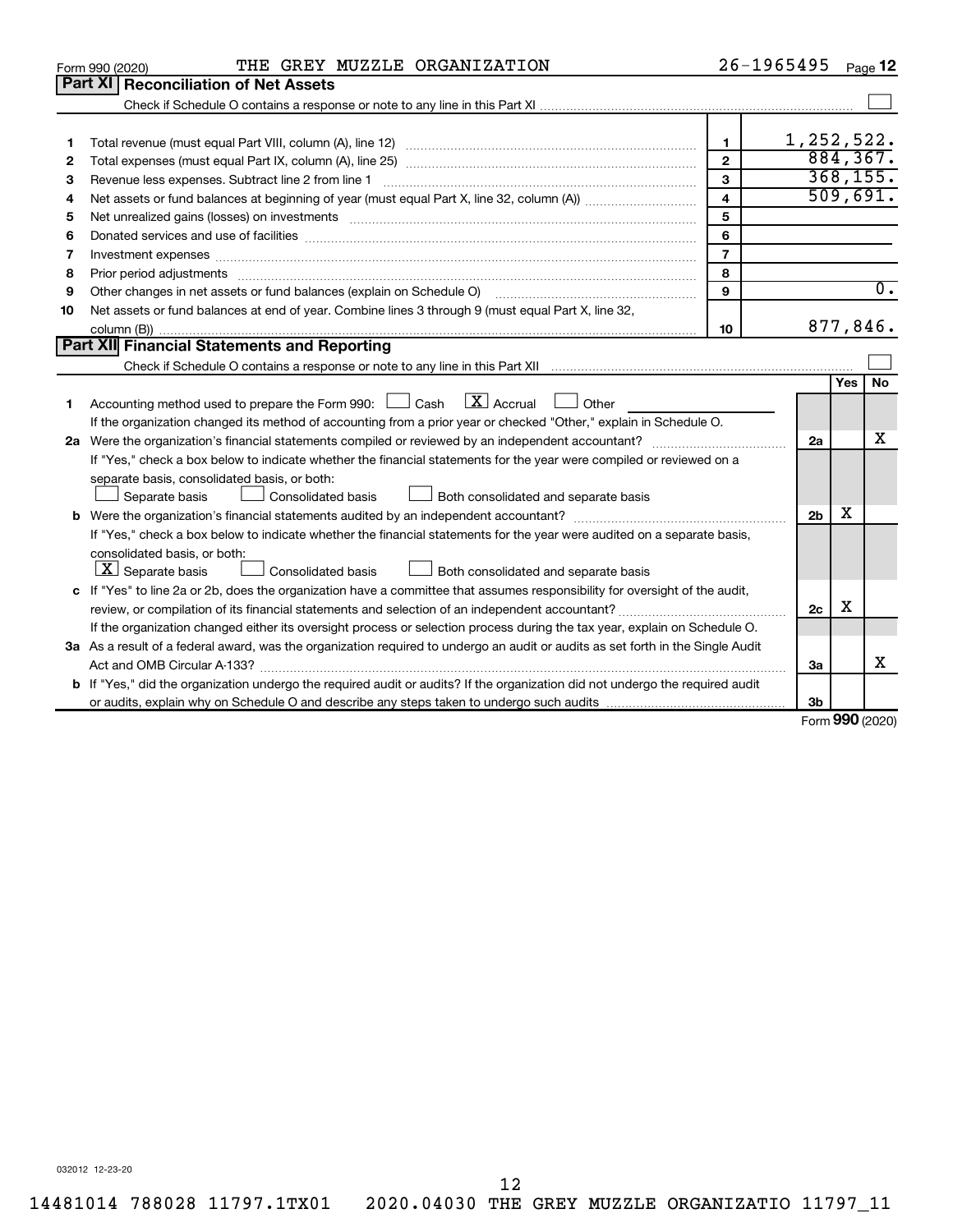| <b>SCHEDULE A</b> |  |
|-------------------|--|
|-------------------|--|

I

| (Form 990 or 990-EZ) |  |  |  |
|----------------------|--|--|--|
|----------------------|--|--|--|

# **Public Charity Status and Public Support**<br> **Addition is a section 501(c)(3) organization or a section**<br>  $4947(a)(1)$  nonexempt charitable trust.

**(Form 990 or 990-EZ) Complete if the organization is a section 501(c)(3) organization or a section**

| OMB No. 1545-0047                   |
|-------------------------------------|
| 020                                 |
| <b>Open to Public</b><br>Inspection |
|                                     |

| 4947 (a) Trionexempt charitable trust.<br><b>Open to Public</b><br>Department of the Treasury<br>▶ Attach to Form 990 or Form 990-EZ.<br><b>Internal Revenue Service</b><br>Inspection<br>► Go to www.irs.gov/Form990 for instructions and the latest information. |                     |                          |  |                                                                          |                                                                                                                                              |     |                                                                |                            |                                       |  |
|--------------------------------------------------------------------------------------------------------------------------------------------------------------------------------------------------------------------------------------------------------------------|---------------------|--------------------------|--|--------------------------------------------------------------------------|----------------------------------------------------------------------------------------------------------------------------------------------|-----|----------------------------------------------------------------|----------------------------|---------------------------------------|--|
|                                                                                                                                                                                                                                                                    |                     | Name of the organization |  |                                                                          |                                                                                                                                              |     |                                                                |                            | <b>Employer identification number</b> |  |
|                                                                                                                                                                                                                                                                    |                     |                          |  |                                                                          | THE GREY MUZZLE ORGANIZATION                                                                                                                 |     |                                                                |                            | 26-1965495                            |  |
|                                                                                                                                                                                                                                                                    | Part I              |                          |  |                                                                          | Reason for Public Charity Status. (All organizations must complete this part.) See instructions.                                             |     |                                                                |                            |                                       |  |
|                                                                                                                                                                                                                                                                    |                     |                          |  |                                                                          |                                                                                                                                              |     |                                                                |                            |                                       |  |
|                                                                                                                                                                                                                                                                    |                     |                          |  |                                                                          | The organization is not a private foundation because it is: (For lines 1 through 12, check only one box.)                                    |     |                                                                |                            |                                       |  |
| 1                                                                                                                                                                                                                                                                  |                     |                          |  |                                                                          | A church, convention of churches, or association of churches described in section 170(b)(1)(A)(i).                                           |     |                                                                |                            |                                       |  |
| 2                                                                                                                                                                                                                                                                  |                     |                          |  |                                                                          | A school described in section 170(b)(1)(A)(ii). (Attach Schedule E (Form 990 or 990-EZ).)                                                    |     |                                                                |                            |                                       |  |
| 3                                                                                                                                                                                                                                                                  |                     |                          |  |                                                                          | A hospital or a cooperative hospital service organization described in section 170(b)(1)(A)(iii).                                            |     |                                                                |                            |                                       |  |
|                                                                                                                                                                                                                                                                    |                     |                          |  |                                                                          | A medical research organization operated in conjunction with a hospital described in section 170(b)(1)(A)(iii). Enter the hospital's name,   |     |                                                                |                            |                                       |  |
|                                                                                                                                                                                                                                                                    |                     | city, and state:         |  |                                                                          |                                                                                                                                              |     |                                                                |                            |                                       |  |
| 5                                                                                                                                                                                                                                                                  |                     |                          |  |                                                                          | An organization operated for the benefit of a college or university owned or operated by a governmental unit described in                    |     |                                                                |                            |                                       |  |
|                                                                                                                                                                                                                                                                    |                     |                          |  | section 170(b)(1)(A)(iv). (Complete Part II.)                            |                                                                                                                                              |     |                                                                |                            |                                       |  |
|                                                                                                                                                                                                                                                                    |                     |                          |  |                                                                          | A federal, state, or local government or governmental unit described in section 170(b)(1)(A)(v).                                             |     |                                                                |                            |                                       |  |
| $\overline{7}$                                                                                                                                                                                                                                                     | $\lfloor x \rfloor$ |                          |  |                                                                          | An organization that normally receives a substantial part of its support from a governmental unit or from the general public described in    |     |                                                                |                            |                                       |  |
|                                                                                                                                                                                                                                                                    |                     |                          |  | section 170(b)(1)(A)(vi). (Complete Part II.)                            |                                                                                                                                              |     |                                                                |                            |                                       |  |
| 8                                                                                                                                                                                                                                                                  |                     |                          |  |                                                                          | A community trust described in section 170(b)(1)(A)(vi). (Complete Part II.)                                                                 |     |                                                                |                            |                                       |  |
| 9                                                                                                                                                                                                                                                                  |                     |                          |  |                                                                          | An agricultural research organization described in section 170(b)(1)(A)(ix) operated in conjunction with a land-grant college                |     |                                                                |                            |                                       |  |
|                                                                                                                                                                                                                                                                    |                     |                          |  |                                                                          | or university or a non-land-grant college of agriculture (see instructions). Enter the name, city, and state of the college or               |     |                                                                |                            |                                       |  |
|                                                                                                                                                                                                                                                                    |                     | university:              |  |                                                                          |                                                                                                                                              |     |                                                                |                            |                                       |  |
| 10                                                                                                                                                                                                                                                                 |                     |                          |  |                                                                          | An organization that normally receives (1) more than 33 1/3% of its support from contributions, membership fees, and gross receipts from     |     |                                                                |                            |                                       |  |
|                                                                                                                                                                                                                                                                    |                     |                          |  |                                                                          | activities related to its exempt functions, subject to certain exceptions; and (2) no more than 33 1/3% of its support from gross investment |     |                                                                |                            |                                       |  |
|                                                                                                                                                                                                                                                                    |                     |                          |  |                                                                          | income and unrelated business taxable income (less section 511 tax) from businesses acquired by the organization after June 30, 1975.        |     |                                                                |                            |                                       |  |
|                                                                                                                                                                                                                                                                    |                     |                          |  | See section 509(a)(2). (Complete Part III.)                              |                                                                                                                                              |     |                                                                |                            |                                       |  |
| 11                                                                                                                                                                                                                                                                 |                     |                          |  |                                                                          | An organization organized and operated exclusively to test for public safety. See section 509(a)(4).                                         |     |                                                                |                            |                                       |  |
| 12                                                                                                                                                                                                                                                                 |                     |                          |  |                                                                          | An organization organized and operated exclusively for the benefit of, to perform the functions of, or to carry out the purposes of one or   |     |                                                                |                            |                                       |  |
|                                                                                                                                                                                                                                                                    |                     |                          |  |                                                                          | more publicly supported organizations described in section 509(a)(1) or section 509(a)(2). See section 509(a)(3). Check the box in           |     |                                                                |                            |                                       |  |
|                                                                                                                                                                                                                                                                    |                     |                          |  |                                                                          | lines 12a through 12d that describes the type of supporting organization and complete lines 12e, 12f, and 12g.                               |     |                                                                |                            |                                       |  |
| а                                                                                                                                                                                                                                                                  |                     |                          |  |                                                                          | Type I. A supporting organization operated, supervised, or controlled by its supported organization(s), typically by giving                  |     |                                                                |                            |                                       |  |
|                                                                                                                                                                                                                                                                    |                     |                          |  |                                                                          | the supported organization(s) the power to regularly appoint or elect a majority of the directors or trustees of the supporting              |     |                                                                |                            |                                       |  |
|                                                                                                                                                                                                                                                                    |                     |                          |  | organization. You must complete Part IV, Sections A and B.               |                                                                                                                                              |     |                                                                |                            |                                       |  |
| b                                                                                                                                                                                                                                                                  |                     |                          |  |                                                                          | Type II. A supporting organization supervised or controlled in connection with its supported organization(s), by having                      |     |                                                                |                            |                                       |  |
|                                                                                                                                                                                                                                                                    |                     |                          |  |                                                                          | control or management of the supporting organization vested in the same persons that control or manage the supported                         |     |                                                                |                            |                                       |  |
|                                                                                                                                                                                                                                                                    |                     |                          |  | organization(s). You must complete Part IV, Sections A and C.            |                                                                                                                                              |     |                                                                |                            |                                       |  |
| с                                                                                                                                                                                                                                                                  |                     |                          |  |                                                                          | Type III functionally integrated. A supporting organization operated in connection with, and functionally integrated with,                   |     |                                                                |                            |                                       |  |
|                                                                                                                                                                                                                                                                    |                     |                          |  |                                                                          | its supported organization(s) (see instructions). You must complete Part IV, Sections A, D, and E.                                           |     |                                                                |                            |                                       |  |
| d                                                                                                                                                                                                                                                                  |                     |                          |  |                                                                          | Type III non-functionally integrated. A supporting organization operated in connection with its supported organization(s)                    |     |                                                                |                            |                                       |  |
|                                                                                                                                                                                                                                                                    |                     |                          |  |                                                                          | that is not functionally integrated. The organization generally must satisfy a distribution requirement and an attentiveness                 |     |                                                                |                            |                                       |  |
|                                                                                                                                                                                                                                                                    |                     |                          |  |                                                                          | requirement (see instructions). You must complete Part IV, Sections A and D, and Part V.                                                     |     |                                                                |                            |                                       |  |
| е                                                                                                                                                                                                                                                                  |                     |                          |  |                                                                          | Check this box if the organization received a written determination from the IRS that it is a Type I, Type II, Type III                      |     |                                                                |                            |                                       |  |
|                                                                                                                                                                                                                                                                    |                     |                          |  |                                                                          | functionally integrated, or Type III non-functionally integrated supporting organization.                                                    |     |                                                                |                            |                                       |  |
|                                                                                                                                                                                                                                                                    |                     |                          |  |                                                                          |                                                                                                                                              |     |                                                                |                            |                                       |  |
|                                                                                                                                                                                                                                                                    |                     |                          |  | g Provide the following information about the supported organization(s). |                                                                                                                                              |     |                                                                |                            |                                       |  |
|                                                                                                                                                                                                                                                                    |                     | (i) Name of supported    |  | (ii) EIN                                                                 | (iii) Type of organization<br>(described on lines 1-10                                                                                       |     | (iv) Is the organization listed<br>in your governing document? | (v) Amount of monetary     | (vi) Amount of other                  |  |
|                                                                                                                                                                                                                                                                    |                     | organization             |  |                                                                          | above (see instructions))                                                                                                                    | Yes | No                                                             | support (see instructions) | support (see instructions)            |  |
|                                                                                                                                                                                                                                                                    |                     |                          |  |                                                                          |                                                                                                                                              |     |                                                                |                            |                                       |  |
|                                                                                                                                                                                                                                                                    |                     |                          |  |                                                                          |                                                                                                                                              |     |                                                                |                            |                                       |  |
|                                                                                                                                                                                                                                                                    |                     |                          |  |                                                                          |                                                                                                                                              |     |                                                                |                            |                                       |  |
|                                                                                                                                                                                                                                                                    |                     |                          |  |                                                                          |                                                                                                                                              |     |                                                                |                            |                                       |  |
|                                                                                                                                                                                                                                                                    |                     |                          |  |                                                                          |                                                                                                                                              |     |                                                                |                            |                                       |  |
|                                                                                                                                                                                                                                                                    |                     |                          |  |                                                                          |                                                                                                                                              |     |                                                                |                            |                                       |  |
|                                                                                                                                                                                                                                                                    |                     |                          |  |                                                                          |                                                                                                                                              |     |                                                                |                            |                                       |  |
|                                                                                                                                                                                                                                                                    |                     |                          |  |                                                                          |                                                                                                                                              |     |                                                                |                            |                                       |  |
|                                                                                                                                                                                                                                                                    |                     |                          |  |                                                                          |                                                                                                                                              |     |                                                                |                            |                                       |  |
|                                                                                                                                                                                                                                                                    |                     |                          |  |                                                                          |                                                                                                                                              |     |                                                                |                            |                                       |  |
| Total                                                                                                                                                                                                                                                              |                     |                          |  |                                                                          |                                                                                                                                              |     |                                                                |                            |                                       |  |

LHA For Paperwork Reduction Act Notice, see the Instructions for Form 990 or 990-EZ. 032021 01-25-21 Schedule A (Form 990 or 990-EZ) 2020 13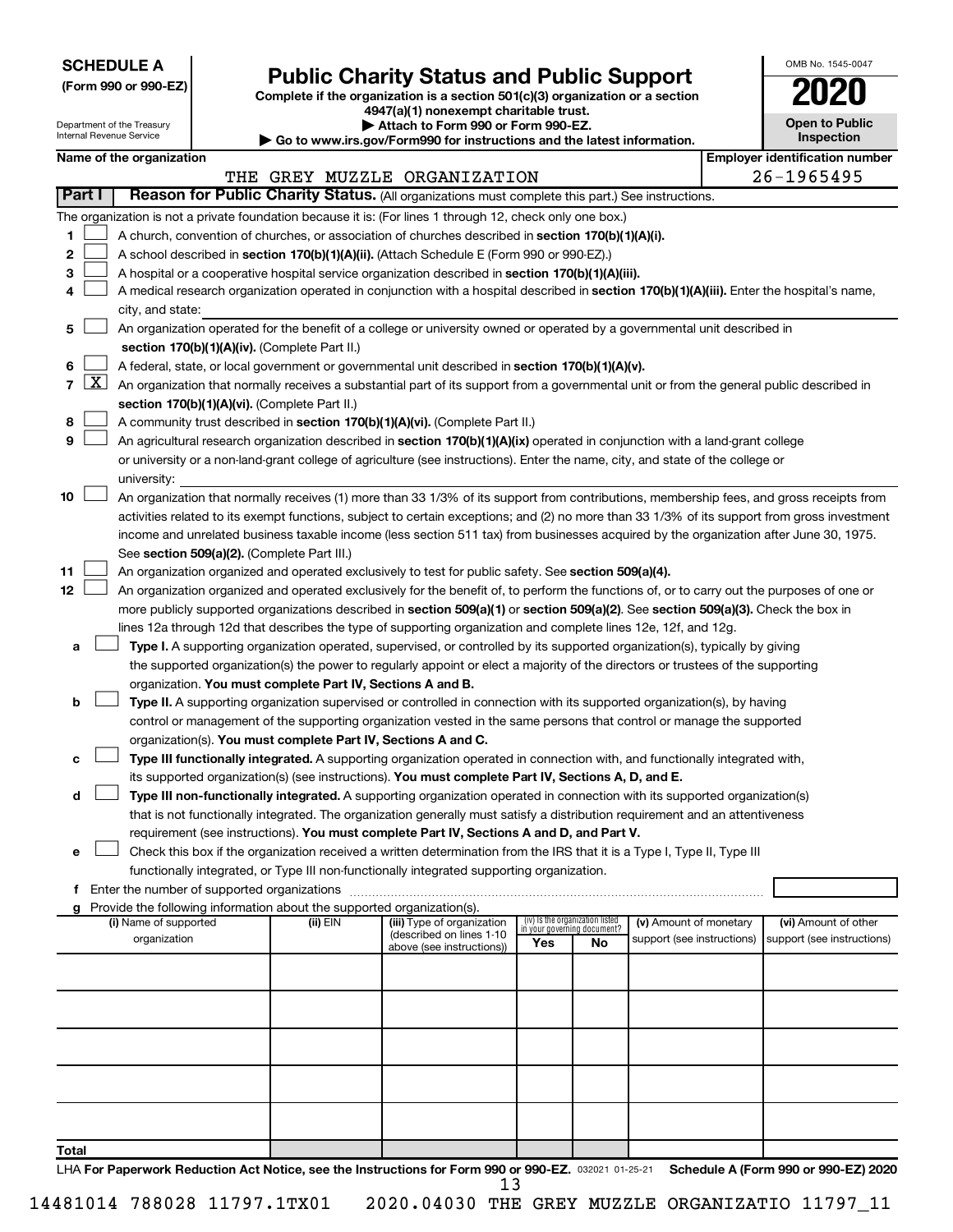## Schedule A (Form 990 or 990-EZ) 2020 Page THE GREY MUZZLE ORGANIZATION 26-1965495

26-1965495 Page 2

## **Part II Support Schedule for Organizations Described in Sections 170(b)(1)(A)(iv) and 170(b)(1)(A)(vi)**

(Complete only if you checked the box on line 5, 7, or 8 of Part I or if the organization failed to qualify under Part III. If the organization fails to qualify under the tests listed below, please complete Part III.)

|    | <b>Section A. Public Support</b>                                                                                                           |           |                        |            |            |                                      |                                          |
|----|--------------------------------------------------------------------------------------------------------------------------------------------|-----------|------------------------|------------|------------|--------------------------------------|------------------------------------------|
|    | Calendar year (or fiscal year beginning in)                                                                                                | (a) 2016  | (b) 2017               | $(c)$ 2018 | $(d)$ 2019 | (e) 2020                             | (f) Total                                |
|    | 1 Gifts, grants, contributions, and                                                                                                        |           |                        |            |            |                                      |                                          |
|    | membership fees received. (Do not                                                                                                          |           |                        |            |            |                                      |                                          |
|    | include any "unusual grants.")                                                                                                             | 369,289.  | 468,999.               | 698,901.   | 1046818.   | 1244860.                             | 3828867.                                 |
|    | 2 Tax revenues levied for the organ-                                                                                                       |           |                        |            |            |                                      |                                          |
|    | ization's benefit and either paid to                                                                                                       |           |                        |            |            |                                      |                                          |
|    | or expended on its behalf                                                                                                                  |           |                        |            |            |                                      |                                          |
|    | 3 The value of services or facilities                                                                                                      |           |                        |            |            |                                      |                                          |
|    | furnished by a governmental unit to                                                                                                        |           |                        |            |            |                                      |                                          |
|    | the organization without charge                                                                                                            |           |                        |            |            |                                      |                                          |
|    | 4 Total. Add lines 1 through 3                                                                                                             | 369, 289. | 468,999.               | 698,901.   | 1046818.   | 1244860.                             | 3828867.                                 |
| 5. | The portion of total contributions                                                                                                         |           |                        |            |            |                                      |                                          |
|    | by each person (other than a                                                                                                               |           |                        |            |            |                                      |                                          |
|    | governmental unit or publicly                                                                                                              |           |                        |            |            |                                      |                                          |
|    | supported organization) included                                                                                                           |           |                        |            |            |                                      |                                          |
|    | on line 1 that exceeds 2% of the                                                                                                           |           |                        |            |            |                                      |                                          |
|    | amount shown on line 11,                                                                                                                   |           |                        |            |            |                                      |                                          |
|    | column (f)                                                                                                                                 |           |                        |            |            |                                      | 1033037.                                 |
|    | 6 Public support. Subtract line 5 from line 4.                                                                                             |           |                        |            |            |                                      | 2795830.                                 |
|    | <b>Section B. Total Support</b>                                                                                                            |           |                        |            |            |                                      |                                          |
|    | Calendar year (or fiscal year beginning in)                                                                                                | (a) 2016  | (b) 2017               | $(c)$ 2018 | $(d)$ 2019 | (e) 2020                             | (f) Total                                |
|    | <b>7</b> Amounts from line 4                                                                                                               | 369,289.  | $\overline{468,999}$ . | 698,901.   | 1046818    | 1244860.                             | 3828867.                                 |
|    | 8 Gross income from interest,                                                                                                              |           |                        |            |            |                                      |                                          |
|    | dividends, payments received on                                                                                                            |           |                        |            |            |                                      |                                          |
|    | securities loans, rents, royalties,                                                                                                        |           |                        |            |            |                                      |                                          |
|    | and income from similar sources                                                                                                            | 1,013.    | 383.                   | 591.       | 385.       | 1,131.                               | 3,503.                                   |
|    | <b>9</b> Net income from unrelated business                                                                                                |           |                        |            |            |                                      |                                          |
|    | activities, whether or not the                                                                                                             |           |                        |            |            |                                      |                                          |
|    | business is regularly carried on                                                                                                           |           |                        |            |            |                                      |                                          |
|    | 10 Other income. Do not include gain                                                                                                       |           |                        |            |            |                                      |                                          |
|    | or loss from the sale of capital                                                                                                           |           |                        |            |            |                                      |                                          |
|    | assets (Explain in Part VI.)                                                                                                               |           |                        |            |            |                                      |                                          |
|    | 11 Total support. Add lines 7 through 10                                                                                                   |           |                        |            |            |                                      | 3832370.                                 |
|    | <b>12</b> Gross receipts from related activities, etc. (see instructions)                                                                  |           |                        |            |            | 12                                   | 10,667.                                  |
|    | 13 First 5 years. If the Form 990 is for the organization's first, second, third, fourth, or fifth tax year as a section 501(c)(3)         |           |                        |            |            |                                      |                                          |
|    | organization, check this box and stop here<br><b>Section C. Computation of Public Support Percentage</b>                                   |           |                        |            |            |                                      |                                          |
|    |                                                                                                                                            |           |                        |            |            | 14                                   | 72.95                                    |
|    |                                                                                                                                            |           |                        |            |            | 15                                   | %<br>67.24<br>%                          |
|    | 16a 33 1/3% support test - 2020. If the organization did not check the box on line 13, and line 14 is 33 1/3% or more, check this box and  |           |                        |            |            |                                      |                                          |
|    | stop here. The organization qualifies as a publicly supported organization                                                                 |           |                        |            |            |                                      | $\blacktriangleright$ $\boxed{\text{X}}$ |
|    | b 33 1/3% support test - 2019. If the organization did not check a box on line 13 or 16a, and line 15 is 33 1/3% or more, check this box   |           |                        |            |            |                                      |                                          |
|    |                                                                                                                                            |           |                        |            |            |                                      |                                          |
|    | 17a 10% -facts-and-circumstances test - 2020. If the organization did not check a box on line 13, 16a, or 16b, and line 14 is 10% or more, |           |                        |            |            |                                      |                                          |
|    | and if the organization meets the facts-and-circumstances test, check this box and stop here. Explain in Part VI how the organization      |           |                        |            |            |                                      |                                          |
|    | meets the facts-and-circumstances test. The organization qualifies as a publicly supported organization                                    |           |                        |            |            |                                      |                                          |
|    | b 10% -facts-and-circumstances test - 2019. If the organization did not check a box on line 13, 16a, 16b, or 17a, and line 15 is 10% or    |           |                        |            |            |                                      |                                          |
|    | more, and if the organization meets the facts-and-circumstances test, check this box and stop here. Explain in Part VI how the             |           |                        |            |            |                                      |                                          |
|    | organization meets the facts-and-circumstances test. The organization qualifies as a publicly supported organization                       |           |                        |            |            |                                      |                                          |
|    | 18 Private foundation. If the organization did not check a box on line 13, 16a, 16b, 17a, or 17b, check this box and see instructions      |           |                        |            |            |                                      |                                          |
|    |                                                                                                                                            |           |                        |            |            | Schedule A (Form 990 or 990-EZ) 2020 |                                          |

032022 01-25-21

14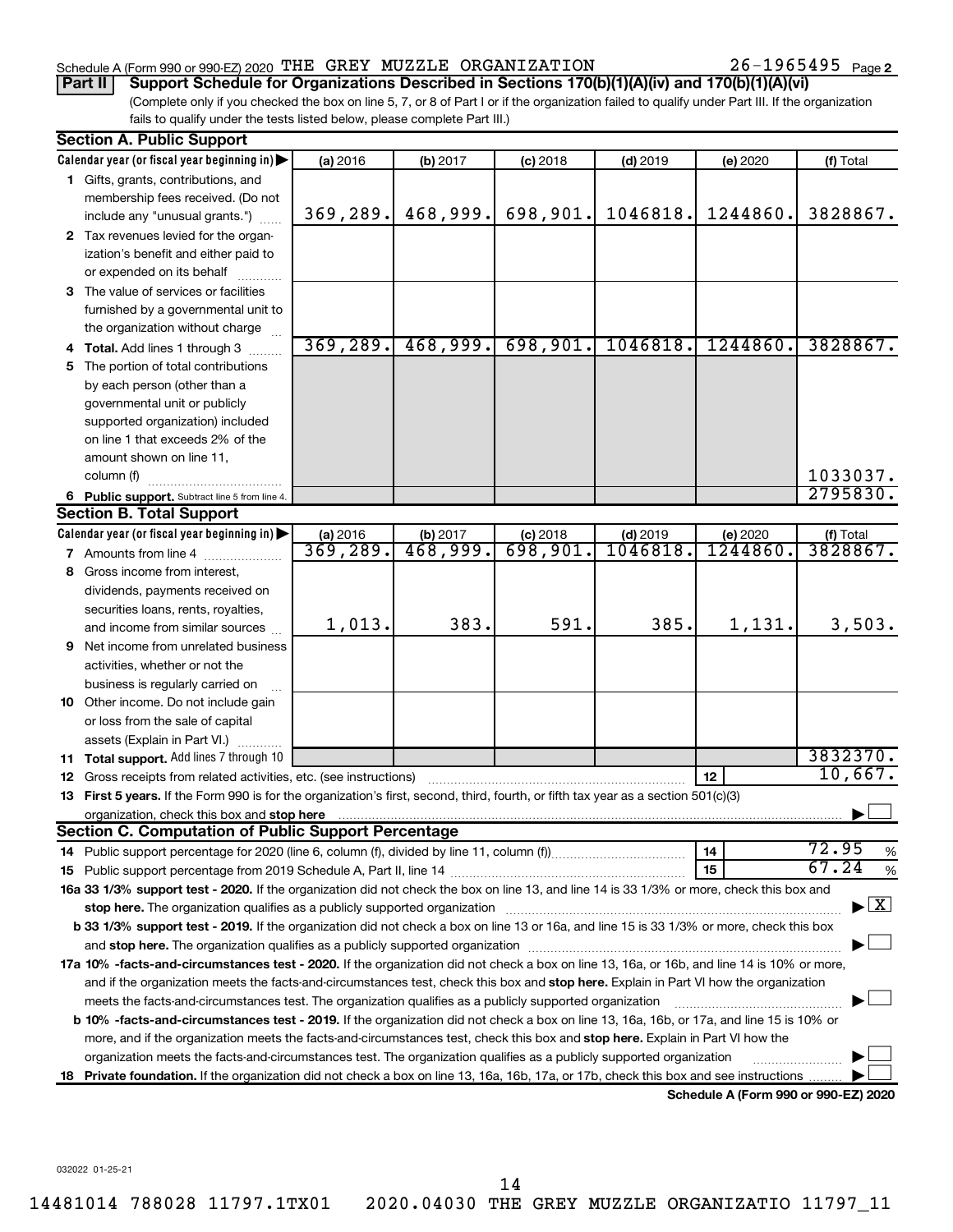#### Schedule A (Form 990 or 990-EZ) 2020 Page THE GREY MUZZLE ORGANIZATION 26-1965495 **Part III Support Schedule for Organizations Described in Section 509(a)(2)**

(Complete only if you checked the box on line 10 of Part I or if the organization failed to qualify under Part II. If the organization fails to qualify under the tests listed below, please complete Part II.)

| <b>Section A. Public Support</b>                                                                                                                                                                                               |          |          |            |            |          |                                      |
|--------------------------------------------------------------------------------------------------------------------------------------------------------------------------------------------------------------------------------|----------|----------|------------|------------|----------|--------------------------------------|
| Calendar year (or fiscal year beginning in)                                                                                                                                                                                    | (a) 2016 | (b) 2017 | $(c)$ 2018 | $(d)$ 2019 | (e) 2020 | (f) Total                            |
| 1 Gifts, grants, contributions, and                                                                                                                                                                                            |          |          |            |            |          |                                      |
| membership fees received. (Do not                                                                                                                                                                                              |          |          |            |            |          |                                      |
| include any "unusual grants.")                                                                                                                                                                                                 |          |          |            |            |          |                                      |
| 2 Gross receipts from admissions,<br>merchandise sold or services per-<br>formed, or facilities furnished in<br>any activity that is related to the<br>organization's tax-exempt purpose                                       |          |          |            |            |          |                                      |
| 3 Gross receipts from activities that                                                                                                                                                                                          |          |          |            |            |          |                                      |
| are not an unrelated trade or bus-<br>iness under section 513                                                                                                                                                                  |          |          |            |            |          |                                      |
| 4 Tax revenues levied for the organ-                                                                                                                                                                                           |          |          |            |            |          |                                      |
| ization's benefit and either paid to<br>or expended on its behalf                                                                                                                                                              |          |          |            |            |          |                                      |
| 5 The value of services or facilities                                                                                                                                                                                          |          |          |            |            |          |                                      |
| furnished by a governmental unit to                                                                                                                                                                                            |          |          |            |            |          |                                      |
| the organization without charge                                                                                                                                                                                                |          |          |            |            |          |                                      |
| <b>6 Total.</b> Add lines 1 through 5                                                                                                                                                                                          |          |          |            |            |          |                                      |
| 7a Amounts included on lines 1, 2, and                                                                                                                                                                                         |          |          |            |            |          |                                      |
| 3 received from disqualified persons                                                                                                                                                                                           |          |          |            |            |          |                                      |
| <b>b</b> Amounts included on lines 2 and 3 received<br>from other than disqualified persons that<br>exceed the greater of \$5,000 or 1% of the<br>amount on line 13 for the year                                               |          |          |            |            |          |                                      |
| c Add lines 7a and 7b                                                                                                                                                                                                          |          |          |            |            |          |                                      |
| 8 Public support. (Subtract line 7c from line 6.)                                                                                                                                                                              |          |          |            |            |          |                                      |
| <b>Section B. Total Support</b>                                                                                                                                                                                                |          |          |            |            |          |                                      |
| Calendar year (or fiscal year beginning in)                                                                                                                                                                                    | (a) 2016 | (b) 2017 | (c) 2018   | $(d)$ 2019 | (e) 2020 | (f) Total                            |
| 9 Amounts from line 6                                                                                                                                                                                                          |          |          |            |            |          |                                      |
| <b>10a</b> Gross income from interest,<br>dividends, payments received on<br>securities loans, rents, royalties,<br>and income from similar sources                                                                            |          |          |            |            |          |                                      |
| <b>b</b> Unrelated business taxable income<br>(less section 511 taxes) from businesses                                                                                                                                         |          |          |            |            |          |                                      |
| acquired after June 30, 1975<br>$\frac{1}{2}$                                                                                                                                                                                  |          |          |            |            |          |                                      |
| c Add lines 10a and 10b                                                                                                                                                                                                        |          |          |            |            |          |                                      |
| 11 Net income from unrelated business<br>activities not included in line 10b.<br>whether or not the business is<br>regularly carried on                                                                                        |          |          |            |            |          |                                      |
| <b>12</b> Other income. Do not include gain<br>or loss from the sale of capital<br>assets (Explain in Part VI.)                                                                                                                |          |          |            |            |          |                                      |
| <b>13</b> Total support. (Add lines 9, 10c, 11, and 12.)                                                                                                                                                                       |          |          |            |            |          |                                      |
| 14 First 5 years. If the Form 990 is for the organization's first, second, third, fourth, or fifth tax year as a section 501(c)(3) organization,                                                                               |          |          |            |            |          |                                      |
| check this box and stop here manufactured and stop here and stop here are manufactured and stop here and stop here and stop here and stop here and stop here and stop here and stop here are all the stop of the stop of the s |          |          |            |            |          |                                      |
| Section C. Computation of Public Support Percentage                                                                                                                                                                            |          |          |            |            |          |                                      |
|                                                                                                                                                                                                                                |          |          |            |            | 15       | %                                    |
| 16 Public support percentage from 2019 Schedule A, Part III, line 15                                                                                                                                                           |          |          |            |            | 16       | %                                    |
| Section D. Computation of Investment Income Percentage                                                                                                                                                                         |          |          |            |            |          |                                      |
|                                                                                                                                                                                                                                |          |          |            |            | 17       | %                                    |
| 18 Investment income percentage from 2019 Schedule A, Part III, line 17                                                                                                                                                        |          |          |            |            | 18       | %                                    |
| 19a 33 1/3% support tests - 2020. If the organization did not check the box on line 14, and line 15 is more than 33 1/3%, and line 17 is not                                                                                   |          |          |            |            |          |                                      |
| more than 33 1/3%, check this box and stop here. The organization qualifies as a publicly supported organization                                                                                                               |          |          |            |            |          |                                      |
| b 33 1/3% support tests - 2019. If the organization did not check a box on line 14 or line 19a, and line 16 is more than 33 1/3%, and                                                                                          |          |          |            |            |          |                                      |
| line 18 is not more than 33 1/3%, check this box and stop here. The organization qualifies as a publicly supported organization                                                                                                |          |          |            |            |          |                                      |
|                                                                                                                                                                                                                                |          |          |            |            |          |                                      |
| 032023 01-25-21                                                                                                                                                                                                                |          |          |            |            |          | Schedule A (Form 990 or 990-EZ) 2020 |
|                                                                                                                                                                                                                                |          |          | 15         |            |          |                                      |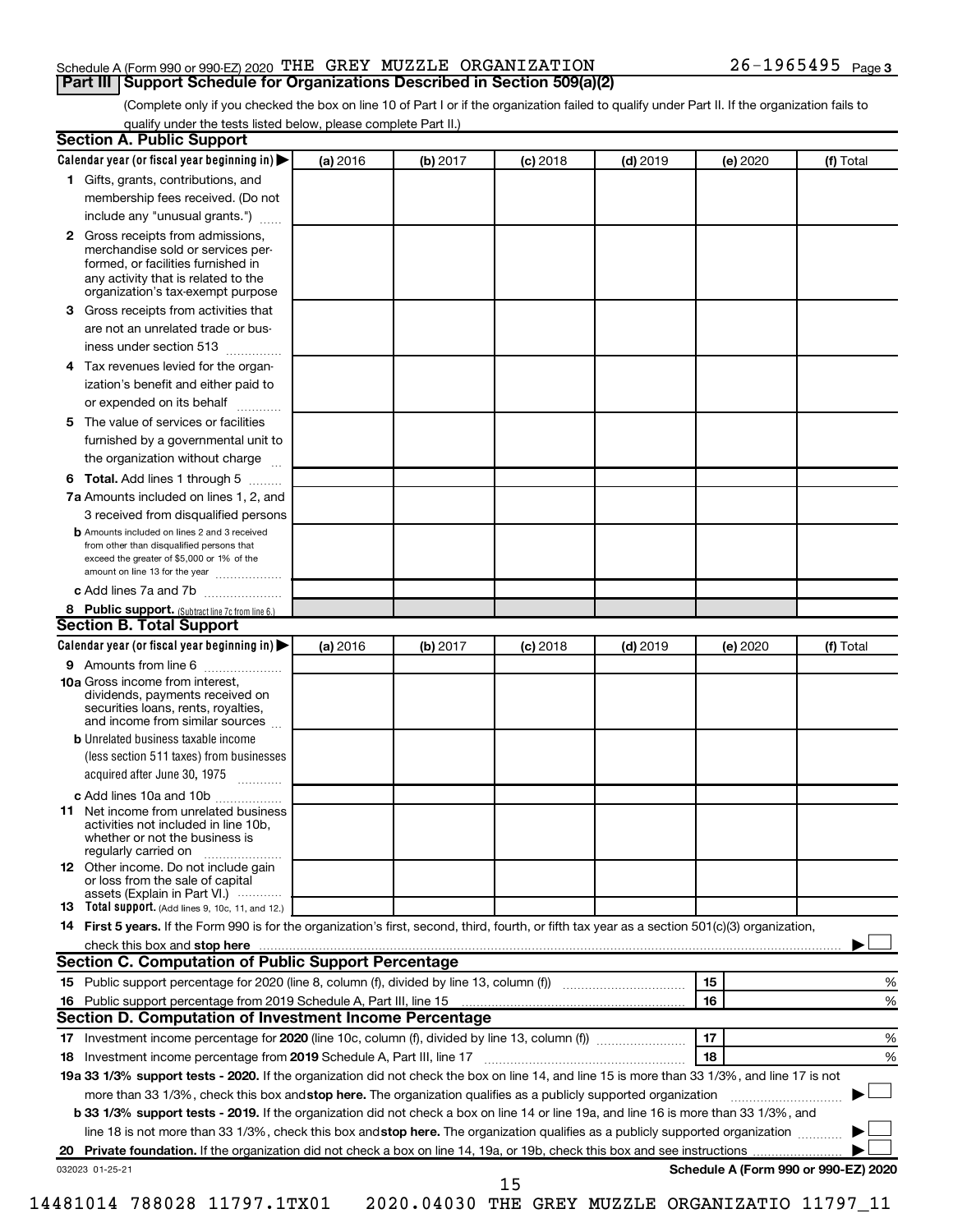**1**

**2**

**3a**

**3b**

**3c**

**4a**

**4b**

**4c**

**5a**

**5b 5c**

**6**

**7**

**8**

**9a**

**9b**

**9c**

**10a**

**10b**

**Yes No**

## **Part IV Supporting Organizations**

(Complete only if you checked a box in line 12 on Part I. If you checked box 12a, Part I, complete Sections A and B. If you checked box 12b, Part I, complete Sections A and C. If you checked box 12c, Part I, complete Sections A, D, and E. If you checked box 12d, Part I, complete Sections A and D, and complete Part V.)

## **Section A. All Supporting Organizations**

- **1** Are all of the organization's supported organizations listed by name in the organization's governing documents? If "No," describe in Part VI how the supported organizations are designated. If designated by *class or purpose, describe the designation. If historic and continuing relationship, explain.*
- **2** Did the organization have any supported organization that does not have an IRS determination of status under section 509(a)(1) or (2)? If "Yes," explain in Part **VI** how the organization determined that the supported *organization was described in section 509(a)(1) or (2).*
- **3a** Did the organization have a supported organization described in section 501(c)(4), (5), or (6)? If "Yes," answer *lines 3b and 3c below.*
- **b** Did the organization confirm that each supported organization qualified under section 501(c)(4), (5), or (6) and satisfied the public support tests under section 509(a)(2)? If "Yes," describe in Part VI when and how the *organization made the determination.*
- **c** Did the organization ensure that all support to such organizations was used exclusively for section 170(c)(2)(B) purposes? If "Yes," explain in Part VI what controls the organization put in place to ensure such use.
- **4 a** *If* Was any supported organization not organized in the United States ("foreign supported organization")? *"Yes," and if you checked box 12a or 12b in Part I, answer lines 4b and 4c below.*
- **b** Did the organization have ultimate control and discretion in deciding whether to make grants to the foreign supported organization? If "Yes," describe in Part VI how the organization had such control and discretion *despite being controlled or supervised by or in connection with its supported organizations.*
- **c** Did the organization support any foreign supported organization that does not have an IRS determination under sections 501(c)(3) and 509(a)(1) or (2)? If "Yes," explain in Part VI what controls the organization used *to ensure that all support to the foreign supported organization was used exclusively for section 170(c)(2)(B) purposes.*
- **5a** Did the organization add, substitute, or remove any supported organizations during the tax year? If "Yes," answer lines 5b and 5c below (if applicable). Also, provide detail in **Part VI,** including (i) the names and EIN *numbers of the supported organizations added, substituted, or removed; (ii) the reasons for each such action; (iii) the authority under the organization's organizing document authorizing such action; and (iv) how the action was accomplished (such as by amendment to the organizing document).*
- **b Type I or Type II only.** Was any added or substituted supported organization part of a class already designated in the organization's organizing document?
- **c Substitutions only.**  Was the substitution the result of an event beyond the organization's control?
- **6** Did the organization provide support (whether in the form of grants or the provision of services or facilities) to **Part VI.** support or benefit one or more of the filing organization's supported organizations? If "Yes," provide detail in anyone other than (i) its supported organizations, (ii) individuals that are part of the charitable class benefited by one or more of its supported organizations, or (iii) other supporting organizations that also
- **7** Did the organization provide a grant, loan, compensation, or other similar payment to a substantial contributor regard to a substantial contributor? If "Yes," complete Part I of Schedule L (Form 990 or 990-EZ). (as defined in section 4958(c)(3)(C)), a family member of a substantial contributor, or a 35% controlled entity with
- **8** Did the organization make a loan to a disqualified person (as defined in section 4958) not described in line 7? *If "Yes," complete Part I of Schedule L (Form 990 or 990-EZ).*
- **9 a** Was the organization controlled directly or indirectly at any time during the tax year by one or more in section 509(a)(1) or (2))? If "Yes," provide detail in **Part VI.** disqualified persons, as defined in section 4946 (other than foundation managers and organizations described
- **b** Did one or more disqualified persons (as defined in line 9a) hold a controlling interest in any entity in which the supporting organization had an interest? If "Yes," provide detail in Part VI.
- **c** Did a disqualified person (as defined in line 9a) have an ownership interest in, or derive any personal benefit from, assets in which the supporting organization also had an interest? If "Yes," provide detail in Part VI.
- **10 a** Was the organization subject to the excess business holdings rules of section 4943 because of section supporting organizations)? If "Yes," answer line 10b below. 4943(f) (regarding certain Type II supporting organizations, and all Type III non-functionally integrated
	- **b** Did the organization have any excess business holdings in the tax year? (Use Schedule C, Form 4720, to *determine whether the organization had excess business holdings.)*

032024 01-25-21

**Schedule A (Form 990 or 990-EZ) 2020**

16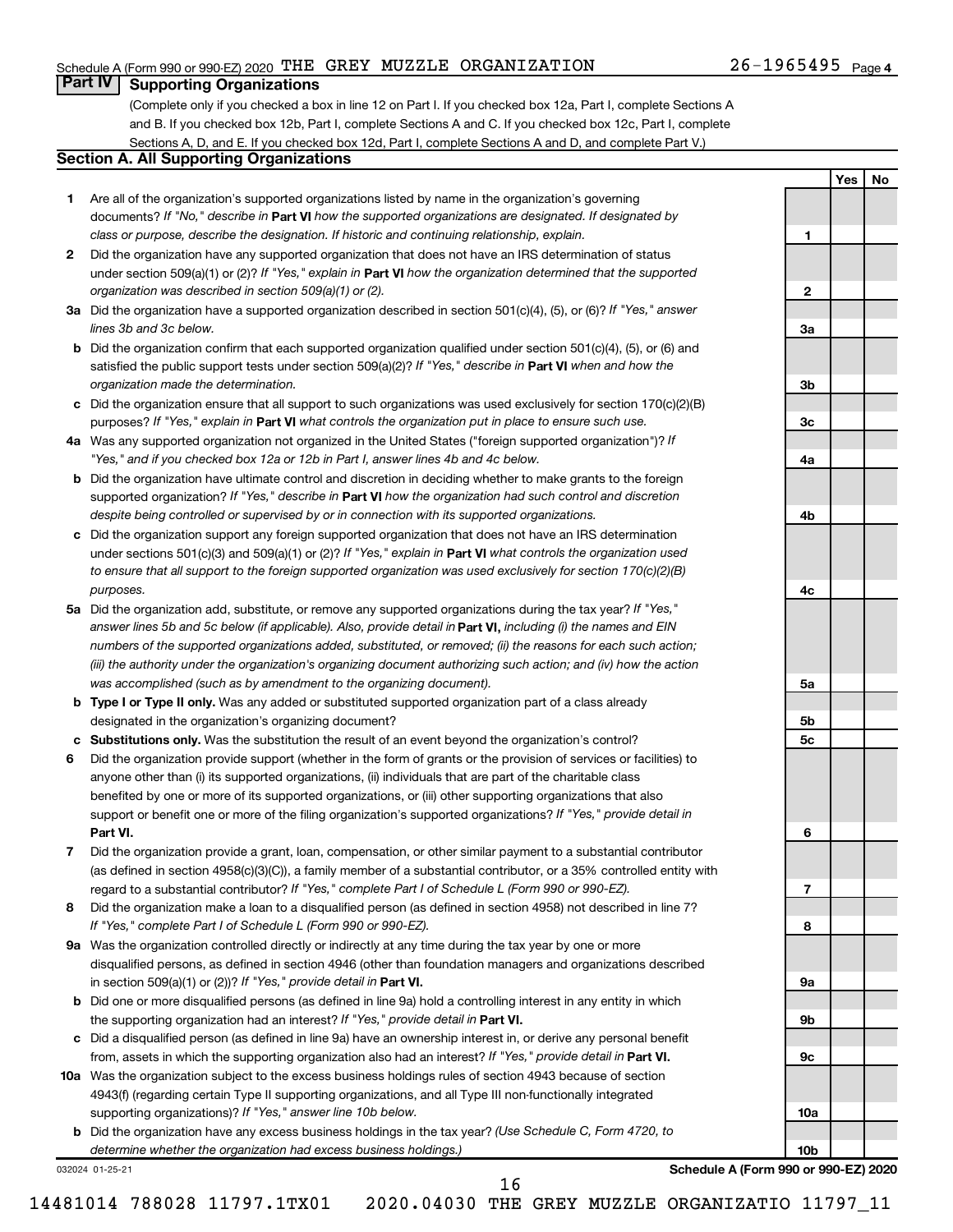## Schedule A (Form 990 or 990-EZ) 2020 Page THE GREY MUZZLE ORGANIZATION 26-1965495 **Part IV | Supporting Organizations** *(continued)*

|              |                                                                                                                                   |     | Yes | No |
|--------------|-----------------------------------------------------------------------------------------------------------------------------------|-----|-----|----|
| 11           | Has the organization accepted a gift or contribution from any of the following persons?                                           |     |     |    |
|              | a A person who directly or indirectly controls, either alone or together with persons described in lines 11b and                  |     |     |    |
|              | 11c below, the governing body of a supported organization?                                                                        | 11a |     |    |
|              | <b>b</b> A family member of a person described in line 11a above?                                                                 | 11b |     |    |
|              | c A 35% controlled entity of a person described in line 11a or 11b above?If "Yes" to line 11a, 11b, or 11c, provide               |     |     |    |
|              | detail in Part VI.                                                                                                                | 11c |     |    |
|              | <b>Section B. Type I Supporting Organizations</b>                                                                                 |     |     |    |
|              |                                                                                                                                   |     | Yes | No |
| 1.           | Did the governing body, members of the governing body, officers acting in their official capacity, or membership of one or        |     |     |    |
|              | more supported organizations have the power to regularly appoint or elect at least a majority of the organization's officers,     |     |     |    |
|              | directors, or trustees at all times during the tax year? If "No," describe in Part VI how the supported organization(s)           |     |     |    |
|              | effectively operated, supervised, or controlled the organization's activities. If the organization had more than one supported    |     |     |    |
|              | organization, describe how the powers to appoint and/or remove officers, directors, or trustees were allocated among the          |     |     |    |
|              | supported organizations and what conditions or restrictions, if any, applied to such powers during the tax year.                  | 1   |     |    |
| $\mathbf{2}$ | Did the organization operate for the benefit of any supported organization other than the supported                               |     |     |    |
|              | organization(s) that operated, supervised, or controlled the supporting organization? If "Yes," explain in                        |     |     |    |
|              | Part VI how providing such benefit carried out the purposes of the supported organization(s) that operated,                       |     |     |    |
|              | supervised, or controlled the supporting organization.                                                                            | 2   |     |    |
|              | <b>Section C. Type II Supporting Organizations</b>                                                                                |     |     |    |
|              |                                                                                                                                   |     | Yes | No |
| 1.           | Were a majority of the organization's directors or trustees during the tax year also a majority of the directors                  |     |     |    |
|              | or trustees of each of the organization's supported organization(s)? If "No," describe in Part VI how control                     |     |     |    |
|              | or management of the supporting organization was vested in the same persons that controlled or managed                            |     |     |    |
|              | the supported organization(s).                                                                                                    | 1   |     |    |
|              | Section D. All Type III Supporting Organizations                                                                                  |     |     |    |
|              |                                                                                                                                   |     | Yes | No |
| 1.           | Did the organization provide to each of its supported organizations, by the last day of the fifth month of the                    |     |     |    |
|              | organization's tax year, (i) a written notice describing the type and amount of support provided during the prior tax             |     |     |    |
|              | year, (ii) a copy of the Form 990 that was most recently filed as of the date of notification, and (iii) copies of the            |     |     |    |
|              | organization's governing documents in effect on the date of notification, to the extent not previously provided?                  | 1   |     |    |
| 2            | Were any of the organization's officers, directors, or trustees either (i) appointed or elected by the supported                  |     |     |    |
|              | organization(s) or (ii) serving on the governing body of a supported organization? If "No," explain in Part VI how                |     |     |    |
|              | the organization maintained a close and continuous working relationship with the supported organization(s).                       | 2   |     |    |
| 3            | By reason of the relationship described in line 2, above, did the organization's supported organizations have a                   |     |     |    |
|              | significant voice in the organization's investment policies and in directing the use of the organization's                        |     |     |    |
|              | income or assets at all times during the tax year? If "Yes," describe in Part VI the role the organization's                      |     |     |    |
|              | supported organizations played in this regard.                                                                                    | 3   |     |    |
|              | Section E. Type III Functionally Integrated Supporting Organizations                                                              |     |     |    |
| 1.           | Check the box next to the method that the organization used to satisfy the Integral Part Test during the yealsee instructions).   |     |     |    |
| a            | The organization satisfied the Activities Test. Complete line 2 below.                                                            |     |     |    |
| b            | The organization is the parent of each of its supported organizations. Complete line 3 below.                                     |     |     |    |
| c            | The organization supported a governmental entity. Describe in Part VI how you supported a governmental entity (see instructions). |     |     |    |
| 2            | Activities Test. Answer lines 2a and 2b below.                                                                                    |     | Yes | No |
| а            | Did substantially all of the organization's activities during the tax year directly further the exempt purposes of                |     |     |    |
|              | the supported organization(s) to which the organization was responsive? If "Yes," then in Part VI identify                        |     |     |    |
|              | those supported organizations and explain how these activities directly furthered their exempt purposes,                          |     |     |    |
|              | how the organization was responsive to those supported organizations, and how the organization determined                         |     |     |    |
|              | that these activities constituted substantially all of its activities.                                                            | 2a  |     |    |
| b            | Did the activities described in line 2a, above, constitute activities that, but for the organization's involvement,               |     |     |    |
|              | one or more of the organization's supported organization(s) would have been engaged in? If "Yes," explain in                      |     |     |    |
|              | Part VI the reasons for the organization's position that its supported organization(s) would have engaged in                      |     |     |    |
|              | these activities but for the organization's involvement.                                                                          | 2b  |     |    |
| 3            | Parent of Supported Organizations. Answer lines 3a and 3b below.                                                                  |     |     |    |
| а            | Did the organization have the power to regularly appoint or elect a majority of the officers, directors, or                       |     |     |    |
|              | trustees of each of the supported organizations? If "Yes" or "No" provide details in Part VI.                                     | За  |     |    |
|              | <b>b</b> Did the organization exercise a substantial degree of direction over the policies, programs, and activities of each      |     |     |    |
|              | of its supported organizations? If "Yes," describe in Part VI the role played by the organization in this regard.                 | 3b  |     |    |
|              | Schedule A (Form 990 or 990-EZ) 2020<br>032025 01-25-21                                                                           |     |     |    |
|              | 17                                                                                                                                |     |     |    |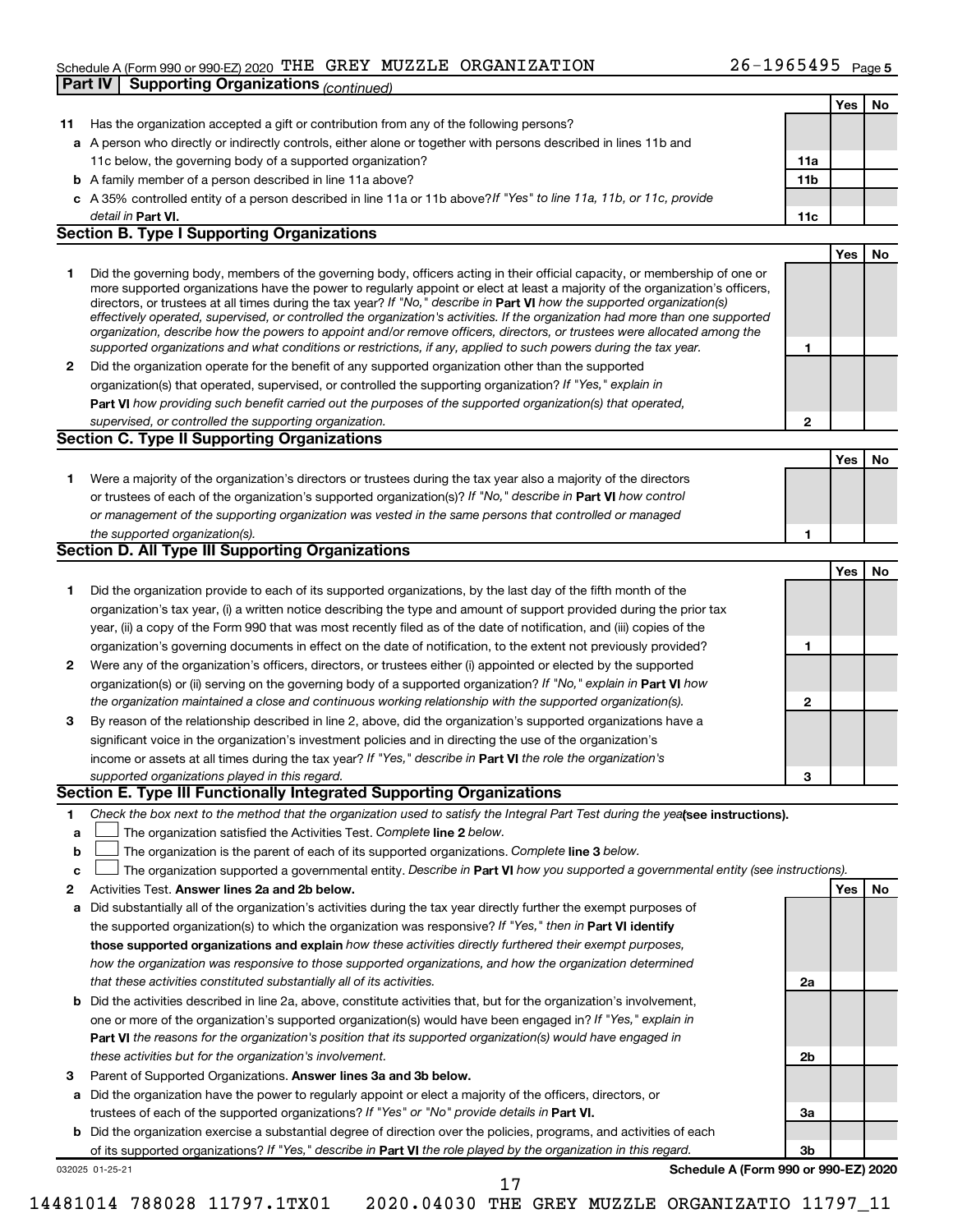#### Schedule A (Form 990 or 990-EZ) 2020 Page THE GREY MUZZLE ORGANIZATION 26-1965495 **Part V Type III Non-Functionally Integrated 509(a)(3) Supporting Organizations**

## 1 **Letter See instructions.** Check here if the organization satisfied the Integral Part Test as a qualifying trust on Nov. 20, 1970 (*explain in* Part **VI**). See instructions. All other Type III non-functionally integrated supporting organizations must complete Sections A through E.

| Section A - Adjusted Net Income |                                                                                                                                   | (A) Prior Year | (B) Current Year<br>(optional) |                                |
|---------------------------------|-----------------------------------------------------------------------------------------------------------------------------------|----------------|--------------------------------|--------------------------------|
| 1                               | Net short-term capital gain                                                                                                       | 1              |                                |                                |
| $\mathbf{2}$                    | Recoveries of prior-year distributions                                                                                            | $\mathbf{2}$   |                                |                                |
| З                               | Other gross income (see instructions)                                                                                             | 3              |                                |                                |
| 4                               | Add lines 1 through 3.                                                                                                            | 4              |                                |                                |
| 5                               | Depreciation and depletion                                                                                                        | 5              |                                |                                |
| 6                               | Portion of operating expenses paid or incurred for production or                                                                  |                |                                |                                |
|                                 | collection of gross income or for management, conservation, or                                                                    |                |                                |                                |
|                                 | maintenance of property held for production of income (see instructions)                                                          | 6              |                                |                                |
| 7                               | Other expenses (see instructions)                                                                                                 | $\overline{7}$ |                                |                                |
| 8                               | Adjusted Net Income (subtract lines 5, 6, and 7 from line 4)                                                                      | 8              |                                |                                |
|                                 | <b>Section B - Minimum Asset Amount</b>                                                                                           |                | (A) Prior Year                 | (B) Current Year<br>(optional) |
| 1                               | Aggregate fair market value of all non-exempt-use assets (see                                                                     |                |                                |                                |
|                                 | instructions for short tax year or assets held for part of year):                                                                 |                |                                |                                |
|                                 | a Average monthly value of securities                                                                                             | 1a             |                                |                                |
|                                 | <b>b</b> Average monthly cash balances                                                                                            | 1 <sub>b</sub> |                                |                                |
|                                 | c Fair market value of other non-exempt-use assets                                                                                | 1c             |                                |                                |
|                                 | d Total (add lines 1a, 1b, and 1c)                                                                                                | 1d             |                                |                                |
|                                 | e Discount claimed for blockage or other factors                                                                                  |                |                                |                                |
|                                 | (explain in detail in <b>Part VI</b> ):                                                                                           |                |                                |                                |
| 2                               | Acquisition indebtedness applicable to non-exempt-use assets                                                                      | $\mathbf{2}$   |                                |                                |
| 3                               | Subtract line 2 from line 1d.                                                                                                     | 3              |                                |                                |
| 4                               | Cash deemed held for exempt use. Enter 0.015 of line 3 (for greater amount,                                                       |                |                                |                                |
|                                 | see instructions).                                                                                                                | 4              |                                |                                |
| 5                               | Net value of non-exempt-use assets (subtract line 4 from line 3)                                                                  | 5              |                                |                                |
| 6                               | Multiply line 5 by 0.035.                                                                                                         | 6              |                                |                                |
| 7                               | Recoveries of prior-year distributions                                                                                            | $\overline{7}$ |                                |                                |
| 8                               | Minimum Asset Amount (add line 7 to line 6)                                                                                       | 8              |                                |                                |
|                                 | <b>Section C - Distributable Amount</b>                                                                                           |                |                                | <b>Current Year</b>            |
| 1                               | Adjusted net income for prior year (from Section A, line 8, column A)                                                             | 1              |                                |                                |
| 2                               | Enter 0.85 of line 1.                                                                                                             | $\overline{2}$ |                                |                                |
| 3                               | Minimum asset amount for prior year (from Section B, line 8, column A)                                                            | 3              |                                |                                |
| 4                               | Enter greater of line 2 or line 3.                                                                                                | 4              |                                |                                |
| 5                               | Income tax imposed in prior year                                                                                                  | 5              |                                |                                |
| 6                               | <b>Distributable Amount.</b> Subtract line 5 from line 4, unless subject to                                                       |                |                                |                                |
|                                 | emergency temporary reduction (see instructions).                                                                                 | 6              |                                |                                |
| 7                               | Check here if the current year is the organization's first as a non-functionally integrated Type III supporting organization (see |                |                                |                                |

**7** instructions).

**Schedule A (Form 990 or 990-EZ) 2020**

032026 01-25-21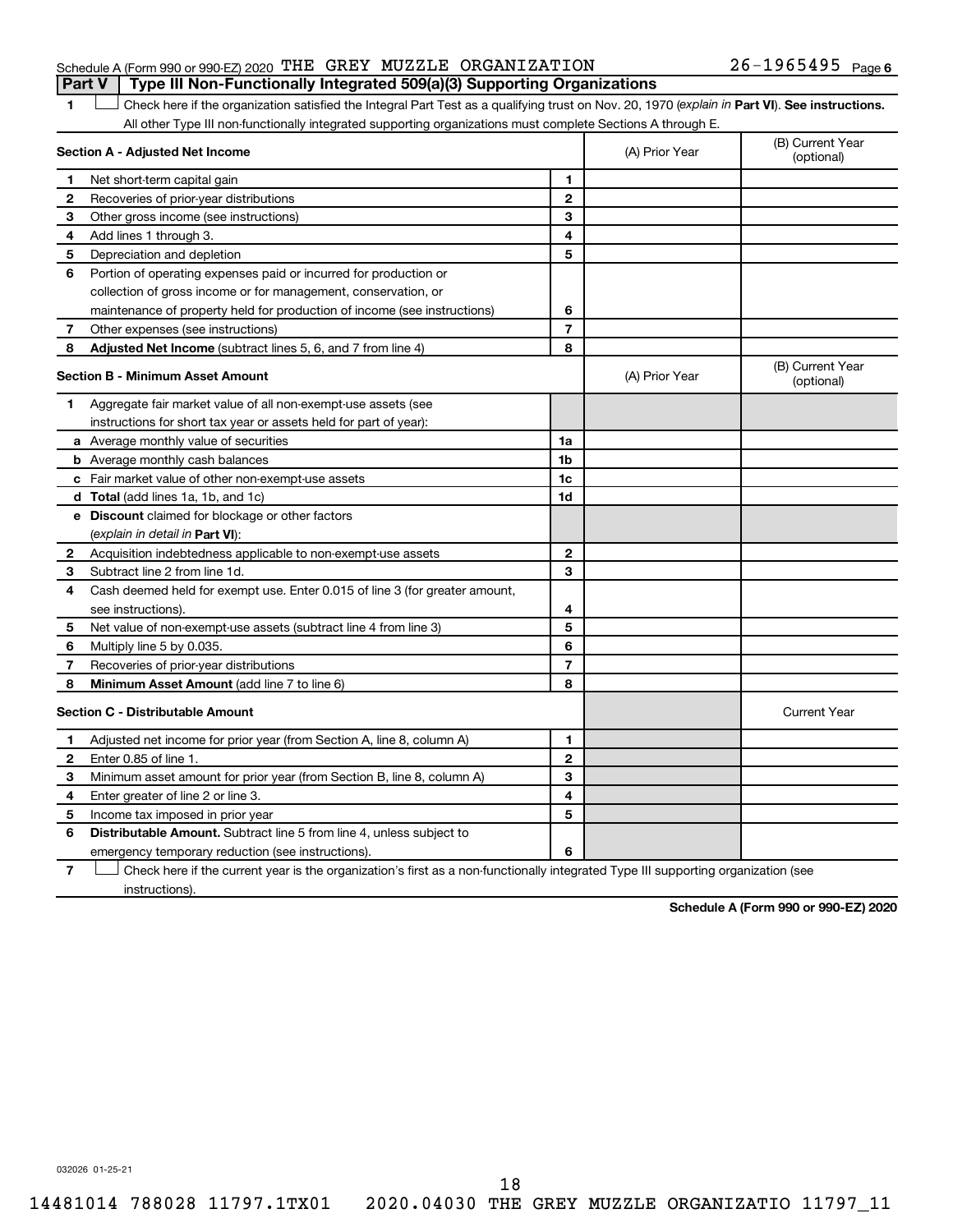#### Schedule A (Form 990 or 990-EZ) 2020 'I'HE' GREY MUZZLE' ORGANIZATION Z6-1965495 Page THE GREY MUZZLE ORGANIZATION 26-1965495

| Part V | Type III Non-Functionally Integrated 509(a)(3) Supporting Organizations (continued)        |                                    |                                               |    |                                                  |
|--------|--------------------------------------------------------------------------------------------|------------------------------------|-----------------------------------------------|----|--------------------------------------------------|
|        | <b>Section D - Distributions</b>                                                           |                                    |                                               |    | <b>Current Year</b>                              |
| 1      | Amounts paid to supported organizations to accomplish exempt purposes                      |                                    |                                               | 1  |                                                  |
| 2      | Amounts paid to perform activity that directly furthers exempt purposes of supported       |                                    |                                               |    |                                                  |
|        | organizations, in excess of income from activity                                           |                                    |                                               | 2  |                                                  |
| 3      | Administrative expenses paid to accomplish exempt purposes of supported organizations      |                                    | 3                                             |    |                                                  |
| 4      | Amounts paid to acquire exempt-use assets                                                  |                                    |                                               | 4  |                                                  |
| 5      | Qualified set-aside amounts (prior IRS approval required - provide details in Part VI)     |                                    |                                               | 5  |                                                  |
| 6      | Other distributions (describe in Part VI). See instructions.                               |                                    |                                               | 6  |                                                  |
| 7      | Total annual distributions. Add lines 1 through 6.                                         |                                    |                                               | 7  |                                                  |
| 8      | Distributions to attentive supported organizations to which the organization is responsive |                                    |                                               |    |                                                  |
|        | ( <i>provide details in Part VI</i> ). See instructions.                                   |                                    | 8                                             |    |                                                  |
| 9      | Distributable amount for 2020 from Section C, line 6                                       |                                    |                                               | 9  |                                                  |
| 10     | Line 8 amount divided by line 9 amount                                                     |                                    |                                               | 10 |                                                  |
|        | <b>Section E - Distribution Allocations (see instructions)</b>                             | (i)<br><b>Excess Distributions</b> | (ii)<br><b>Underdistributions</b><br>Pre-2020 |    | (iii)<br><b>Distributable</b><br>Amount for 2020 |
| 1      | Distributable amount for 2020 from Section C, line 6                                       |                                    |                                               |    |                                                  |
| 2      | Underdistributions, if any, for years prior to 2020 (reason-                               |                                    |                                               |    |                                                  |
|        | able cause required - explain in Part VI). See instructions.                               |                                    |                                               |    |                                                  |
| З      | Excess distributions carryover, if any, to 2020                                            |                                    |                                               |    |                                                  |
|        | a From 2015                                                                                |                                    |                                               |    |                                                  |
|        | $b$ From 2016                                                                              |                                    |                                               |    |                                                  |
|        | c From 2017                                                                                |                                    |                                               |    |                                                  |
|        | <b>d</b> From 2018                                                                         |                                    |                                               |    |                                                  |
|        | e From 2019                                                                                |                                    |                                               |    |                                                  |
|        | f Total of lines 3a through 3e                                                             |                                    |                                               |    |                                                  |
|        | g Applied to underdistributions of prior years                                             |                                    |                                               |    |                                                  |
|        | <b>h</b> Applied to 2020 distributable amount                                              |                                    |                                               |    |                                                  |
| Ť.     | Carryover from 2015 not applied (see instructions)                                         |                                    |                                               |    |                                                  |
|        | Remainder. Subtract lines 3g, 3h, and 3i from line 3f.                                     |                                    |                                               |    |                                                  |
| 4      | Distributions for 2020 from Section D,                                                     |                                    |                                               |    |                                                  |
|        | line 7:                                                                                    |                                    |                                               |    |                                                  |
|        | a Applied to underdistributions of prior years                                             |                                    |                                               |    |                                                  |
|        | <b>b</b> Applied to 2020 distributable amount                                              |                                    |                                               |    |                                                  |
|        | c Remainder. Subtract lines 4a and 4b from line 4.                                         |                                    |                                               |    |                                                  |
| 5      | Remaining underdistributions for years prior to 2020, if                                   |                                    |                                               |    |                                                  |
|        | any. Subtract lines 3g and 4a from line 2. For result greater                              |                                    |                                               |    |                                                  |
|        | than zero, explain in Part VI. See instructions.                                           |                                    |                                               |    |                                                  |
| 6      | Remaining underdistributions for 2020. Subtract lines 3h                                   |                                    |                                               |    |                                                  |
|        | and 4b from line 1. For result greater than zero, explain in                               |                                    |                                               |    |                                                  |
|        | <b>Part VI.</b> See instructions.                                                          |                                    |                                               |    |                                                  |
| 7      | Excess distributions carryover to 2021. Add lines 3j                                       |                                    |                                               |    |                                                  |
|        | and 4c.                                                                                    |                                    |                                               |    |                                                  |
| 8      | Breakdown of line 7:                                                                       |                                    |                                               |    |                                                  |
|        | a Excess from 2016                                                                         |                                    |                                               |    |                                                  |
|        | <b>b</b> Excess from 2017                                                                  |                                    |                                               |    |                                                  |
|        | c Excess from 2018                                                                         |                                    |                                               |    |                                                  |
|        | d Excess from 2019                                                                         |                                    |                                               |    |                                                  |
|        | e Excess from 2020                                                                         |                                    |                                               |    |                                                  |

**Schedule A (Form 990 or 990-EZ) 2020**

032027 01-25-21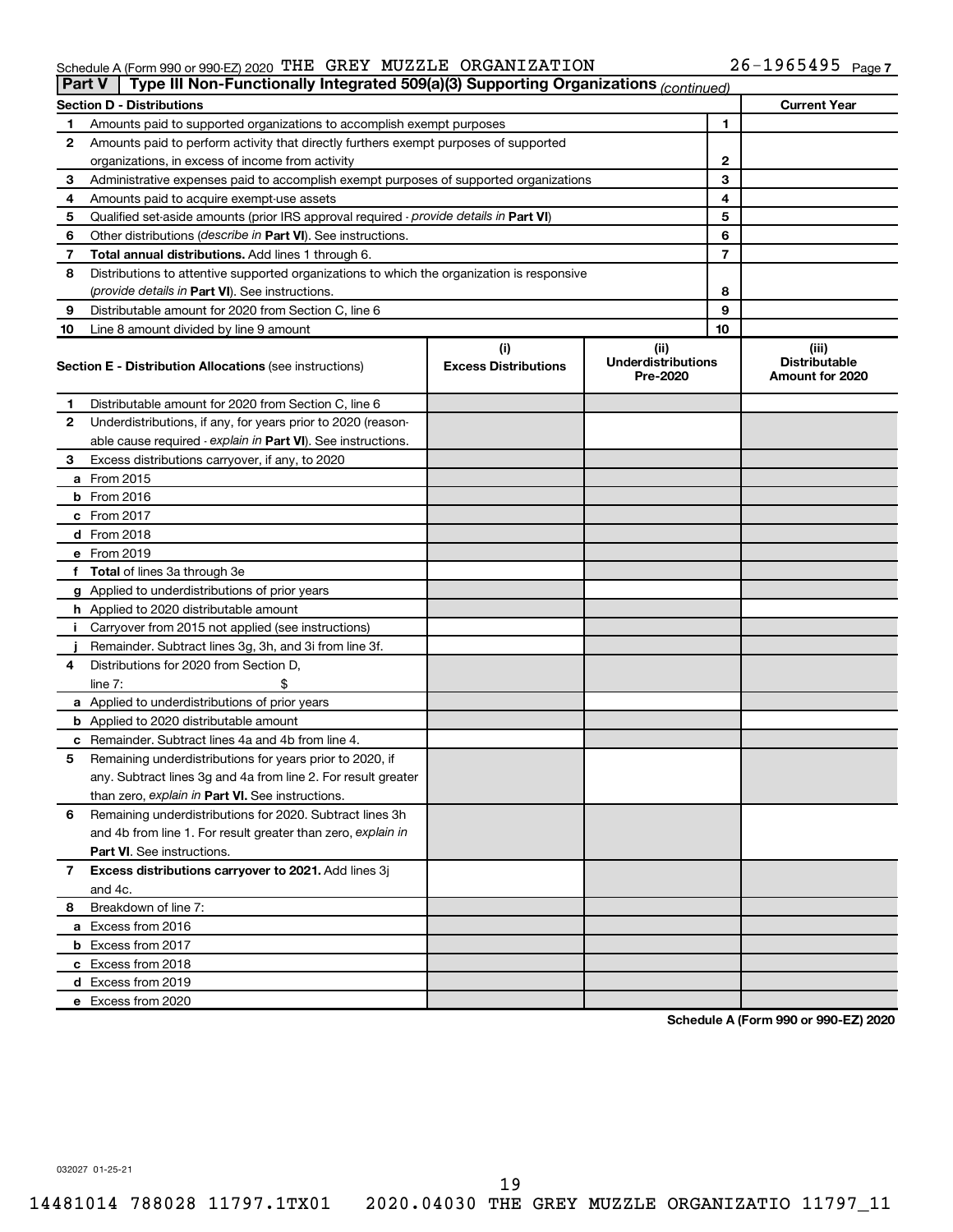| <b>Part VI</b>  | Schedule A (Form 990 or 990-EZ) 2020 THE GREY MUZZLE ORGANIZATION<br>Supplemental Information. Provide the explanations required by Part II, line 10; Part II, line 17a or 17b; Part III, line 12;                                                                                               |    | $26 - 1965495$ Page 8                           |
|-----------------|--------------------------------------------------------------------------------------------------------------------------------------------------------------------------------------------------------------------------------------------------------------------------------------------------|----|-------------------------------------------------|
|                 | Part IV, Section A, lines 1, 2, 3b, 3c, 4b, 4c, 5a, 6, 9a, 9b, 9c, 11a, 11b, and 11c; Part IV, Section B, lines 1 and 2; Part IV, Section C,<br>line 1; Part IV, Section D, lines 2 and 3; Part IV, Section E, lines 1c, 2a, 2b, 3a, and 3b; Part V, line 1; Part V, Section B, line 1e; Part V, |    |                                                 |
|                 | Section D, lines 5, 6, and 8; and Part V, Section E, lines 2, 5, and 6. Also complete this part for any additional information.                                                                                                                                                                  |    |                                                 |
|                 | (See instructions.)                                                                                                                                                                                                                                                                              |    |                                                 |
|                 |                                                                                                                                                                                                                                                                                                  |    |                                                 |
|                 |                                                                                                                                                                                                                                                                                                  |    |                                                 |
|                 |                                                                                                                                                                                                                                                                                                  |    |                                                 |
|                 |                                                                                                                                                                                                                                                                                                  |    |                                                 |
|                 |                                                                                                                                                                                                                                                                                                  |    |                                                 |
|                 |                                                                                                                                                                                                                                                                                                  |    |                                                 |
|                 |                                                                                                                                                                                                                                                                                                  |    |                                                 |
|                 |                                                                                                                                                                                                                                                                                                  |    |                                                 |
|                 |                                                                                                                                                                                                                                                                                                  |    |                                                 |
|                 |                                                                                                                                                                                                                                                                                                  |    |                                                 |
|                 |                                                                                                                                                                                                                                                                                                  |    |                                                 |
|                 |                                                                                                                                                                                                                                                                                                  |    |                                                 |
|                 |                                                                                                                                                                                                                                                                                                  |    |                                                 |
|                 |                                                                                                                                                                                                                                                                                                  |    |                                                 |
|                 |                                                                                                                                                                                                                                                                                                  |    |                                                 |
|                 |                                                                                                                                                                                                                                                                                                  |    |                                                 |
|                 |                                                                                                                                                                                                                                                                                                  |    |                                                 |
|                 |                                                                                                                                                                                                                                                                                                  |    |                                                 |
|                 |                                                                                                                                                                                                                                                                                                  |    |                                                 |
|                 |                                                                                                                                                                                                                                                                                                  |    |                                                 |
|                 |                                                                                                                                                                                                                                                                                                  |    |                                                 |
|                 |                                                                                                                                                                                                                                                                                                  |    |                                                 |
|                 |                                                                                                                                                                                                                                                                                                  |    |                                                 |
|                 |                                                                                                                                                                                                                                                                                                  |    |                                                 |
|                 |                                                                                                                                                                                                                                                                                                  |    |                                                 |
|                 |                                                                                                                                                                                                                                                                                                  |    |                                                 |
|                 |                                                                                                                                                                                                                                                                                                  |    |                                                 |
|                 |                                                                                                                                                                                                                                                                                                  |    |                                                 |
|                 |                                                                                                                                                                                                                                                                                                  |    |                                                 |
|                 |                                                                                                                                                                                                                                                                                                  |    |                                                 |
|                 |                                                                                                                                                                                                                                                                                                  |    |                                                 |
|                 |                                                                                                                                                                                                                                                                                                  |    |                                                 |
|                 |                                                                                                                                                                                                                                                                                                  |    |                                                 |
|                 |                                                                                                                                                                                                                                                                                                  |    |                                                 |
|                 |                                                                                                                                                                                                                                                                                                  |    |                                                 |
|                 |                                                                                                                                                                                                                                                                                                  |    |                                                 |
|                 |                                                                                                                                                                                                                                                                                                  |    |                                                 |
|                 |                                                                                                                                                                                                                                                                                                  |    |                                                 |
| 032028 01-25-21 |                                                                                                                                                                                                                                                                                                  | 20 | Schedule A (Form 990 or 990-EZ) 2020            |
|                 | 14481014 788028 11797.1TX01                                                                                                                                                                                                                                                                      |    | 2020.04030 THE GREY MUZZLE ORGANIZATIO 11797_11 |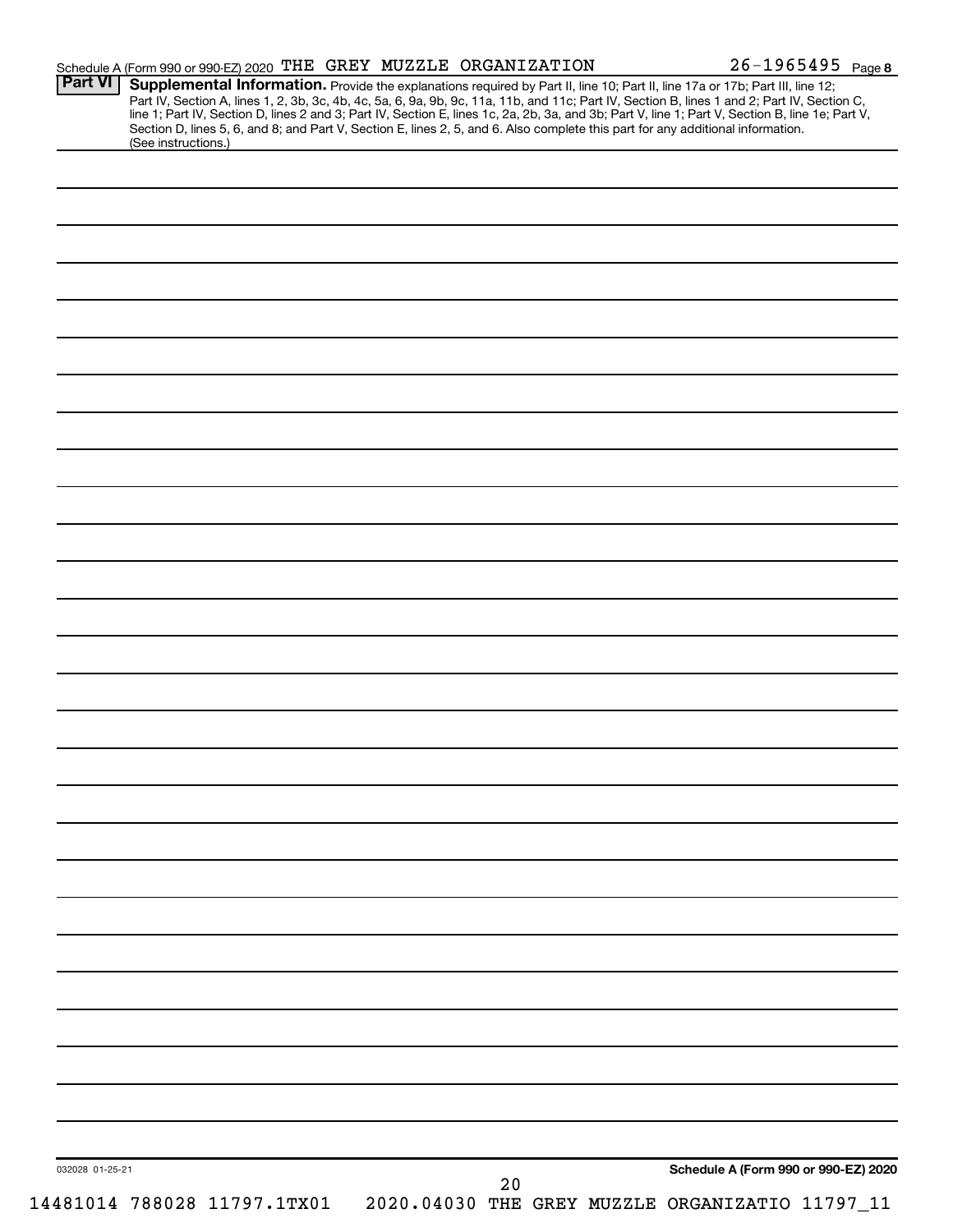Department of the Treasury Internal Revenue Service **(Form 990, 990-EZ,**

Name of the organization

## \*\* PUBLIC DISCLOSURE COPY \*\*

## **Schedule B Schedule of Contributors**

**or 990-PF) | Attach to Form 990, Form 990-EZ, or Form 990-PF. | Go to www.irs.gov/Form990 for the latest information.** OMB No. 1545-0047

**2020**

**Employer identification number**

|  | 6-1965495 |  |
|--|-----------|--|
|  |           |  |

| <b>Organization type (check one):</b>                                            |                                                                             |  |  |  |  |
|----------------------------------------------------------------------------------|-----------------------------------------------------------------------------|--|--|--|--|
| Filers of:                                                                       | Section:                                                                    |  |  |  |  |
| $\lfloor x \rfloor$ 501(c)( 3) (enter number) organization<br>Form 990 or 990-FZ |                                                                             |  |  |  |  |
|                                                                                  | $4947(a)(1)$ nonexempt charitable trust not treated as a private foundation |  |  |  |  |
|                                                                                  | 527 political organization                                                  |  |  |  |  |
| Form 990-PF                                                                      | 501(c)(3) exempt private foundation                                         |  |  |  |  |

THE GREY MUZZLE ORGANIZATION

4947(a)(1) nonexempt charitable trust treated as a private foundation  $\Box$ 

501(c)(3) taxable private foundation  $\Box$ 

Check if your organization is covered by the General Rule or a Special Rule.

**Note:**  Only a section 501(c)(7), (8), or (10) organization can check boxes for both the General Rule and a Special Rule. See instructions.

#### **General Rule**

 $\Box$ 

 $\Box$ 

For an organization filing Form 990, 990-EZ, or 990-PF that received, during the year, contributions totaling \$5,000 or more (in money or property) from any one contributor. Complete Parts I and II. See instructions for determining a contributor's total contributions.

#### **Special Rules**

any one contributor, during the year, total contributions of the greater of (1) \$5,000; or (2) 2% of the amount on (i) Form 990, Part VIII, line 1h;  $\boxed{\text{X}}$  For an organization described in section 501(c)(3) filing Form 990 or 990-EZ that met the 33 1/3% support test of the regulations under sections 509(a)(1) and 170(b)(1)(A)(vi), that checked Schedule A (Form 990 or 990-EZ), Part II, line 13, 16a, or 16b, and that received from or (ii) Form 990-EZ, line 1. Complete Parts I and II.

For an organization described in section 501(c)(7), (8), or (10) filing Form 990 or 990-EZ that received from any one contributor, during the year, total contributions of more than \$1,000 exclusively for religious, charitable, scientific, literary, or educational purposes, or for the prevention of cruelty to children or animals. Complete Parts I (entering "N/A" in column (b) instead of the contributor name and address), II, and III.  $\Box$ 

purpose. Don't complete any of the parts unless the General Rule applies to this organization because it received nonexclusively year, contributions exclusively for religious, charitable, etc., purposes, but no such contributions totaled more than \$1,000. If this box is checked, enter here the total contributions that were received during the year for an exclusively religious, charitable, etc., For an organization described in section 501(c)(7), (8), or (10) filing Form 990 or 990-EZ that received from any one contributor, during the religious, charitable, etc., contributions totaling \$5,000 or more during the year  $\ldots$  $\ldots$  $\ldots$  $\ldots$  $\ldots$  $\ldots$ 

**Caution:**  An organization that isn't covered by the General Rule and/or the Special Rules doesn't file Schedule B (Form 990, 990-EZ, or 990-PF),  **must** but it answer "No" on Part IV, line 2, of its Form 990; or check the box on line H of its Form 990-EZ or on its Form 990-PF, Part I, line 2, to certify that it doesn't meet the filing requirements of Schedule B (Form 990, 990-EZ, or 990-PF).

**For Paperwork Reduction Act Notice, see the instructions for Form 990, 990-EZ, or 990-PF. Schedule B (Form 990, 990-EZ, or 990-PF) (2020)** LHA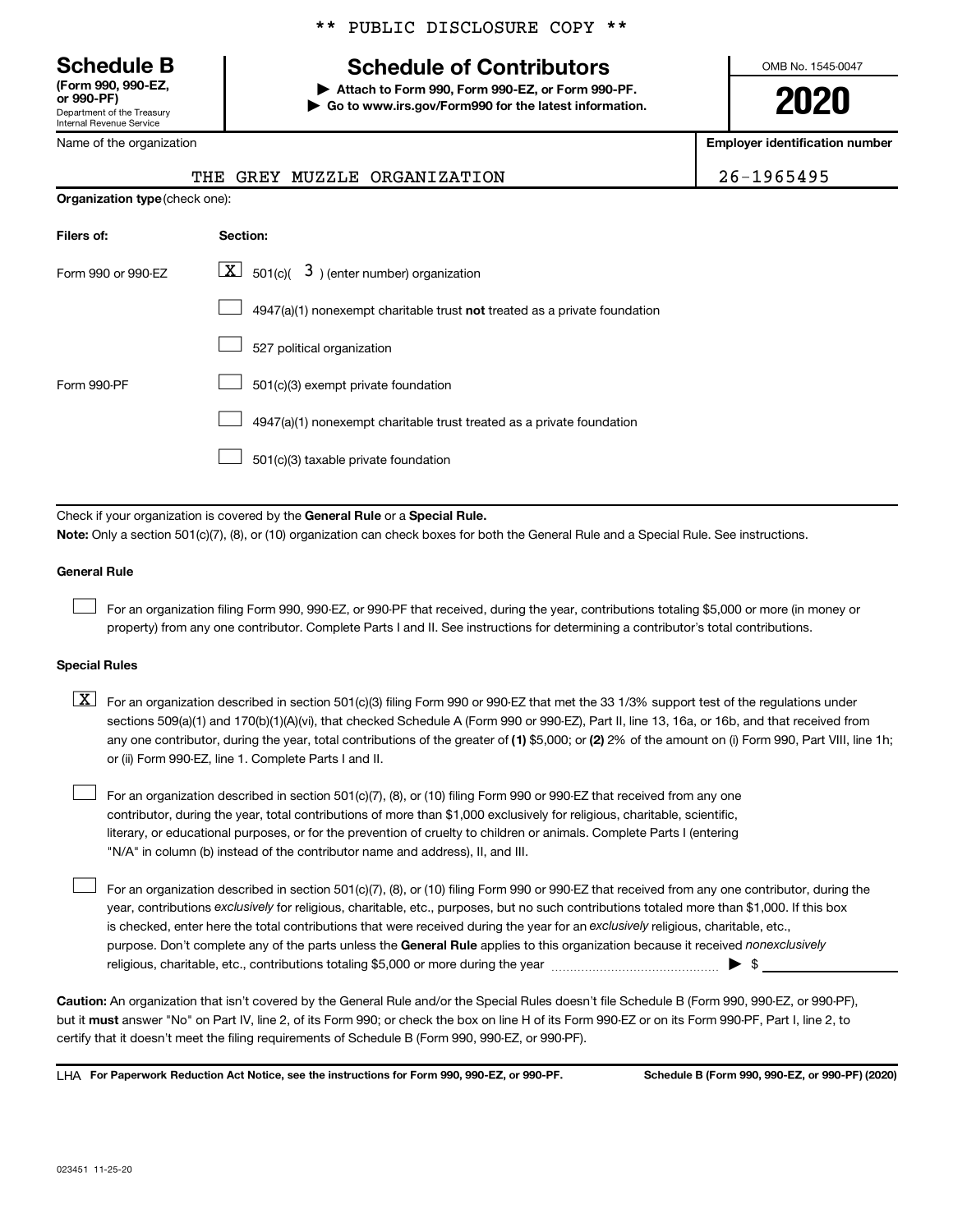#### Schedule B (Form 990, 990-EZ, or 990-PF) (2020)

Name of organization

**Employer identification number**

### THE GREY MUZZLE ORGANIZATION 26-1965495

023452 11-25-20 **Schedule B (Form 990, 990-EZ, or 990-PF) (2020) (a) No. (b) Name, address, and ZIP + 4 (c) Total contributions (d) Type of contribution Person Payroll Noncash (a) No. (b) Name, address, and ZIP + 4 (c) Total contributions (d) Type of contribution Person Payroll Noncash (a) No. (b) Name, address, and ZIP + 4 (c) Total contributions (d) Type of contribution Person Payroll Noncash (a) No. (b) Name, address, and ZIP + 4 (c) Total contributions (d) Type of contribution Person Payroll Noncash (a) No. (b) Name, address, and ZIP + 4 (c) Total contributions (d) Type of contribution Person Payroll Noncash (a) No. (b) Name, address, and ZIP + 4 (c) Total contributions (d) Type of contribution Person Payroll Noncash Part I** Contributors (see instructions). Use duplicate copies of Part I if additional space is needed. \$ (Complete Part II for noncash contributions.) \$ (Complete Part II for noncash contributions.) \$ (Complete Part II for noncash contributions.) \$ (Complete Part II for noncash contributions.) \$ (Complete Part II for noncash contributions.) \$ (Complete Part II for noncash contributions.)  $\lfloor x \rfloor$  $\Box$  $\Box$  $\overline{\mathbf{X}}$  $\Box$  $\Box$  $\Box$  $\Box$  $\boxed{\textbf{X}}$  $\boxed{\textbf{X}}$  $\Box$  $\Box$  $\boxed{\text{X}}$  $\Box$  $\Box$  $\boxed{\text{X}}$  $\Box$  $\Box$  $\begin{array}{|c|c|c|c|c|}\hline \ \text{1} & \text{Person} & \text{X} \ \hline \end{array}$ 30,000.  $2$  Person  $\overline{\text{X}}$ 150,000. 3  $100,098.$  $\begin{array}{|c|c|c|c|c|}\hline \text{4} & \text{Person} & \text{\textbf{X}}\ \hline \end{array}$ 45,000. 5 X 100,000.  $\overline{6}$  Person  $\overline{X}$ 60,000.

14481014 788028 11797.1TX01 2020.04030 THE GREY MUZZLE ORGANIZATIO 11797\_11

22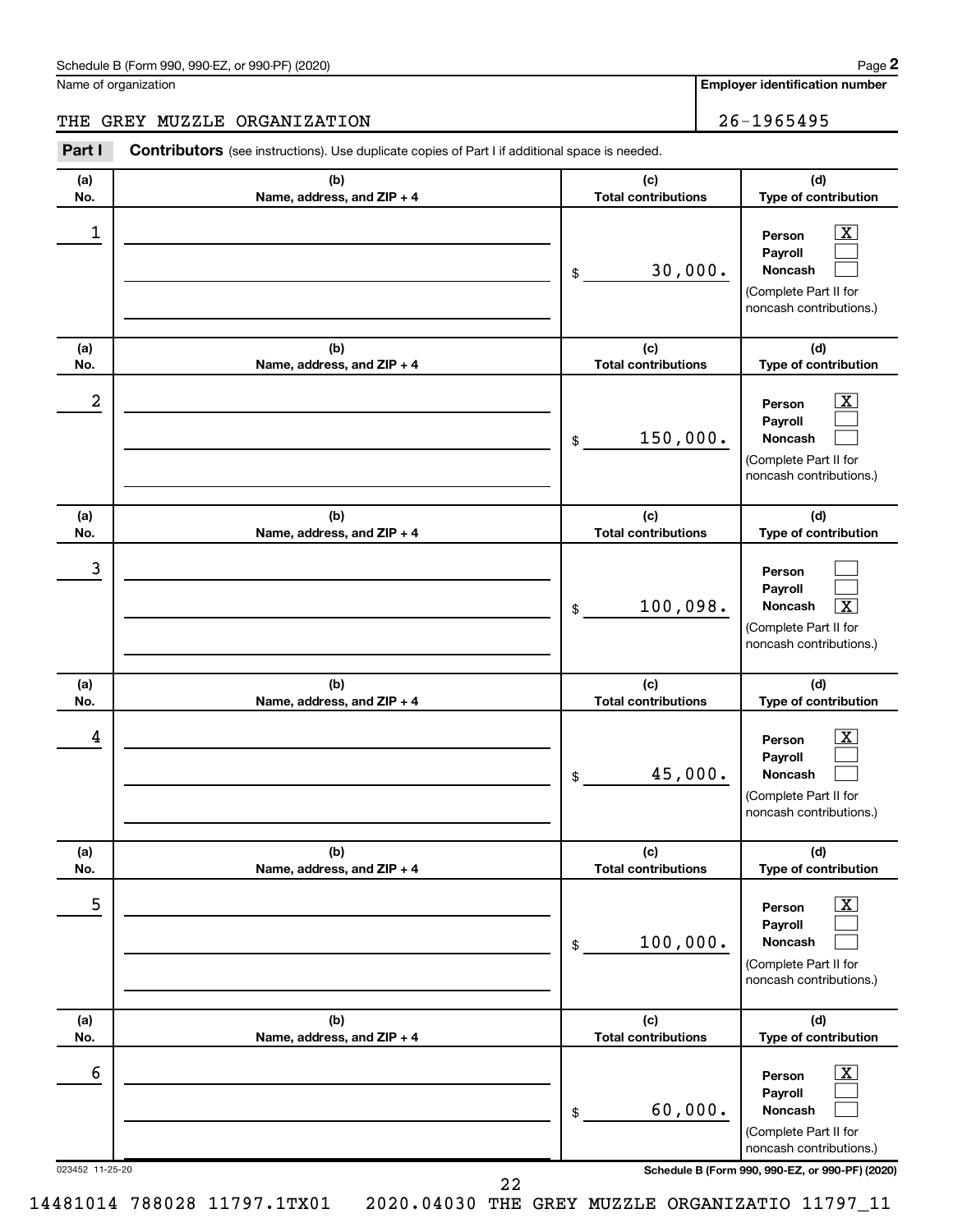#### Schedule B (Form 990, 990-EZ, or 990-PF) (2020)

Name of organization

**Employer identification number 2**

## THE GREY MUZZLE ORGANIZATION | 26-1965495

023452 11-25-20 **Schedule B (Form 990, 990-EZ, or 990-PF) (2020) (a) No. (b) Name, address, and ZIP + 4 (c) Total contributions (d) Type of contribution Person Payroll Noncash (a) No. (b) Name, address, and ZIP + 4 (c) Total contributions (d) Type of contribution Person Payroll Noncash (a) No. (b) Name, address, and ZIP + 4 (c) Total contributions (d) Type of contribution Person Payroll Noncash (a) No. (b) Name, address, and ZIP + 4 (c) Total contributions (d) Type of contribution Person Payroll Noncash (a) No. (b) Name, address, and ZIP + 4 (c) Total contributions (d) Type of contribution Person Payroll Noncash (a) No. (b) Name, address, and ZIP + 4 (c) Total contributions (d) Type of contribution Person Payroll Noncash Part I** Contributors (see instructions). Use duplicate copies of Part I if additional space is needed. \$ (Complete Part II for noncash contributions.) \$ (Complete Part II for noncash contributions.) \$ (Complete Part II for noncash contributions.) \$ (Complete Part II for noncash contributions.) \$ (Complete Part II for noncash contributions.) \$ (Complete Part II for noncash contributions.)  $\lfloor x \rfloor$  $\Box$  $\Box$  $\overline{\mathbf{X}}$  $\Box$  $\Box$  $\boxed{\textbf{X}}$  $\Box$  $\Box$  $\Box$  $\Box$  $\Box$  $\Box$  $\Box$  $\Box$  $\Box$  $\Box$  $\Box$  $7$   $|$  Person  $\overline{\text{X}}$ 55,000.  $8$  Person  $\overline{\text{X}}$ 50,000. 9 X 66,944.

14481014 788028 11797.1TX01 2020.04030 THE GREY MUZZLE ORGANIZATIO 11797\_11

23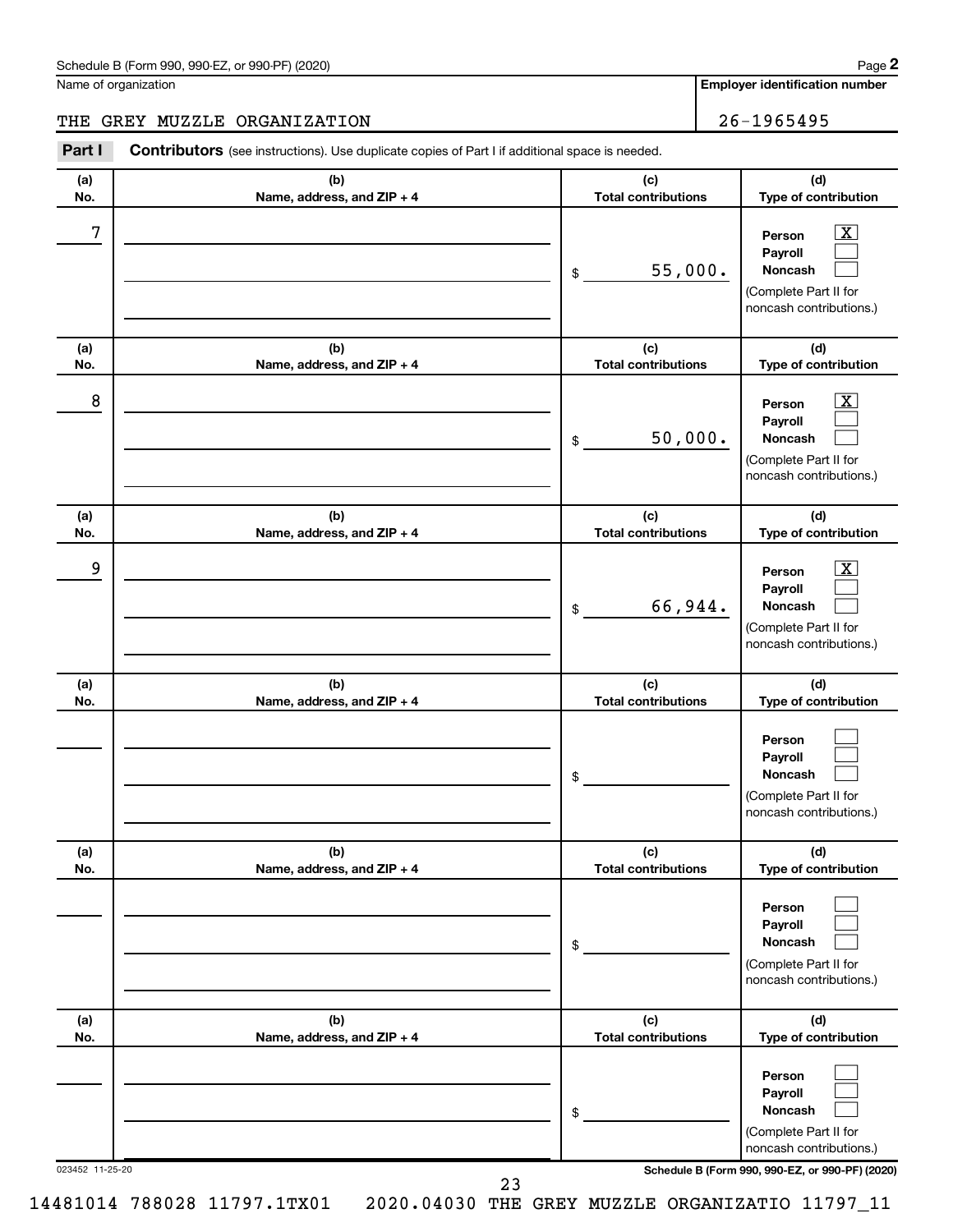| Schedule B (Form 990, 990-EZ, or 990-PF) (2020) | Page |
|-------------------------------------------------|------|
|-------------------------------------------------|------|

Name of organization

**Employer identification number**

THE GREY MUZZLE ORGANIZATION | 26-1965495

Part II Noncash Property (see instructions). Use duplicate copies of Part II if additional space is needed.

| (a)<br>No.<br>from<br>Part I | (b)<br>Description of noncash property given | (c)<br>FMV (or estimate)<br>(See instructions.) | (d)<br>Date received                            |
|------------------------------|----------------------------------------------|-------------------------------------------------|-------------------------------------------------|
|                              | <b>STOCK DONATION</b>                        |                                                 |                                                 |
| 3                            |                                              |                                                 |                                                 |
|                              |                                              | 100,098.<br>$\$\$                               | 12/31/20                                        |
| (a)<br>No.<br>from<br>Part I | (b)<br>Description of noncash property given | (c)<br>FMV (or estimate)<br>(See instructions.) | (d)<br>Date received                            |
|                              |                                              |                                                 |                                                 |
|                              |                                              | \$                                              |                                                 |
| (a)<br>No.<br>from<br>Part I | (b)<br>Description of noncash property given | (c)<br>FMV (or estimate)<br>(See instructions.) | (d)<br>Date received                            |
|                              |                                              |                                                 |                                                 |
|                              |                                              | \$                                              |                                                 |
| (a)<br>No.<br>from<br>Part I | (b)<br>Description of noncash property given | (c)<br>FMV (or estimate)<br>(See instructions.) | (d)<br>Date received                            |
|                              |                                              |                                                 |                                                 |
|                              |                                              | \$                                              |                                                 |
| (a)<br>No.<br>from<br>Part I | (b)<br>Description of noncash property given | (c)<br>FMV (or estimate)<br>(See instructions.) | (d)<br>Date received                            |
|                              |                                              |                                                 |                                                 |
|                              |                                              | \$                                              |                                                 |
| (a)<br>No.<br>from<br>Part I | (b)<br>Description of noncash property given | (c)<br>FMV (or estimate)<br>(See instructions.) | (d)<br>Date received                            |
|                              |                                              |                                                 |                                                 |
|                              |                                              | \$                                              |                                                 |
| 023453 11-25-20              | 24                                           |                                                 | Schedule B (Form 990, 990-EZ, or 990-PF) (2020) |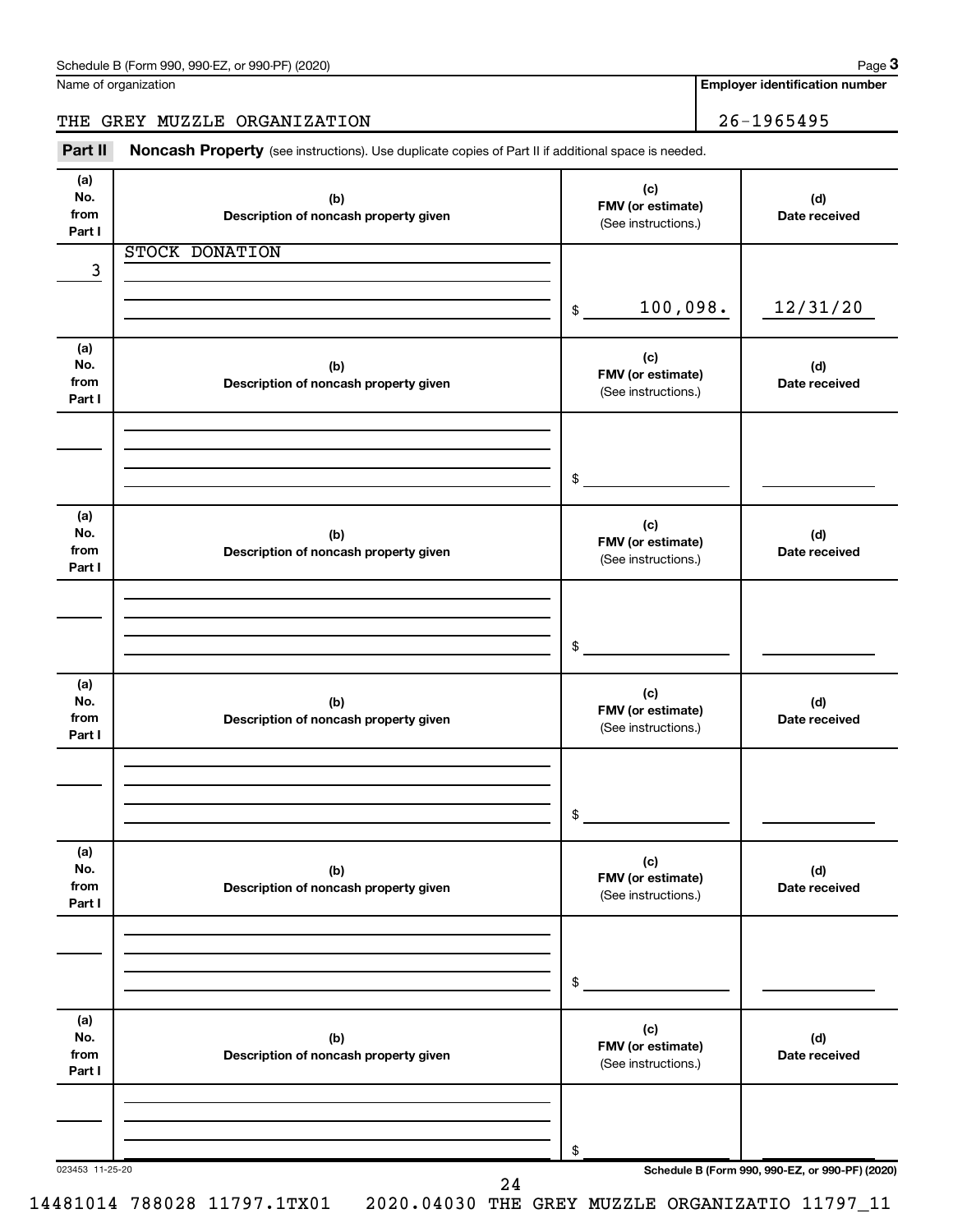|                           | Name of organization                                                                                                                                                                                                                                                                                                                                               |                      | <b>Employer identification number</b>                                                                                                                          |
|---------------------------|--------------------------------------------------------------------------------------------------------------------------------------------------------------------------------------------------------------------------------------------------------------------------------------------------------------------------------------------------------------------|----------------------|----------------------------------------------------------------------------------------------------------------------------------------------------------------|
|                           | THE GREY MUZZLE ORGANIZATION                                                                                                                                                                                                                                                                                                                                       |                      | $26 - 1965495$                                                                                                                                                 |
| Part III                  | from any one contributor. Complete columns (a) through (e) and the following line entry. For organizations<br>completing Part III, enter the total of exclusively religious, charitable, etc., contributions of \$1,000 or less for the year. (Enter this info. once.) $\blacktriangleright$ \$<br>Use duplicate copies of Part III if additional space is needed. |                      | Exclusively religious, charitable, etc., contributions to organizations described in section 501(c)(7), (8), or (10) that total more than \$1,000 for the year |
| (a) No.<br>from<br>Part I | (b) Purpose of gift                                                                                                                                                                                                                                                                                                                                                | (c) Use of gift      | (d) Description of how gift is held                                                                                                                            |
|                           |                                                                                                                                                                                                                                                                                                                                                                    |                      |                                                                                                                                                                |
|                           |                                                                                                                                                                                                                                                                                                                                                                    | (e) Transfer of gift |                                                                                                                                                                |
|                           | Transferee's name, address, and $ZIP + 4$                                                                                                                                                                                                                                                                                                                          |                      | Relationship of transferor to transferee                                                                                                                       |
|                           |                                                                                                                                                                                                                                                                                                                                                                    |                      |                                                                                                                                                                |
| (a) No.<br>from<br>Part I | (b) Purpose of gift                                                                                                                                                                                                                                                                                                                                                | (c) Use of gift      | (d) Description of how gift is held                                                                                                                            |
|                           |                                                                                                                                                                                                                                                                                                                                                                    |                      |                                                                                                                                                                |
|                           |                                                                                                                                                                                                                                                                                                                                                                    | (e) Transfer of gift |                                                                                                                                                                |
|                           | Transferee's name, address, and $ZIP + 4$                                                                                                                                                                                                                                                                                                                          |                      | Relationship of transferor to transferee                                                                                                                       |
|                           |                                                                                                                                                                                                                                                                                                                                                                    |                      |                                                                                                                                                                |
| (a) No.<br>from<br>Part I | (b) Purpose of gift                                                                                                                                                                                                                                                                                                                                                | (c) Use of gift      | (d) Description of how gift is held                                                                                                                            |
|                           |                                                                                                                                                                                                                                                                                                                                                                    |                      |                                                                                                                                                                |
|                           |                                                                                                                                                                                                                                                                                                                                                                    | (e) Transfer of gift |                                                                                                                                                                |
|                           | Transferee's name, address, and ZIP + 4                                                                                                                                                                                                                                                                                                                            |                      | Relationship of transferor to transferee                                                                                                                       |
|                           |                                                                                                                                                                                                                                                                                                                                                                    |                      |                                                                                                                                                                |
| (a) No.<br>from<br>Part I | (b) Purpose of gift                                                                                                                                                                                                                                                                                                                                                | (c) Use of gift      | (d) Description of how gift is held                                                                                                                            |
|                           |                                                                                                                                                                                                                                                                                                                                                                    |                      |                                                                                                                                                                |
|                           |                                                                                                                                                                                                                                                                                                                                                                    | (e) Transfer of gift |                                                                                                                                                                |
|                           | Transferee's name, address, and ZIP + 4                                                                                                                                                                                                                                                                                                                            |                      | Relationship of transferor to transferee                                                                                                                       |
|                           |                                                                                                                                                                                                                                                                                                                                                                    |                      |                                                                                                                                                                |
| 023454 11-25-20           |                                                                                                                                                                                                                                                                                                                                                                    | 25                   | Schedule B (Form 990, 990-EZ, or 990-PF) (2020)                                                                                                                |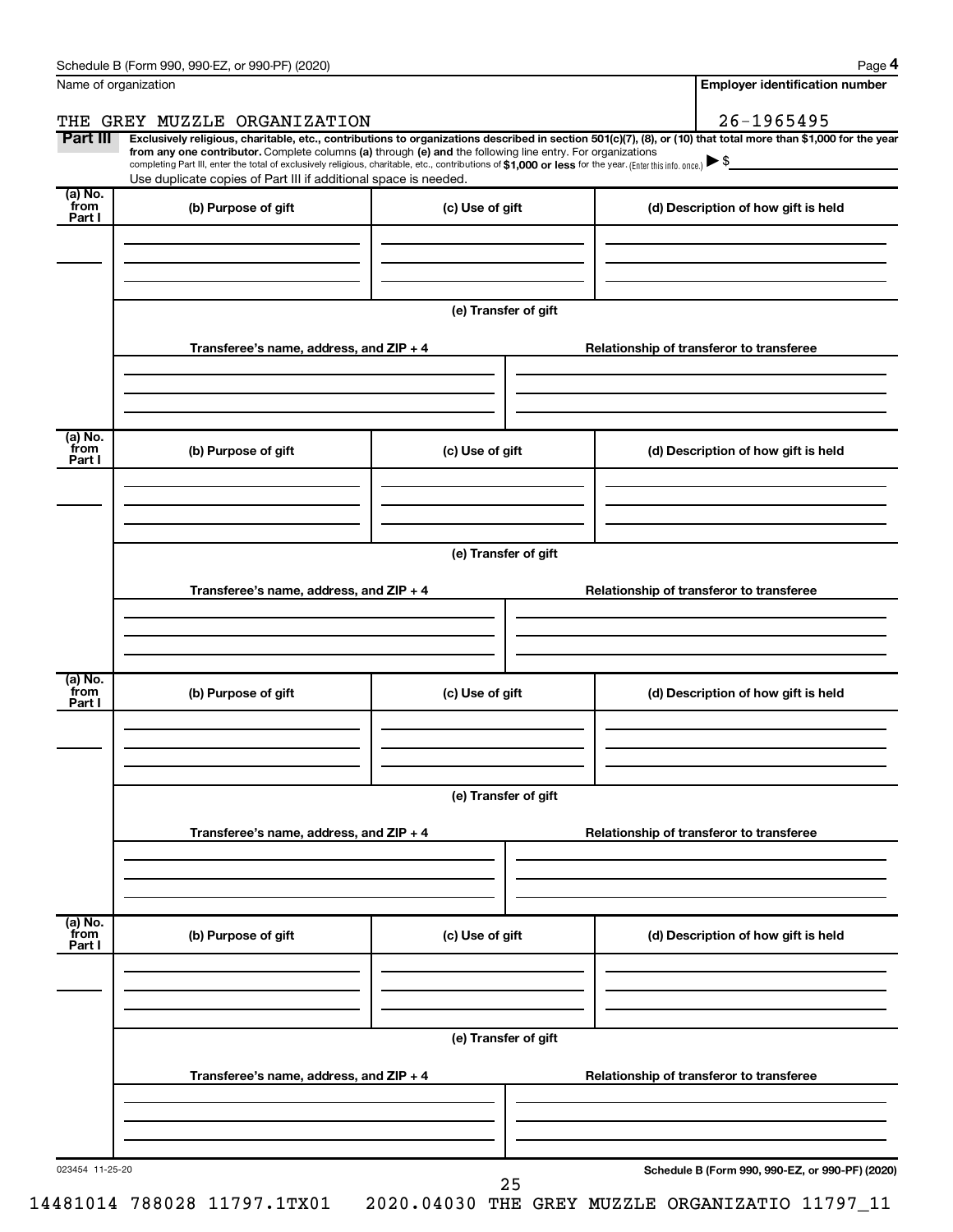| <b>SCHEDULE D</b> |
|-------------------|
|-------------------|

Department of the Treasury Internal Revenue Service

| (Form 990) |
|------------|
|            |

## **Supplemental Financial Statements**

**(Form 990) | Complete if the organization answered "Yes" on Form 990, Part IV, line 6, 7, 8, 9, 10, 11a, 11b, 11c, 11d, 11e, 11f, 12a, or 12b.**<br>■ Attach to Form 990.

**| Attach to Form 990. |Go to www.irs.gov/Form990 for instructions and the latest information.**



**Name of the organization Employer identification number**

#### THE GREY MUZZLE ORGANIZATION 26-1965495

032051 12-01-20 **Held at the End of the Tax Year** (a) Donor advised funds **1 2 3 4 5 6 Yes No** † † **Yes No 1 2** Complete lines 2a through 2d if the organization held a qualified conservation contribution in the form of a conservation easement on the last **3 4 5** Does the organization have a written policy regarding the periodic monitoring, inspection, handling of **6 7 8 9 a** Total number of conservation easements ~~~~~~~~~~~~~~~~~~~~~~~~~~~~~~~~ **b** Total acreage restricted by conservation easements ~~~~~~~~~~~~~~~~~~~~~~~~~~ **c** Number of conservation easements on a certified historic structure included in (a)  $\ldots$  $\ldots$  $\ldots$  $\ldots$  $\ldots$  $\ldots$ **d** Number of conservation easements included in (c) acquired after 7/25/06, and not on a historic structure **2a 2b 2c 2d Yes No Yes No** † † **1 a** If the organization elected, as permitted under FASB ASC 958, not to report in its revenue statement and balance sheet works **2** If the organization received or held works of art, historical treasures, or other similar assets for financial gain, provide **b** If the organization elected, as permitted under FASB ASC 958, to report in its revenue statement and balance sheet works of **(i)** Revenue included on Form 990, Part VIII, line 1 ~~~~~~~~~~~~~~~~~~~~~~~~~~~~ | \$ **(ii)** Assets included in Form 990, Part X ~~~~~~~~~~~~~~~~~~~~~~~~~~~~~~~~~ | \$ **a** Revenue included on Form 990, Part VIII, line 1 ~~~~~~~~~~~~~~~~~~~~~~~~~~~~~~ | \$ **b For Paperwork Reduction Act Notice, see the Instructions for Form 990. Schedule D (Form 990) 2020** LHA **Part I** | Organizations Maintaining Donor Advised Funds or Other Similar Funds or Accounts. Complete if the organization answered "Yes" on Form 990, Part IV, line 6. (b) Funds and other accounts Total number at end of year ~~~~~~~~~~~~~~~ Aggregate value of contributions to (during year)  $\quad \quad \ldots \ldots \ldots$ Aggregate value of grants from (during year) will contain the Aggregate value of grants from (during year) Aggregate value at end of year ~~~~~~~~~~~~~ Did the organization inform all donors and donor advisors in writing that the assets held in donor advised funds are the organization's property, subject to the organization's exclusive legal control?~~~~~~~~~~~~~~~~~~ Did the organization inform all grantees, donors, and donor advisors in writing that grant funds can be used only for charitable purposes and not for the benefit of the donor or donor advisor, or for any other purpose conferring impermissible private benefit? **Part II** Conservation Easements. Complete if the organization answered "Yes" on Form 990, Part IV, line 7. Purpose(s) of conservation easements held by the organization (check all that apply). **Preservation of land for public use (for example, recreation or education) Protection of natural habitat Fig. 1.1 The state of the state of the state of the state of the state of the state of the state of the state of the state of the state of the state of the state of the state of the state o** Preservation of open space Preservation of a historically important land area Preservation of a certified historic structure day of the tax year. listed in the National Register ~~~~~~~~~~~~~~~~~~~~~~~~~~~~~~~~~~~~~~ Number of conservation easements modified, transferred, released, extinguished, or terminated by the organization during the tax  $year$ Number of states where property subject to conservation easement is located  $\blacktriangleright$ violations, and enforcement of the conservation easements it holds? ~~~~~~~~~~~~~~~~~~~~~~~~~ Staff and volunteer hours devoted to monitoring, inspecting, handling of violations, and enforcing conservation easements during the year  $\blacktriangleright$ Amount of expenses incurred in monitoring, inspecting, handling of violations, and enforcing conservation easements during the year  $\triangleright$  \$ Does each conservation easement reported on line 2(d) above satisfy the requirements of section 170(h)(4)(B)(i) and section 170(h)(4)(B)(ii)? ~~~~~~~~~~~~~~~~~~~~~~~~~~~~~~~~~~~~~~~~~~~~~~ In Part XIII, describe how the organization reports conservation easements in its revenue and expense statement and balance sheet, and include, if applicable, the text of the footnote to the organization's financial statements that describes the organization's accounting for conservation easements. Complete if the organization answered "Yes" on Form 990, Part IV, line 8. of art, historical treasures, or other similar assets held for public exhibition, education, or research in furtherance of public service, provide in Part XIII the text of the footnote to its financial statements that describes these items. art, historical treasures, or other similar assets held for public exhibition, education, or research in furtherance of public service, provide the following amounts relating to these items: the following amounts required to be reported under FASB ASC 958 relating to these items: Assets included in Form 990, Part X | \$ **Part III Organizations Maintaining Collections of Art, Historical Treasures, or Other Similar Assets.**  $\lfloor \ \ \rfloor$  Yes  $\lfloor \ \ \rfloor$  $\Box$  $|$  Yes 26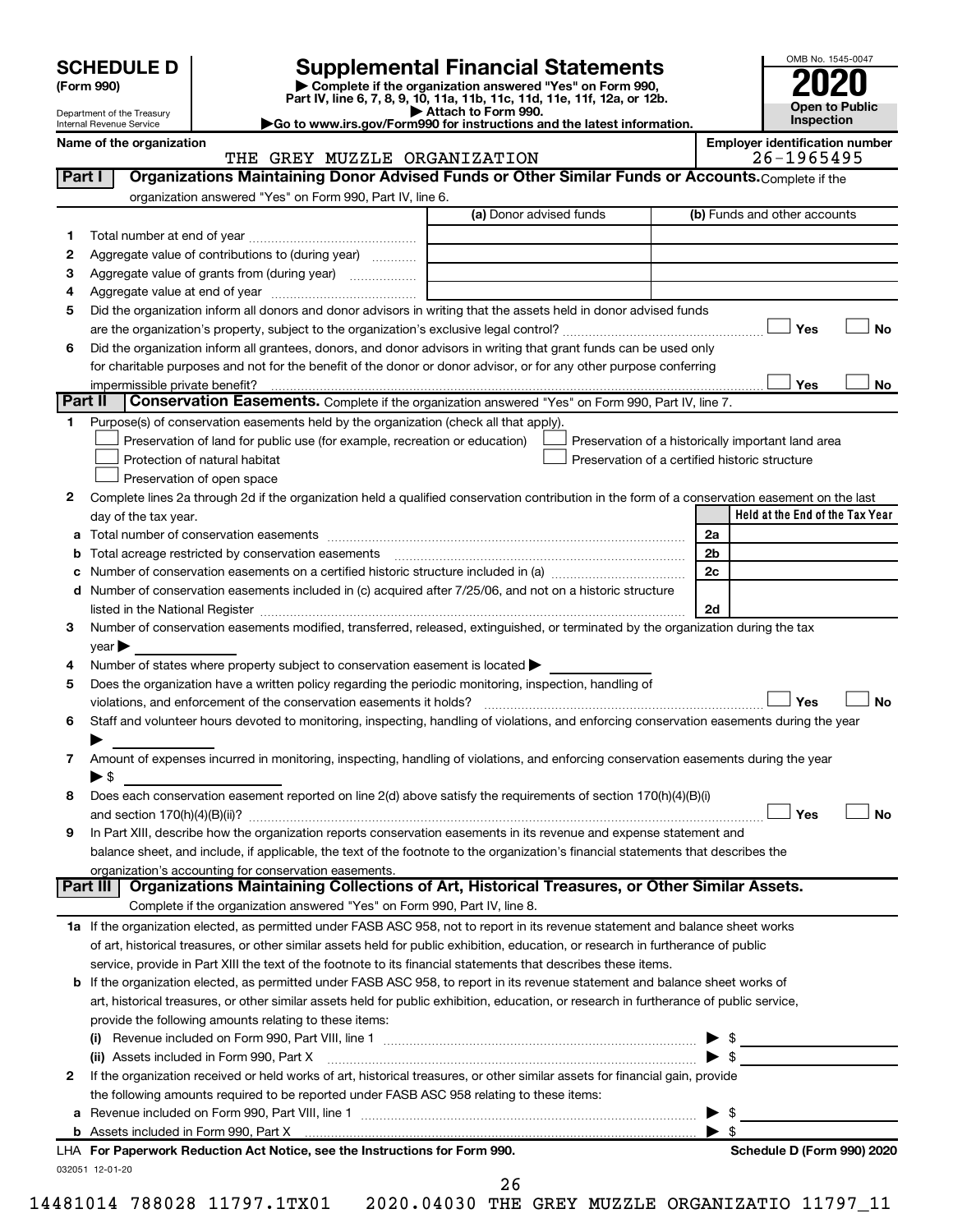|    | Schedule D (Form 990) 2020                                                                                                                                                                                                     | THE GREY MUZZLE ORGANIZATION |   |                |                                                                                                                                                                                                                               |                 |                                            | $26 - 1965495$ Page 2      |     |       |
|----|--------------------------------------------------------------------------------------------------------------------------------------------------------------------------------------------------------------------------------|------------------------------|---|----------------|-------------------------------------------------------------------------------------------------------------------------------------------------------------------------------------------------------------------------------|-----------------|--------------------------------------------|----------------------------|-----|-------|
|    | Part III<br>Organizations Maintaining Collections of Art, Historical Treasures, or Other Similar Assets (continued)                                                                                                            |                              |   |                |                                                                                                                                                                                                                               |                 |                                            |                            |     |       |
| З  | Using the organization's acquisition, accession, and other records, check any of the following that make significant use of its                                                                                                |                              |   |                |                                                                                                                                                                                                                               |                 |                                            |                            |     |       |
|    | collection items (check all that apply):                                                                                                                                                                                       |                              |   |                |                                                                                                                                                                                                                               |                 |                                            |                            |     |       |
| a  | Public exhibition                                                                                                                                                                                                              | d                            |   |                | Loan or exchange program                                                                                                                                                                                                      |                 |                                            |                            |     |       |
| b  | Scholarly research                                                                                                                                                                                                             | е                            |   |                | Other and the contract of the contract of the contract of the contract of the contract of the contract of the contract of the contract of the contract of the contract of the contract of the contract of the contract of the |                 |                                            |                            |     |       |
| с  | Preservation for future generations                                                                                                                                                                                            |                              |   |                |                                                                                                                                                                                                                               |                 |                                            |                            |     |       |
| 4  | Provide a description of the organization's collections and explain how they further the organization's exempt purpose in Part XIII.                                                                                           |                              |   |                |                                                                                                                                                                                                                               |                 |                                            |                            |     |       |
| 5  | During the year, did the organization solicit or receive donations of art, historical treasures, or other similar assets                                                                                                       |                              |   |                |                                                                                                                                                                                                                               |                 |                                            |                            |     |       |
|    |                                                                                                                                                                                                                                |                              |   |                |                                                                                                                                                                                                                               |                 |                                            | Yes                        |     | No    |
|    | Part IV<br><b>Escrow and Custodial Arrangements.</b> Complete if the organization answered "Yes" on Form 990, Part IV, line 9, or<br>reported an amount on Form 990, Part X, line 21.                                          |                              |   |                |                                                                                                                                                                                                                               |                 |                                            |                            |     |       |
|    |                                                                                                                                                                                                                                |                              |   |                |                                                                                                                                                                                                                               |                 |                                            |                            |     |       |
|    | 1a Is the organization an agent, trustee, custodian or other intermediary for contributions or other assets not included                                                                                                       |                              |   |                |                                                                                                                                                                                                                               |                 |                                            |                            |     |       |
|    | on Form 990, Part X? [11] matter contracts and contracts and contracts are contracted and contracts are contracted and contract of the set of the set of the set of the set of the set of the set of the set of the set of the |                              |   |                |                                                                                                                                                                                                                               |                 |                                            | Yes                        |     | No    |
|    | b If "Yes," explain the arrangement in Part XIII and complete the following table:                                                                                                                                             |                              |   |                |                                                                                                                                                                                                                               |                 |                                            |                            |     |       |
|    |                                                                                                                                                                                                                                |                              |   |                |                                                                                                                                                                                                                               |                 |                                            | Amount                     |     |       |
|    |                                                                                                                                                                                                                                |                              |   |                |                                                                                                                                                                                                                               | 1c<br>1d        |                                            |                            |     |       |
|    |                                                                                                                                                                                                                                |                              |   |                |                                                                                                                                                                                                                               | 1e              |                                            |                            |     |       |
| Ť. | e Distributions during the year manufactured and continuum control of the control of the control of the set of                                                                                                                 |                              |   |                |                                                                                                                                                                                                                               |                 | 1f                                         |                            |     |       |
|    | 2a Did the organization include an amount on Form 990, Part X, line 21, for escrow or custodial account liability?                                                                                                             |                              |   |                |                                                                                                                                                                                                                               |                 |                                            | Yes                        |     | No    |
|    |                                                                                                                                                                                                                                |                              |   |                |                                                                                                                                                                                                                               |                 |                                            |                            |     |       |
|    | <b>Part V</b><br><b>Endowment Funds.</b> Complete if the organization answered "Yes" on Form 990, Part IV, line 10.                                                                                                            |                              |   |                |                                                                                                                                                                                                                               |                 |                                            |                            |     |       |
|    |                                                                                                                                                                                                                                | (a) Current year             |   | (b) Prior year | (c) Two years back                                                                                                                                                                                                            |                 | (d) Three years back   (e) Four years back |                            |     |       |
|    | 1a Beginning of year balance                                                                                                                                                                                                   |                              |   |                |                                                                                                                                                                                                                               |                 |                                            |                            |     |       |
| b  |                                                                                                                                                                                                                                |                              |   |                |                                                                                                                                                                                                                               |                 |                                            |                            |     |       |
|    | Net investment earnings, gains, and losses                                                                                                                                                                                     |                              |   |                |                                                                                                                                                                                                                               |                 |                                            |                            |     |       |
|    | d Grants or scholarships                                                                                                                                                                                                       |                              |   |                |                                                                                                                                                                                                                               |                 |                                            |                            |     |       |
|    | e Other expenditures for facilities                                                                                                                                                                                            |                              |   |                |                                                                                                                                                                                                                               |                 |                                            |                            |     |       |
|    | and programs                                                                                                                                                                                                                   |                              |   |                |                                                                                                                                                                                                                               |                 |                                            |                            |     |       |
|    | f Administrative expenses                                                                                                                                                                                                      |                              |   |                |                                                                                                                                                                                                                               |                 |                                            |                            |     |       |
| g  |                                                                                                                                                                                                                                |                              |   |                |                                                                                                                                                                                                                               |                 |                                            |                            |     |       |
| 2  | Provide the estimated percentage of the current year end balance (line 1g, column (a)) held as:                                                                                                                                |                              |   |                |                                                                                                                                                                                                                               |                 |                                            |                            |     |       |
| а  | Board designated or quasi-endowment                                                                                                                                                                                            |                              | % |                |                                                                                                                                                                                                                               |                 |                                            |                            |     |       |
| b  | Permanent endowment >                                                                                                                                                                                                          | %                            |   |                |                                                                                                                                                                                                                               |                 |                                            |                            |     |       |
| с  | Term endowment $\blacktriangleright$                                                                                                                                                                                           | %                            |   |                |                                                                                                                                                                                                                               |                 |                                            |                            |     |       |
|    | The percentages on lines 2a, 2b, and 2c should equal 100%.                                                                                                                                                                     |                              |   |                |                                                                                                                                                                                                                               |                 |                                            |                            |     |       |
|    | 3a Are there endowment funds not in the possession of the organization that are held and administered for the organization                                                                                                     |                              |   |                |                                                                                                                                                                                                                               |                 |                                            |                            |     |       |
|    | by:                                                                                                                                                                                                                            |                              |   |                |                                                                                                                                                                                                                               |                 |                                            |                            | Yes | No    |
|    | (i)                                                                                                                                                                                                                            |                              |   |                |                                                                                                                                                                                                                               |                 |                                            | 3a(i)                      |     |       |
|    |                                                                                                                                                                                                                                |                              |   |                |                                                                                                                                                                                                                               |                 |                                            | 3a(ii)                     |     |       |
|    |                                                                                                                                                                                                                                |                              |   |                |                                                                                                                                                                                                                               |                 |                                            | 3b                         |     |       |
| 4  | Describe in Part XIII the intended uses of the organization's endowment funds.                                                                                                                                                 |                              |   |                |                                                                                                                                                                                                                               |                 |                                            |                            |     |       |
|    | Part VI   Land, Buildings, and Equipment.                                                                                                                                                                                      |                              |   |                |                                                                                                                                                                                                                               |                 |                                            |                            |     |       |
|    | Complete if the organization answered "Yes" on Form 990, Part IV, line 11a. See Form 990, Part X, line 10.                                                                                                                     |                              |   |                |                                                                                                                                                                                                                               |                 |                                            |                            |     |       |
|    | Description of property                                                                                                                                                                                                        | (a) Cost or other            |   |                | (b) Cost or other                                                                                                                                                                                                             | (c) Accumulated |                                            | (d) Book value             |     |       |
|    |                                                                                                                                                                                                                                | basis (investment)           |   |                | basis (other)                                                                                                                                                                                                                 | depreciation    |                                            |                            |     |       |
|    |                                                                                                                                                                                                                                |                              |   |                |                                                                                                                                                                                                                               |                 |                                            |                            |     |       |
| b  |                                                                                                                                                                                                                                |                              |   |                |                                                                                                                                                                                                                               |                 |                                            |                            |     |       |
| c  | Leasehold improvements                                                                                                                                                                                                         |                              |   |                |                                                                                                                                                                                                                               |                 |                                            |                            |     |       |
| d  |                                                                                                                                                                                                                                |                              |   |                |                                                                                                                                                                                                                               |                 |                                            |                            |     |       |
|    | Total. Add lines 1a through 1e. (Column (d) must equal Form 990, Part X, column (B), line 10c.)                                                                                                                                |                              |   |                |                                                                                                                                                                                                                               |                 |                                            |                            |     | $0$ . |
|    |                                                                                                                                                                                                                                |                              |   |                |                                                                                                                                                                                                                               |                 |                                            | Schedule D (Form 990) 2020 |     |       |

032052 12-01-20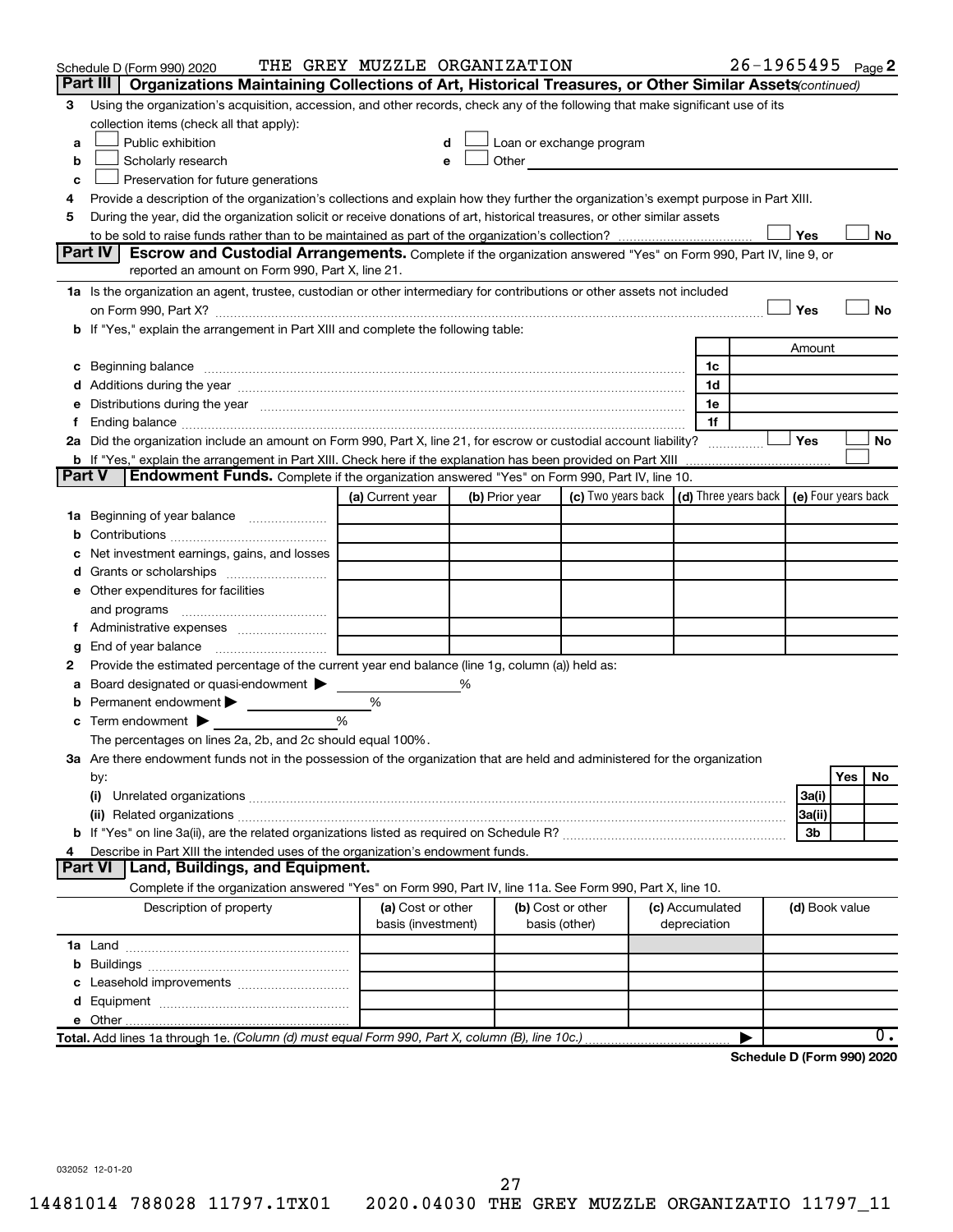| Schedule D (Form 990) 2020 |  |  | THE GREY MUZZLE ORGANIZATION | 26-1965495 | Page $\mathbf 3$ |
|----------------------------|--|--|------------------------------|------------|------------------|
|----------------------------|--|--|------------------------------|------------|------------------|

| Part VII Investments - Other Securities.                                                                                                                                           |                 |                                                           |                |
|------------------------------------------------------------------------------------------------------------------------------------------------------------------------------------|-----------------|-----------------------------------------------------------|----------------|
| Complete if the organization answered "Yes" on Form 990, Part IV, line 11b. See Form 990, Part X, line 12.<br>(a) Description of security or category (including name of security) | (b) Book value  | (c) Method of valuation: Cost or end-of-year market value |                |
|                                                                                                                                                                                    |                 |                                                           |                |
|                                                                                                                                                                                    |                 |                                                           |                |
| $(3)$ Other                                                                                                                                                                        |                 |                                                           |                |
| (A)                                                                                                                                                                                |                 |                                                           |                |
| (B)                                                                                                                                                                                |                 |                                                           |                |
| (C)                                                                                                                                                                                |                 |                                                           |                |
| (D)                                                                                                                                                                                |                 |                                                           |                |
| (E)                                                                                                                                                                                |                 |                                                           |                |
| (F)                                                                                                                                                                                |                 |                                                           |                |
| (G)                                                                                                                                                                                |                 |                                                           |                |
| (H)                                                                                                                                                                                |                 |                                                           |                |
| Total. (Col. (b) must equal Form 990, Part X, col. (B) line 12.)                                                                                                                   |                 |                                                           |                |
| Part VIII Investments - Program Related.                                                                                                                                           |                 |                                                           |                |
| Complete if the organization answered "Yes" on Form 990, Part IV, line 11c. See Form 990, Part X, line 13.<br>(a) Description of investment                                        | (b) Book value  | (c) Method of valuation: Cost or end-of-year market value |                |
|                                                                                                                                                                                    |                 |                                                           |                |
| (1)<br>(2)                                                                                                                                                                         |                 |                                                           |                |
| (3)                                                                                                                                                                                |                 |                                                           |                |
| (4)                                                                                                                                                                                |                 |                                                           |                |
| (5)                                                                                                                                                                                |                 |                                                           |                |
| (6)                                                                                                                                                                                |                 |                                                           |                |
| (7)                                                                                                                                                                                |                 |                                                           |                |
| (8)                                                                                                                                                                                |                 |                                                           |                |
| (9)                                                                                                                                                                                |                 |                                                           |                |
| Total. (Col. (b) must equal Form 990, Part X, col. (B) line 13.)                                                                                                                   |                 |                                                           |                |
| Part IX<br><b>Other Assets.</b>                                                                                                                                                    |                 |                                                           |                |
| Complete if the organization answered "Yes" on Form 990, Part IV, line 11d. See Form 990, Part X, line 15.                                                                         |                 |                                                           |                |
|                                                                                                                                                                                    | (a) Description |                                                           | (b) Book value |
| (1)                                                                                                                                                                                |                 |                                                           |                |
| (2)                                                                                                                                                                                |                 |                                                           |                |
| (3)                                                                                                                                                                                |                 |                                                           |                |
| (4)                                                                                                                                                                                |                 |                                                           |                |
|                                                                                                                                                                                    |                 |                                                           |                |
| (5)<br>(6)                                                                                                                                                                         |                 |                                                           |                |
| (7)                                                                                                                                                                                |                 |                                                           |                |
| (8)                                                                                                                                                                                |                 |                                                           |                |
| (9)                                                                                                                                                                                |                 |                                                           |                |
| Total. (Column (b) must equal Form 990, Part X, col. (B) line 15.)                                                                                                                 |                 |                                                           |                |
| <b>Other Liabilities.</b><br>Part X                                                                                                                                                |                 |                                                           |                |
| Complete if the organization answered "Yes" on Form 990, Part IV, line 11e or 11f. See Form 990, Part X, line 25.                                                                  |                 |                                                           |                |
| (a) Description of liability                                                                                                                                                       |                 |                                                           | (b) Book value |
| Federal income taxes<br>(1)                                                                                                                                                        |                 |                                                           |                |
|                                                                                                                                                                                    |                 |                                                           |                |
| (2)                                                                                                                                                                                |                 |                                                           |                |
| (3)                                                                                                                                                                                |                 |                                                           |                |
| (4)                                                                                                                                                                                |                 |                                                           |                |
| (5)                                                                                                                                                                                |                 |                                                           |                |
| (6)                                                                                                                                                                                |                 |                                                           |                |
| (7)                                                                                                                                                                                |                 |                                                           |                |
| (8)                                                                                                                                                                                |                 |                                                           |                |
| (9)                                                                                                                                                                                |                 |                                                           |                |
|                                                                                                                                                                                    |                 |                                                           |                |

organization's liability for uncertain tax positions under FASB ASC 740. Check here if the text of the footnote has been provided in Part XIII...

**Schedule D (Form 990) 2020**

032053 12-01-20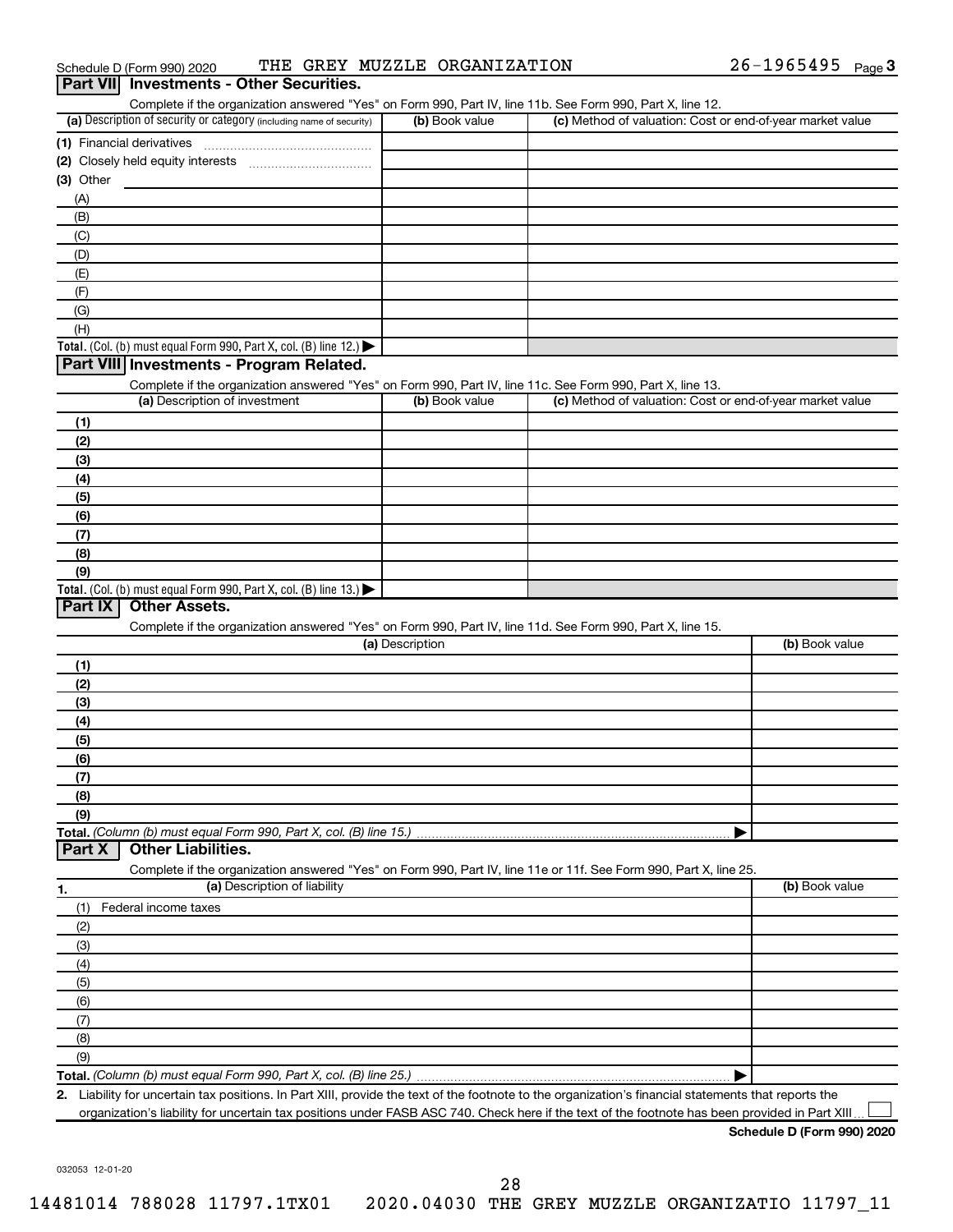|    | THE GREY MUZZLE ORGANIZATION<br>Schedule D (Form 990) 2020                                                                                                                                                                          |                |           |                | $26 - 1965495$ Page 4 |
|----|-------------------------------------------------------------------------------------------------------------------------------------------------------------------------------------------------------------------------------------|----------------|-----------|----------------|-----------------------|
|    | Part XI<br>Reconciliation of Revenue per Audited Financial Statements With Revenue per Return.                                                                                                                                      |                |           |                |                       |
|    | Complete if the organization answered "Yes" on Form 990, Part IV, line 12a.                                                                                                                                                         |                |           |                |                       |
| 1  | Total revenue, gains, and other support per audited financial statements                                                                                                                                                            |                |           | $\blacksquare$ | 1, 250, 902.          |
| 2  | Amounts included on line 1 but not on Form 990, Part VIII, line 12:                                                                                                                                                                 |                |           |                |                       |
| a  |                                                                                                                                                                                                                                     | 2a             |           |                |                       |
| b  |                                                                                                                                                                                                                                     | 2 <sub>b</sub> | $-1,620.$ |                |                       |
|    |                                                                                                                                                                                                                                     | 2 <sub>c</sub> |           |                |                       |
| d  |                                                                                                                                                                                                                                     | 2d             |           |                |                       |
| e  | Add lines 2a through 2d                                                                                                                                                                                                             |                |           | 2е             | $-1,620.$             |
| 3  | Subtract line 2e from line 1                                                                                                                                                                                                        |                |           | 3              | 1, 252, 522.          |
| 4  | Amounts included on Form 990, Part VIII, line 12, but not on line 1:                                                                                                                                                                |                |           |                |                       |
| a  | Investment expenses not included on Form 990, Part VIII, line 7b [11, 11, 11, 11, 11]                                                                                                                                               | 4a             |           |                |                       |
|    |                                                                                                                                                                                                                                     |                |           |                |                       |
|    | c Add lines 4a and 4b                                                                                                                                                                                                               |                |           | 4c             | $0$ .                 |
| 5. |                                                                                                                                                                                                                                     |                |           | $\overline{5}$ | 1, 252, 522.          |
|    | Part XII   Reconciliation of Expenses per Audited Financial Statements With Expenses per Return.                                                                                                                                    |                |           |                |                       |
|    | Complete if the organization answered "Yes" on Form 990, Part IV, line 12a.                                                                                                                                                         |                |           |                |                       |
| 1  |                                                                                                                                                                                                                                     |                |           | $\blacksquare$ | 882,747.              |
| 2  | Amounts included on line 1 but not on Form 990, Part IX, line 25:                                                                                                                                                                   |                |           |                |                       |
|    |                                                                                                                                                                                                                                     | 2a             | $-1,620.$ |                |                       |
| b  |                                                                                                                                                                                                                                     | 2 <sub>b</sub> |           |                |                       |
| c  |                                                                                                                                                                                                                                     | 2 <sub>c</sub> |           |                |                       |
|    |                                                                                                                                                                                                                                     | 2d             |           |                |                       |
| е  | Add lines 2a through 2d <b>contained a contained a contained a contained a</b> contained a contained a contained a contained a contained a contained a contained a contained a contained a contained a contained a contained a cont |                |           | 2е             | $-1,620.$             |
| 3  |                                                                                                                                                                                                                                     |                |           | 3              | 884, 367.             |
| 4  | Amounts included on Form 990, Part IX, line 25, but not on line 1:                                                                                                                                                                  |                |           |                |                       |
|    |                                                                                                                                                                                                                                     | 4a             |           |                |                       |
| b  |                                                                                                                                                                                                                                     | 4 <sub>b</sub> |           |                |                       |
|    | c Add lines 4a and 4b                                                                                                                                                                                                               |                |           | 4c             | 0.                    |
| 5. |                                                                                                                                                                                                                                     |                |           | 5              | 884, 367.             |
|    | Part XIII Supplemental Information.                                                                                                                                                                                                 |                |           |                |                       |
|    | Provide the descriptions required for Part II, lines 3, 5, and 0; Part III, lines 1a and 4; Part IV, lines 1b and 2b; Part V, line 4; Part Y, line 3; Part YI                                                                       |                |           |                |                       |

Provide the descriptions required for Part II, lines 3, 5, and 9; Part III, lines 1a and 4; Part IV, lines 1b and 2b; Part V, line 4; Part X, line 2; Part XI, lines 2d and 4b; and Part XII, lines 2d and 4b. Also complete this part to provide any additional information.

**Schedule D (Form 990) 2020**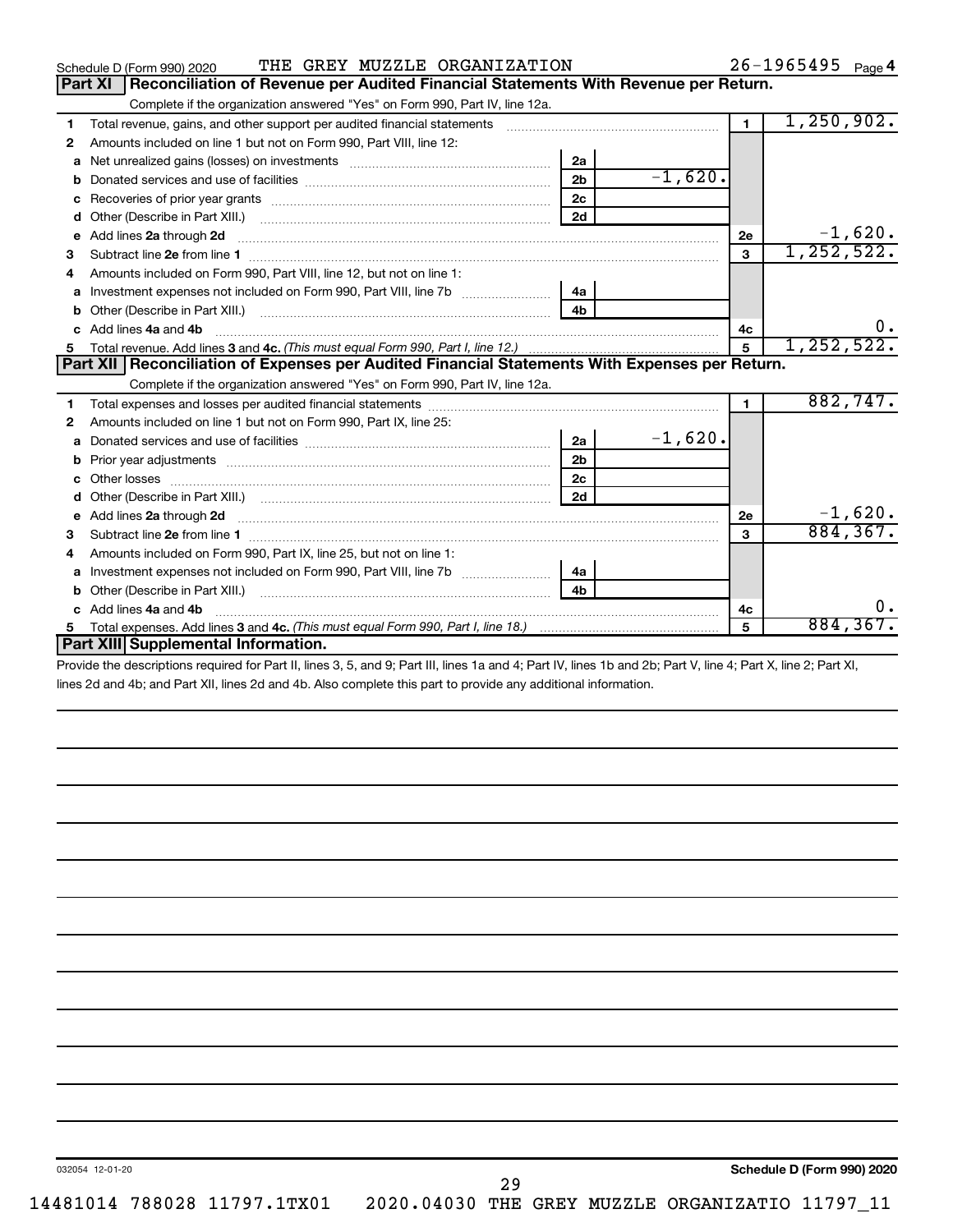| <b>SCHEDULE I</b><br>(Form 990)                                                                                                                                                                                                                                                                   |            | <b>Grants and Other Assistance to Organizations,</b><br>Governments, and Individuals in the United States<br>Complete if the organization answered "Yes" on Form 990, Part IV, line 21 or 22. |                                                                              |                                         |                                               |                                          | OMB No. 1545-0047                                   |
|---------------------------------------------------------------------------------------------------------------------------------------------------------------------------------------------------------------------------------------------------------------------------------------------------|------------|-----------------------------------------------------------------------------------------------------------------------------------------------------------------------------------------------|------------------------------------------------------------------------------|-----------------------------------------|-----------------------------------------------|------------------------------------------|-----------------------------------------------------|
| Department of the Treasury<br>Internal Revenue Service                                                                                                                                                                                                                                            |            |                                                                                                                                                                                               | Attach to Form 990.<br>Go to www.irs.gov/Form990 for the latest information. |                                         |                                               |                                          | <b>Open to Public</b><br>Inspection                 |
| Name of the organization                                                                                                                                                                                                                                                                          |            | THE GREY MUZZLE ORGANIZATION                                                                                                                                                                  |                                                                              |                                         |                                               |                                          | <b>Employer identification number</b><br>26-1965495 |
| Part I<br><b>General Information on Grants and Assistance</b>                                                                                                                                                                                                                                     |            |                                                                                                                                                                                               |                                                                              |                                         |                                               |                                          |                                                     |
| Does the organization maintain records to substantiate the amount of the grants or assistance, the grantees' eligibility for the grants or assistance, and the selection<br>1.<br>2 Describe in Part IV the organization's procedures for monitoring the use of grant funds in the United States. |            |                                                                                                                                                                                               |                                                                              |                                         |                                               |                                          | $ \mathbf{X} $ Yes<br>l No                          |
| Part II<br>Grants and Other Assistance to Domestic Organizations and Domestic Governments. Complete if the organization answered "Yes" on Form 990, Part IV, line 21, for any                                                                                                                     |            |                                                                                                                                                                                               |                                                                              |                                         |                                               |                                          |                                                     |
| recipient that received more than \$5,000. Part II can be duplicated if additional space is needed.                                                                                                                                                                                               |            |                                                                                                                                                                                               |                                                                              |                                         | (f) Method of                                 |                                          |                                                     |
| 1 (a) Name and address of organization<br>or government                                                                                                                                                                                                                                           | $(b)$ EIN  | (c) IRC section<br>(if applicable)                                                                                                                                                            | (d) Amount of<br>cash grant                                                  | (e) Amount of<br>non-cash<br>assistance | valuation (book,<br>FMV, appraisal,<br>other) | (g) Description of<br>noncash assistance | (h) Purpose of grant<br>or assistance               |
| ANIMAL FIX                                                                                                                                                                                                                                                                                        |            |                                                                                                                                                                                               |                                                                              |                                         |                                               |                                          |                                                     |
| 12226 SAN PABLO AVE                                                                                                                                                                                                                                                                               |            |                                                                                                                                                                                               |                                                                              |                                         |                                               |                                          | KEEPING SENIOR DOGS IN                              |
| RICHMOND, CA 94805                                                                                                                                                                                                                                                                                | 94-3297241 | 501(C)(3)                                                                                                                                                                                     | 10,000                                                                       | $\mathbf{0}$                            |                                               |                                          | HOMES                                               |
| ASHEVILLE HUMANE SOCIETY<br>14 FOREVER FRIEND LANE                                                                                                                                                                                                                                                |            |                                                                                                                                                                                               |                                                                              |                                         |                                               |                                          |                                                     |
| ASHEVILLE, NC 28806                                                                                                                                                                                                                                                                               | 56-1444098 | 501(C)(3)                                                                                                                                                                                     | 10,000                                                                       | 0                                       |                                               |                                          | MEDICAL                                             |
| AUSTIN HUMANE SOCIETY<br>124 W. ANDERSON LANE<br>AUSTIN, TX 78752                                                                                                                                                                                                                                 | 74-6013665 | 501(C)(3)                                                                                                                                                                                     | 10,000                                                                       | 0                                       |                                               |                                          | MEDICAL                                             |
| <b>AUSTIN PETS ALIVE!</b><br>1156 W. CESAR CHAVEZ STREET<br>AUSTIN, TX 78703                                                                                                                                                                                                                      | 74-2893360 | 501(C)(3)                                                                                                                                                                                     | 10,000                                                                       | 0                                       |                                               |                                          | MEDICAL                                             |
| CAROLINA POODLE RESCUE<br>6705 UNION HIGHWAY<br>PACOLET, SC 29372                                                                                                                                                                                                                                 | 20-3192287 | 501(C)(3)                                                                                                                                                                                     | 10,000                                                                       | $\mathbf{0}$                            |                                               |                                          | MEDICAL                                             |
| ANIMAL RESCUE OF NEW ORLEANS, INC.<br>1219 COLISEUM STREET<br>NEW ORLEANS, LA 70123                                                                                                                                                                                                               | 51-0569173 | 501(C)(3)                                                                                                                                                                                     | 10,000.                                                                      | $\mathbf{0}$ .                          |                                               |                                          | <b>DENTAL</b>                                       |
|                                                                                                                                                                                                                                                                                                   |            |                                                                                                                                                                                               |                                                                              |                                         |                                               |                                          | 59.                                                 |
| 3 Enter total number of other organizations listed in the line 1 table                                                                                                                                                                                                                            |            |                                                                                                                                                                                               |                                                                              |                                         |                                               |                                          | $\overline{0}$ .                                    |

**For Paperwork Reduction Act Notice, see the Instructions for Form 990. Schedule I (Form 990) 2020** LHA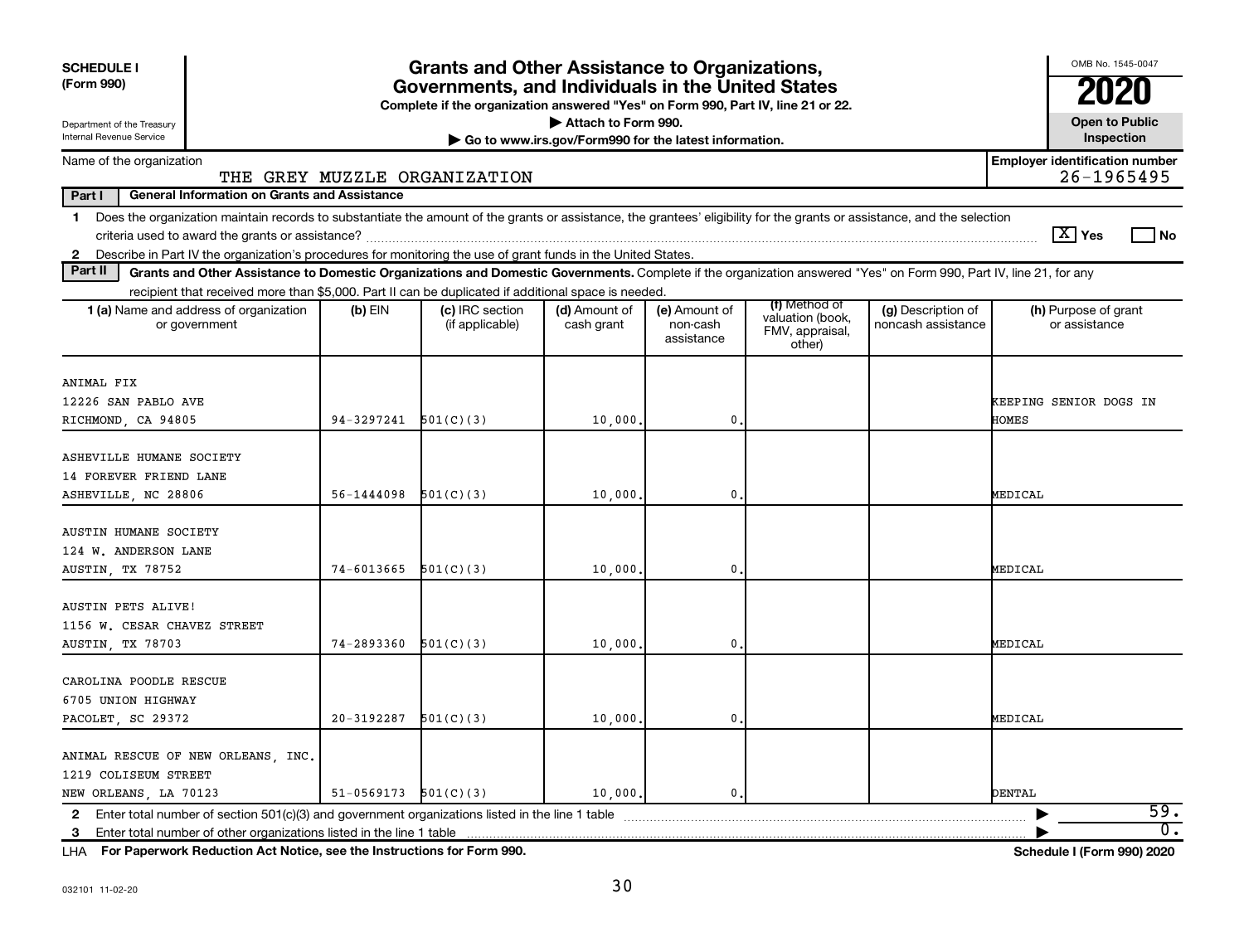#### Schedule I (Form 990) THE GREY MUZZLE ORGANIZATION 26-1965495 <sub>Page 1</sub>

| Continuation of Grants and Other Assistance to Domestic Organizations and Domestic Governments (Schedule I (Form 990), Part II.)<br>Part II |                            |                                  |                             |                                         |                                                                |                                           |                                       |
|---------------------------------------------------------------------------------------------------------------------------------------------|----------------------------|----------------------------------|-----------------------------|-----------------------------------------|----------------------------------------------------------------|-------------------------------------------|---------------------------------------|
| (a) Name and address of<br>organization or government                                                                                       | $(b)$ EIN                  | (c) IRC section<br>if applicable | (d) Amount of<br>cash grant | (e) Amount of<br>non-cash<br>assistance | (f) Method of<br>valuation<br>(book, FMV,<br>appraisal, other) | (g) Description of<br>non-cash assistance | (h) Purpose of grant<br>or assistance |
| CHARLOTTESVILLE-ALBEMARLE SPCA<br>3355 BERKMAR DR<br>CHARLOTTESVILLE, VA 22901                                                              | 54-0595009                 | 501(C)(3)                        | 10,000.                     | 0.                                      |                                                                |                                           | MEDICAL                               |
| CONNECTICUT HUMANE SOCIETY<br>701 RUSSELL ROAD<br>NEWINGTON, CT 06111                                                                       | 06-0667605                 | 501(C)(3)                        | 7,500.                      | $\mathbf{0}$ .                          |                                                                |                                           | MEDICAL                               |
| DELAWARE VALLEY GOLDEN RETRIEVER<br>RESCUE - 60 VERA CRUZ RD -<br>REINHOLDS, PA 17569                                                       | $23 - 2775413$             | 501(C)(3)                        | 10,000.                     | $\mathbf 0$                             |                                                                |                                           | MEDICAL                               |
| ANIMAL RESCUE, INC.<br>2 HERITAGE FARM DRIVE<br>NEW FREEDOM, PA 17349                                                                       | $23 - 2180310$ $501(C)(3)$ |                                  | 9,200.                      | 0.                                      |                                                                |                                           | MEDICAL                               |
| <b>AUSTIN BOXER RESCUE</b><br>P.O. BOX 14421<br><b>AUSTIN, TX 78761</b>                                                                     | $42-1688441$ $501(C)(3)$   |                                  | 10,000.                     | 0.                                      |                                                                |                                           | HOSPICE                               |
| FOUNDATION FOR ANIMAL CARE AND<br>EDUCATION - 10505 SORRENTO VALLEY<br>ROAD STE. 175 - SAN DIEGO, CA<br>92121                               | 20-5333261                 | 501(C)(3)                        | 10,000.                     | $\mathbf{0}$                            |                                                                |                                           | MEDICAL                               |
| BIRCHBARK FOUNDATION<br>PO BOX 1903<br>MONTEREY, CA 93942                                                                                   | 81-2531220                 | 501(C)(3)                        | 10,000.                     | 0,                                      |                                                                |                                           | <b>DENTAL</b>                         |
| BROTHER WOLF ANIMAL RESCUE<br>PO BOX 8195<br>ASHEVILLE, NC 28814                                                                            | 20-8787719                 | 501(C)(3)                        | 10,000.                     | 0.                                      |                                                                |                                           | MEDICAL                               |
| FOREVER LOVED PET SANCTUARY<br>PO BOX 12142<br>SCOTTSDALE, AZ 85267                                                                         | 27-4552987                 | 501(C)(3)                        | 7.380.                      | 0.                                      |                                                                |                                           | MEDICAL                               |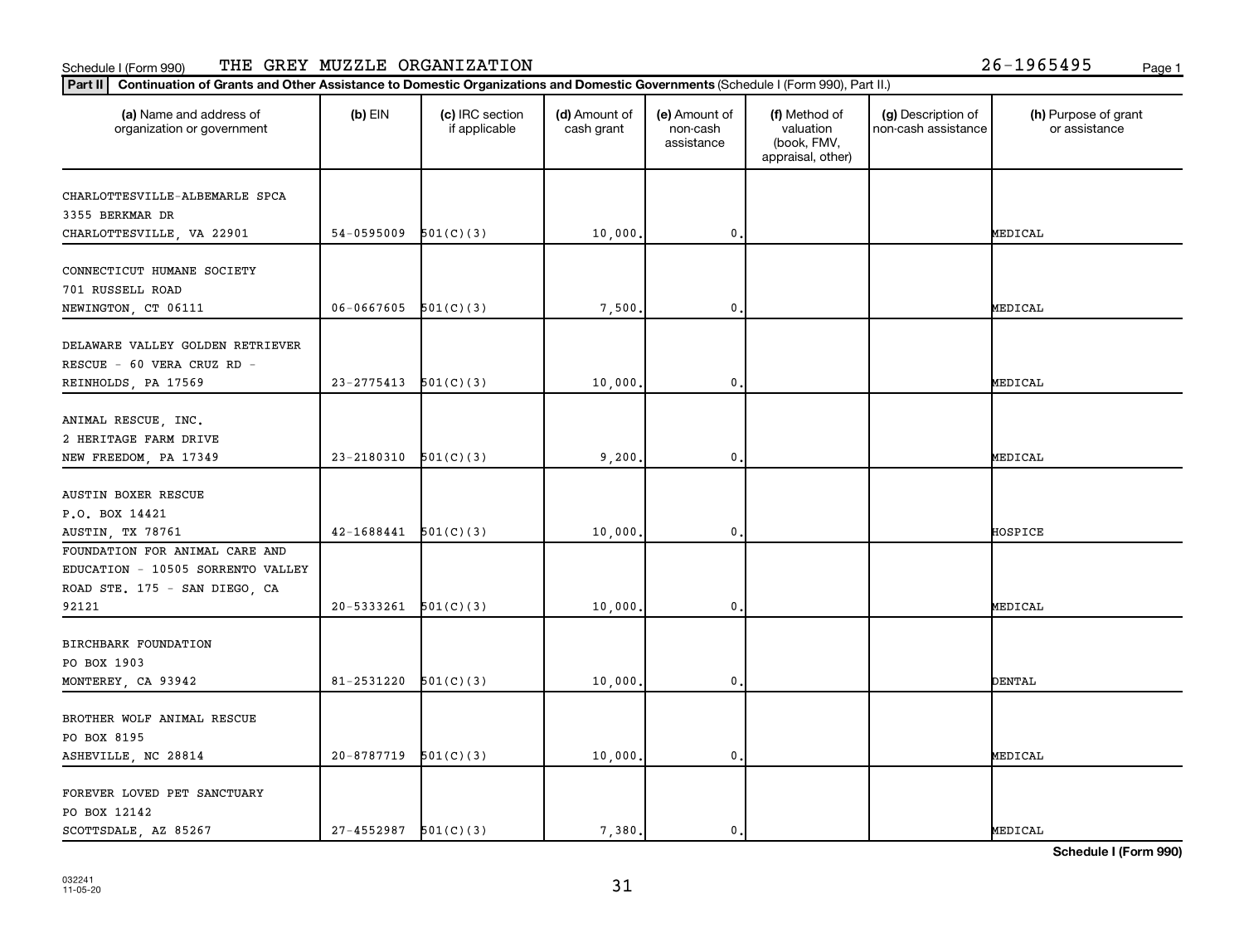#### Schedule I (Form 990) THE GREY MUZZLE ORGANIZATION 26-1965495 <sub>Page 1</sub>

| (a) Name and address of<br>organization or government | $(b)$ EIN                  | (c) IRC section<br>if applicable | (d) Amount of<br>cash grant | (e) Amount of<br>non-cash<br>assistance | (f) Method of<br>valuation<br>(book, FMV,<br>appraisal, other) | (g) Description of<br>non-cash assistance | (h) Purpose of grant<br>or assistance |
|-------------------------------------------------------|----------------------------|----------------------------------|-----------------------------|-----------------------------------------|----------------------------------------------------------------|-------------------------------------------|---------------------------------------|
| FRIENDS OF PALM SPRINGS ANIMAL                        |                            |                                  |                             |                                         |                                                                |                                           |                                       |
| SHELTER - 4575 E MESQUITE AVE -                       |                            |                                  |                             |                                         |                                                                |                                           | OTHER: INCREASE TRANSFER              |
| PALM SPRINGS, CA 92264                                | 33-0731853                 | 501(C)(3)                        | 10,000.                     | 0                                       |                                                                |                                           | OF SENIOR DOGS                        |
|                                                       |                            |                                  |                             |                                         |                                                                |                                           |                                       |
| JACKSONVILLE HUMANE SOCIETY                           |                            |                                  |                             |                                         |                                                                |                                           |                                       |
| 8464 BEACH BLVD                                       |                            |                                  |                             |                                         |                                                                |                                           | OTHER: FOSTERING FOR                  |
| JACKSONVILLE, FL 32216                                | 59-0624410                 | 501(C)(3)                        | 7,500                       | 0                                       |                                                                |                                           | SENIOR STRAYS                         |
|                                                       |                            |                                  |                             |                                         |                                                                |                                           |                                       |
| HEARTS ALIVE VILLAGE                                  |                            |                                  |                             |                                         |                                                                |                                           |                                       |
| 3250 N DECATUR                                        |                            |                                  |                             |                                         |                                                                |                                           | KEEPING SENIOR DOGS IN                |
| LAS VEGAS, NV 89130                                   | $46-3622732$ $501(C)(3)$   |                                  | 10,000.                     | $\mathbf 0$                             |                                                                |                                           | HOMES                                 |
|                                                       |                            |                                  |                             |                                         |                                                                |                                           |                                       |
| KOHALA ANIMALE RELOCATION AND                         |                            |                                  |                             |                                         |                                                                |                                           |                                       |
| EDUCATION SERVICE - PO BOX 44670                      |                            |                                  |                             |                                         |                                                                |                                           |                                       |
|                                                       | 27-0575124                 | 501(C)(3)                        | 9,900                       | $\mathbf 0$                             |                                                                |                                           | MEDICAL                               |
| KAMUELA, HI 96743                                     |                            |                                  |                             |                                         |                                                                |                                           |                                       |
| HEARTS SPEAK, INC.                                    |                            |                                  |                             |                                         |                                                                |                                           |                                       |
| PO BOX 2645                                           |                            |                                  |                             |                                         |                                                                |                                           | KEEPING SENIOR DOGS IN                |
|                                                       |                            |                                  |                             |                                         |                                                                |                                           |                                       |
| POUGHKEEPSIE, NY 12603                                | 27-2327189                 | 501(C)(3)                        | 5,550.                      | 0                                       |                                                                |                                           | <b>HOMES</b>                          |
| LITTLE SHELTER ANIMAL RESCUE &                        |                            |                                  |                             |                                         |                                                                |                                           |                                       |
|                                                       |                            |                                  |                             |                                         |                                                                |                                           |                                       |
| ADOPTION CENTER - 33 WARNER ROAD                      |                            |                                  |                             |                                         |                                                                |                                           |                                       |
| HUNTINGTON, NY 11743                                  | 11-6000821                 | 501(C)(3)                        | 8,400                       | 0                                       |                                                                |                                           | MEDICAL                               |
|                                                       |                            |                                  |                             |                                         |                                                                |                                           |                                       |
| LIVE LOVE ANIMAL RESCUE                               |                            |                                  |                             |                                         |                                                                |                                           |                                       |
| 4145 FALCON AVE                                       |                            |                                  |                             |                                         |                                                                |                                           |                                       |
| LONG BEACH, CA 90807                                  | 81-3109409                 | 501(C)(3)                        | 10,000.                     | 0.                                      |                                                                |                                           | MEDICAL                               |
|                                                       |                            |                                  |                             |                                         |                                                                |                                           |                                       |
| HIGH PLATEAU HUMANE SOCIETY                           |                            |                                  |                             |                                         |                                                                |                                           |                                       |
| PO BOX 1383, 114 E. FIRST STREET                      |                            |                                  |                             |                                         |                                                                |                                           |                                       |
| ALTURAS, CA 96101                                     | 68-0083409                 | 501(C)(3)                        | 7,000,                      | 0.                                      |                                                                |                                           | <b>DENTAL</b>                         |
|                                                       |                            |                                  |                             |                                         |                                                                |                                           |                                       |
| MAUI HUMANE SOCIETY                                   |                            |                                  |                             |                                         |                                                                |                                           |                                       |
| 1350 MEHAMEHA LOOP PO BOX 1047                        |                            |                                  |                             |                                         |                                                                |                                           |                                       |
| PUUNENE HI 96784                                      | $99 - 6000953$ $501(C)(3)$ |                                  | 10,000.                     | $\mathbf 0$ .                           |                                                                |                                           | MEDICAL                               |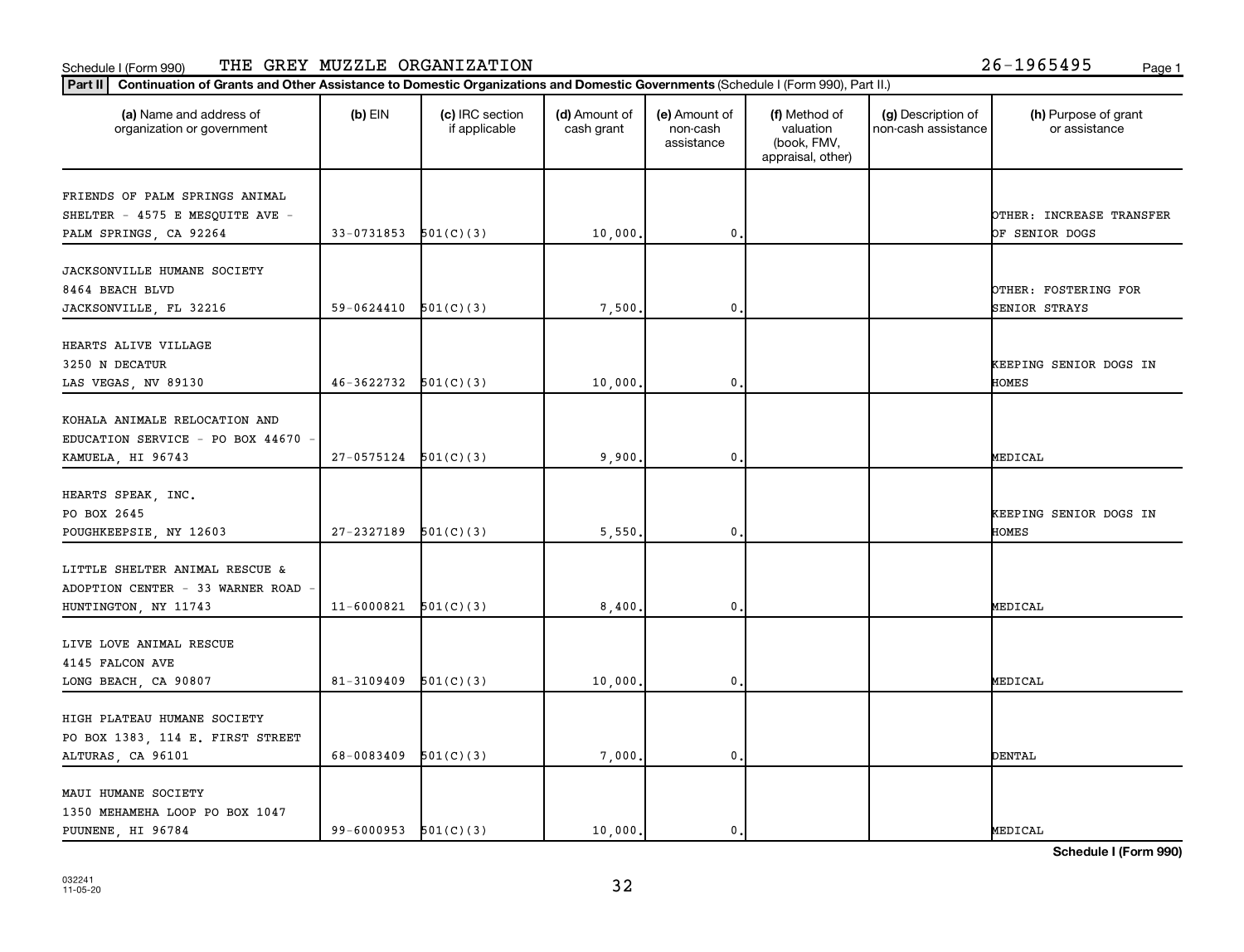#### Schedule I (Form 990) Page 1 Page 1 Page 1 Page 1 Page 1 Page 1 Page 1 Page 1 Page 1 THE GREY MUZZLE ORGANIZATION 26-1965495

| (a) Name and address of<br>organization or government | $(b)$ EIN                | (c) IRC section<br>if applicable | (d) Amount of<br>cash grant | (e) Amount of<br>non-cash<br>assistance | (f) Method of<br>valuation<br>(book, FMV,<br>appraisal, other) | (g) Description of<br>non-cash assistance | (h) Purpose of grant<br>or assistance |
|-------------------------------------------------------|--------------------------|----------------------------------|-----------------------------|-----------------------------------------|----------------------------------------------------------------|-------------------------------------------|---------------------------------------|
| HUMANE SOCIETY OF CHARLES COUNTY                      |                          |                                  |                             |                                         |                                                                |                                           |                                       |
| 71 INDUSTRIAL PARK DRIVE                              |                          |                                  |                             |                                         |                                                                |                                           |                                       |
| WALDORF, MD 20602                                     | 52-1212430               | 501(C)(3)                        | 10,000.                     | 0                                       |                                                                |                                           | MEDICAL                               |
| MUTTVILLE SENIOR DOG RESCUE                           |                          |                                  |                             |                                         |                                                                |                                           |                                       |
| 255 ALABAMA STREET                                    |                          |                                  |                             |                                         |                                                                |                                           |                                       |
| SAN FRANCISCO, CA 94103                               | 26-0416747               | 501(C)(3)                        | 10,000.                     | $\mathbf 0$ .                           |                                                                |                                           | MEDICAL                               |
|                                                       |                          |                                  |                             |                                         |                                                                |                                           |                                       |
| NMDOG                                                 |                          |                                  |                             |                                         |                                                                |                                           |                                       |
| 9445 COORS BLVD NW #171                               |                          |                                  |                             |                                         |                                                                |                                           |                                       |
| ALBURQUERQUE, NM 87114                                | $45-2781292$ $501(C)(3)$ |                                  | 10,000                      | $\mathbf{0}$                            |                                                                |                                           | MEDICAL                               |
| NORCAL BOXER RESCUE                                   |                          |                                  |                             |                                         |                                                                |                                           |                                       |
| 1520 E. COVELL BLVD. B-5 PMB #262                     |                          |                                  |                             |                                         |                                                                |                                           | OTHER: POST ADOPTION                  |
| DAVIS, CA 95616                                       | 77-0527257               | 501(C)(3)                        | 5,500                       | 0                                       |                                                                |                                           | <b>SUPPORT</b>                        |
|                                                       |                          |                                  |                             |                                         |                                                                |                                           |                                       |
| HUMANE SOCIETY OF CHARLOTTE                           |                          |                                  |                             |                                         |                                                                |                                           |                                       |
| 2700 TOOMEY AVE                                       |                          |                                  |                             |                                         |                                                                |                                           | KEEPING SENIOR DOGS IN                |
| CHARLOTTE, NC 28203                                   | 58-1342479               | 501(C)(3)                        | 10,000.                     | $\mathbf 0$ .                           |                                                                |                                           | HOMES                                 |
| HUMANE SOCIETY OF INDIANAPOLIS                        |                          |                                  |                             |                                         |                                                                |                                           |                                       |
| 7929 MICHIGAN RD                                      |                          |                                  |                             |                                         |                                                                |                                           |                                       |
| INDIANAPOLIS, IN 46268                                | 35-0876385               | 501(C)(3)                        | 10,000                      | $\mathbf{0}$                            |                                                                |                                           | MEDICAL                               |
|                                                       |                          |                                  |                             |                                         |                                                                |                                           |                                       |
| PAWS ATLANTA, INC.                                    |                          |                                  |                             |                                         |                                                                |                                           |                                       |
| 5287 COVINGTON HIGHWAY                                |                          |                                  |                             |                                         |                                                                |                                           |                                       |
| DECATUR, GA 30035                                     | 58-6074088               | 501(C)(3)                        | 7,500                       | $\mathbf{0}$                            |                                                                |                                           | MEDICAL                               |
| HUMANE SOCIETY OF SONOMA COUNTY                       |                          |                                  |                             |                                         |                                                                |                                           |                                       |
| 5345 HIGHWAY 12 WEST                                  |                          |                                  |                             |                                         |                                                                |                                           | KEEPING SENIOR DOGS IN                |
| SANTA ROSA, CA 95407                                  | 94-6001315               | 501(C)(3)                        | 10,000.                     | $\mathbf 0$ .                           |                                                                |                                           | HOMES                                 |
|                                                       |                          |                                  |                             |                                         |                                                                |                                           |                                       |
| KITSAP HUMANE SOCIETY                                 |                          |                                  |                             |                                         |                                                                |                                           | <b>DTHER: SUPPORTING OUR</b>          |
| 9167 DICKEY RD NW                                     |                          |                                  |                             |                                         |                                                                |                                           | SENIORS SUPPLEMENTAL                  |
| SILVERDALE, WA 98383                                  | $91-0728353$ $501(C)(3)$ |                                  | 10,000,                     | $\mathbf{0}$                            |                                                                |                                           | PROGRAM                               |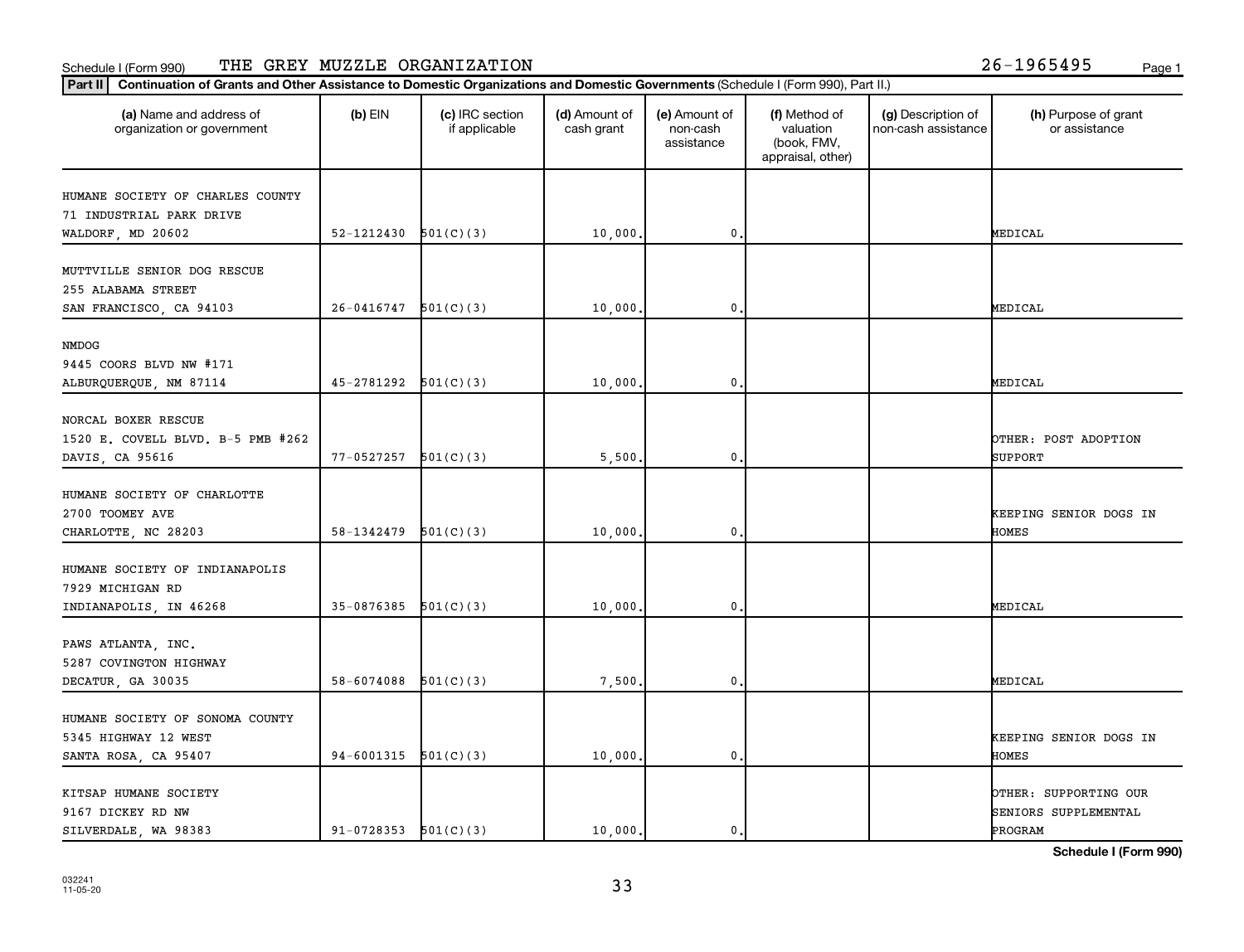#### Schedule I (Form 990) THE GREY MUZZLE ORGANIZATION 26-1965495 <sub>Page 1</sub>

| (a) Name and address of<br>organization or government                                                  | $(b)$ EIN                  | (c) IRC section<br>if applicable | (d) Amount of<br>cash grant | (e) Amount of<br>non-cash<br>assistance | (f) Method of<br>valuation<br>(book, FMV,<br>appraisal, other) | (g) Description of<br>non-cash assistance | (h) Purpose of grant<br>or assistance  |
|--------------------------------------------------------------------------------------------------------|----------------------------|----------------------------------|-----------------------------|-----------------------------------------|----------------------------------------------------------------|-------------------------------------------|----------------------------------------|
| KNOXVILLE- KNOX COUNTY COUNCIL ON                                                                      |                            |                                  |                             |                                         |                                                                |                                           |                                        |
| AGING - PO BOX 51650, 2247                                                                             |                            |                                  |                             |                                         |                                                                |                                           |                                        |
| WESTERN AVE 37921 - KNOXVILLE, TN                                                                      |                            |                                  |                             |                                         |                                                                |                                           |                                        |
| 37950                                                                                                  | $23 - 7432847$ $501(C)(3)$ |                                  | 7,500.                      | $\mathbf{0}$                            |                                                                |                                           | SENIORS FOR SENIORS                    |
| PHILADELPHIA ANIMAL WELFARE<br>SOCIETY - 100 N 2ND STREET -                                            | 26-3862631                 | 501(C)(3)                        | 10,000.                     | $\mathbf{0}$                            |                                                                |                                           | KEEPING SENIOR DOGS IN<br><b>HOMES</b> |
| PHILADELPHIA, PA 19106                                                                                 |                            |                                  |                             |                                         |                                                                |                                           |                                        |
| POODLE & POOCH RESCUE OF FLORIDA<br>801 STONEHENGE                                                     |                            |                                  |                             |                                         |                                                                |                                           |                                        |
| DELAND, FL 32720                                                                                       | $26 - 3448560$             | 501(C)(3)                        | 10,000.                     | $\mathbf{0}$                            |                                                                |                                           | MEDICAL                                |
| KODIAKCARE<br>32 MICHAEL ROAD                                                                          |                            |                                  |                             |                                         |                                                                |                                           |                                        |
| SIMSBURY, CT 06070                                                                                     | 84-3820590                 | 501(C)(3)                        | 6,000.                      | $\mathbf 0$                             |                                                                |                                           | MEDICAL                                |
| LOST DOG AND CAT RESCUE FOUNDATION<br>6801 WILSON BLVD                                                 |                            |                                  |                             |                                         |                                                                |                                           |                                        |
| FALLS CHURCH, VA 22044                                                                                 | 31-1789600                 | 501(C)(3)                        | 10,000.                     | $\mathbf 0$                             |                                                                |                                           | MEDICAL                                |
| SECOND CITY CANINE RESCUE<br>570 NORTH SMITH ST                                                        |                            |                                  |                             |                                         |                                                                |                                           |                                        |
| PALLATINE, IL 60007                                                                                    | 45-3336498                 | 501(C)(3)                        | 12,450.                     | $\mathbf{0}$                            |                                                                |                                           | <b>DENTAL</b>                          |
| MASSACHUSETTS SPCA<br>350 SOUTH HUNTINGTON AVE.                                                        |                            |                                  |                             |                                         |                                                                |                                           |                                        |
| BOSTON, MA 02130                                                                                       | $04-2103597$ $501(C)(3)$   |                                  | 7,000.                      | $\mathbf 0$ .                           |                                                                |                                           | MEDICAL                                |
| MERCY CRUSADE, INC.<br>2252 CRAIG DRIVE                                                                |                            |                                  |                             |                                         |                                                                |                                           |                                        |
| OXNARD, CA 93036                                                                                       | 95-2095029                 | 501(C)(3)                        | 8,750.                      | $\mathbf{0}$                            |                                                                |                                           | MEDICAL                                |
| MISTY EYES DOG SHELTER & HUMANE<br>EDUCATION LEARNING CENTER - P.O.<br>BOX 1202 - BROWNSBURG, IN 46112 | $45-3575986$ $501(C)(3)$   |                                  | 5.250.                      | 5,250.                                  |                                                                |                                           | MEDICAL                                |
|                                                                                                        |                            |                                  |                             |                                         |                                                                |                                           |                                        |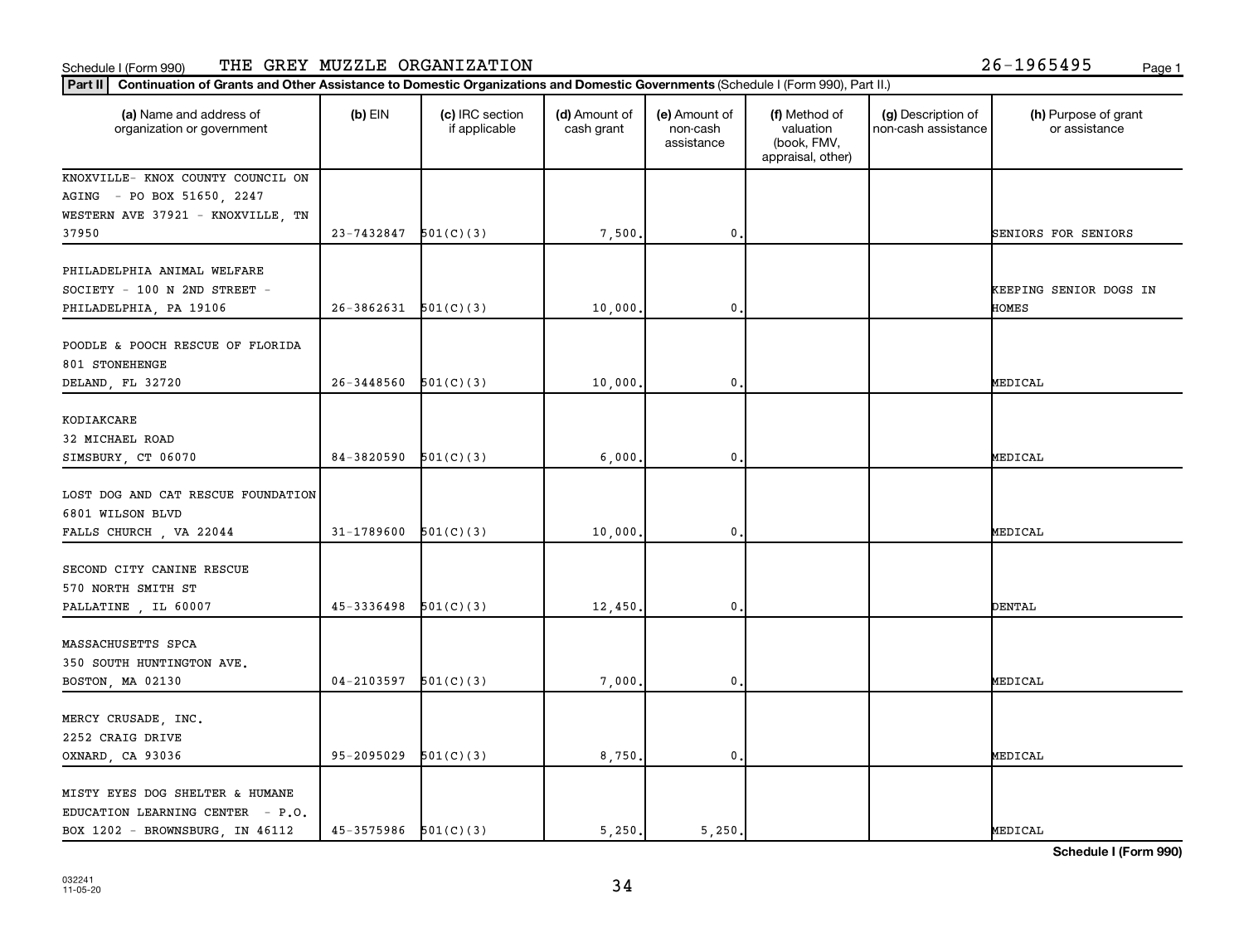#### Schedule I (Form 990) THE GREY MUZZLE ORGANIZATION 26-1965495 <sub>Page 1</sub>

| (a) Name and address of<br>organization or government | $(b)$ EIN                  | (c) IRC section<br>if applicable | (d) Amount of<br>cash grant | (e) Amount of<br>non-cash<br>assistance | (f) Method of<br>valuation<br>(book, FMV,<br>appraisal, other) | (g) Description of<br>non-cash assistance | (h) Purpose of grant<br>or assistance |
|-------------------------------------------------------|----------------------------|----------------------------------|-----------------------------|-----------------------------------------|----------------------------------------------------------------|-------------------------------------------|---------------------------------------|
| STOP THE SUFFERING                                    |                            |                                  |                             |                                         |                                                                |                                           |                                       |
| 452 OVERBROOK DRIVE                                   |                            |                                  |                             |                                         |                                                                |                                           |                                       |
| COLUMBUS, OH 43214                                    | $55-0848983$ $501(C)(3)$   |                                  | 5,500.                      | 5,500                                   |                                                                |                                           | MEDICAL                               |
| MOSTLY MUTTS ANIMAL RESCUE &                          |                            |                                  |                             |                                         |                                                                |                                           |                                       |
| ADOPTION, INC. - 3238 CHEROKEE ST                     |                            |                                  |                             |                                         |                                                                |                                           |                                       |
| - KENNESAW, GA 30144                                  | $41 - 2142032$ $501(C)(3)$ |                                  | 7,000.                      | 7,000                                   |                                                                |                                           | <b>DENTAL</b>                         |
|                                                       |                            |                                  |                             |                                         |                                                                |                                           |                                       |
| THE HUMANE SOCIETY FOR TACOMA &                       |                            |                                  |                             |                                         |                                                                |                                           |                                       |
| PIERCE COUNTY - 2608 CENTER STREET                    |                            |                                  |                             |                                         |                                                                |                                           |                                       |
| $-$ TACOMA, WA 98409                                  | 91-0577128                 | 501(C)(3)                        | 10,000.                     | 10,000                                  |                                                                |                                           | MEDICAL                               |
|                                                       |                            |                                  |                             |                                         |                                                                |                                           |                                       |
| NATE'S HONOR ANIMIAL RESCUE                           |                            |                                  |                             |                                         |                                                                |                                           |                                       |
| 4951 LORRAINE RD                                      |                            |                                  |                             |                                         |                                                                |                                           | OTHER: POST ADOPTION                  |
| BRADENTON, FL 34211                                   | 26-0878064                 | 501(C)(3)                        | 9,750.                      | 0                                       |                                                                |                                           | <b>SUPPORT</b>                        |
|                                                       |                            |                                  |                             |                                         |                                                                |                                           |                                       |
| NORFOLK SPCA                                          |                            |                                  |                             |                                         |                                                                |                                           |                                       |
| 916 BALLENTINE BLVD                                   |                            |                                  |                             |                                         |                                                                |                                           |                                       |
| NORFOLK, VA 23504                                     | 54-0515759                 | 501(C)(3)                        | 10,000.                     | 0                                       |                                                                |                                           | <b>DENTAL</b>                         |
| TWO BY TWO ANIMAL RESCUE                              |                            |                                  |                             |                                         |                                                                |                                           |                                       |
| 7030 HWY 13                                           |                            |                                  |                             |                                         |                                                                |                                           |                                       |
| HELENA, AL 35080                                      | 20-4219823                 | 501(C)(3)                        | 9,811                       | 0                                       |                                                                |                                           | MEDICAL                               |
|                                                       |                            |                                  |                             |                                         |                                                                |                                           |                                       |
| OSHKOSH AREA HUMANE SOCIETY                           |                            |                                  |                             |                                         |                                                                |                                           |                                       |
| 1925 SHELTER COURT                                    |                            |                                  |                             |                                         |                                                                |                                           |                                       |
| OSHKOSH, WI 54901                                     | $39-1709813$ $501(C)(3)$   |                                  | 10,000.                     | $\mathbf{0}$                            |                                                                |                                           | MEDICAL                               |
|                                                       |                            |                                  |                             |                                         |                                                                |                                           |                                       |
| RANCHO COASTAL HUMANE SOCIETY                         |                            |                                  |                             |                                         |                                                                |                                           |                                       |
| 389 REQUEZA STREET                                    |                            |                                  |                             |                                         |                                                                |                                           | OTHER: ADVERTISING SENIOR             |
| ENCINITAS, CA 92024                                   | 95-2151583                 | 501(C)(3)                        | 5,700.                      | $\mathbf{0}$                            |                                                                |                                           | <b>DOGS</b>                           |
|                                                       |                            |                                  |                             |                                         |                                                                |                                           |                                       |
| SANTA FE ANIMAL SHELTER                               |                            |                                  |                             |                                         |                                                                |                                           |                                       |
| 100 CAJA DEL RIO RD                                   |                            |                                  |                             |                                         |                                                                |                                           |                                       |
| SANTA FE, NM 87507                                    | $85 - 6000484$ $501(C)(3)$ |                                  | 10,000.                     | $\mathbf{0}$ .                          |                                                                |                                           | <b>DENTAL</b>                         |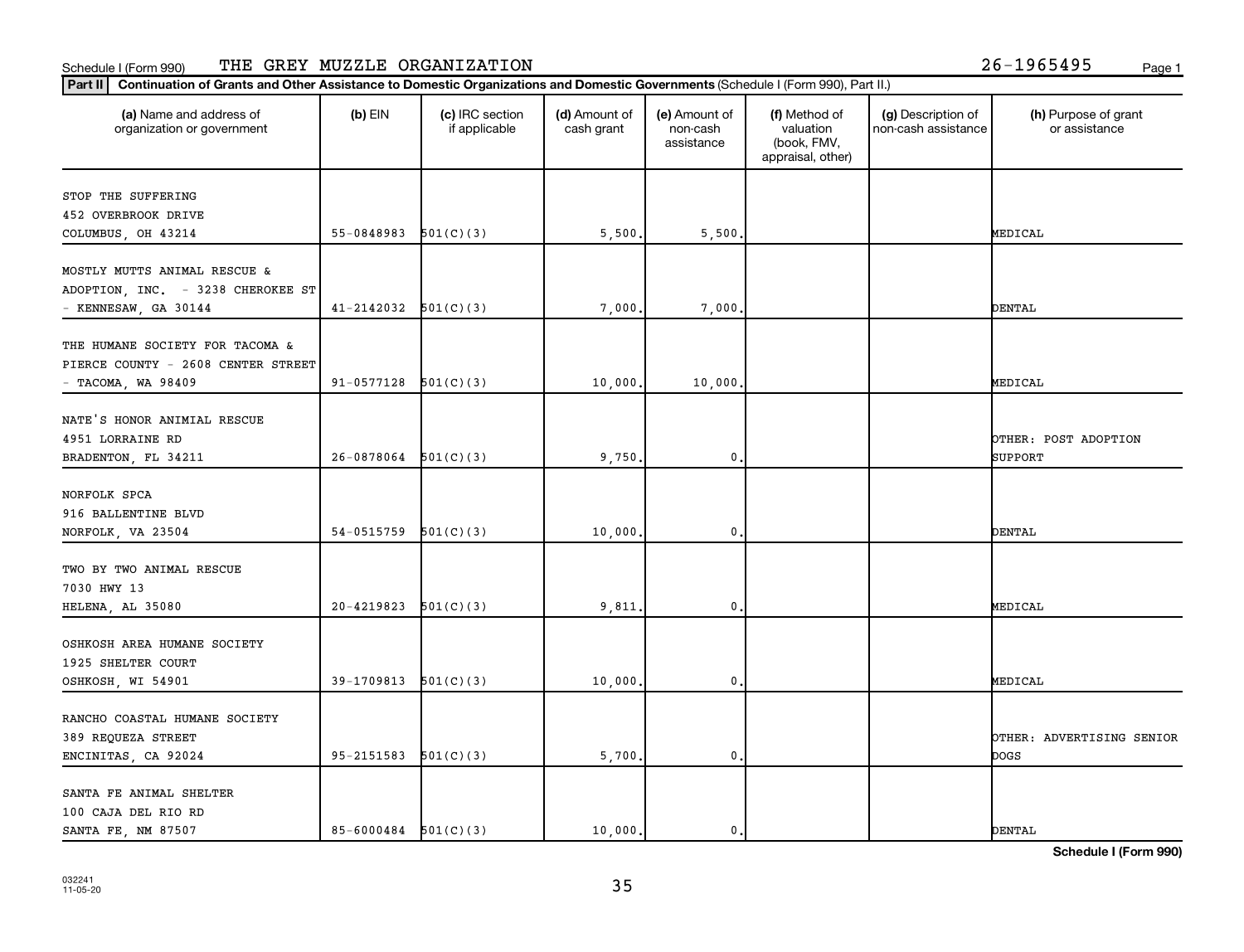#### Schedule I (Form 990) Page 1 Page 1 Page 1 Page 1 Page 1 Page 1 Page 1 Page 1 Page 1 THE GREY MUZZLE ORGANIZATION 26-1965495

| (a) Name and address of<br>organization or government                                             | $(b)$ EIN                | (c) IRC section<br>if applicable | (d) Amount of<br>cash grant | (e) Amount of<br>non-cash<br>assistance | (f) Method of<br>valuation<br>(book, FMV,<br>appraisal, other) | (g) Description of<br>non-cash assistance | (h) Purpose of grant<br>or assistance  |
|---------------------------------------------------------------------------------------------------|--------------------------|----------------------------------|-----------------------------|-----------------------------------------|----------------------------------------------------------------|-------------------------------------------|----------------------------------------|
| SHELBY HUMANE                                                                                     |                          |                                  |                             |                                         |                                                                |                                           |                                        |
| 381 MCDOW ROAD                                                                                    |                          |                                  |                             |                                         |                                                                |                                           |                                        |
| COLUMBIANA, AL 35051                                                                              | 30-0143269               | 501(C)(3)                        | 10,000.                     | $\mathbf 0$                             |                                                                |                                           | SENIORS FOR SENIORS                    |
| SILICON VALLEY PET PROJECT<br>PO BOX 6145                                                         |                          |                                  |                             |                                         |                                                                |                                           |                                        |
| SAN JOSE, CA 95150                                                                                | 47-2361690               | 501(C)(3)                        | 10,000                      | 0                                       |                                                                |                                           | MEDICAL                                |
| SPOKANIMAL C.A.R.E<br>710 N. NAPA ST.                                                             |                          |                                  |                             |                                         |                                                                |                                           |                                        |
| SPOKANE, WA 99202                                                                                 | 91-1223929               | 501(C)(3)                        | 10,000.                     | $\mathbf{0}$                            |                                                                |                                           | <b>DENTAL</b>                          |
| THE ANIMAL FOUNDATION<br>655 N. MOJAVE RD.<br>LAS VEGAS, NV 89101                                 | 88-0144253               | 501(C)(3)                        | 6,922.                      | $\mathbf{0}$                            |                                                                |                                           | KEEPING SENIOR DOGS IN<br>HOMES        |
| VIRGINIA BEACH SPCA<br>3040 HOLLAND ROAD                                                          | 54-6061532               | 501(C)(3)                        |                             | 0                                       |                                                                |                                           | MEDICAL                                |
| VIRGINIA BEACH, VA 23453                                                                          |                          |                                  | 10,000.                     |                                         |                                                                |                                           |                                        |
| WATAUGA HUMANE SOCIETY<br>312 PAWS WAY                                                            |                          |                                  |                             |                                         |                                                                |                                           |                                        |
| BOONE, NC 28607                                                                                   | 23-7128331               | 501(C)(3)                        | 5,550.                      | $\mathbf{0}$                            |                                                                |                                           | OTHER: FOSTER EXPANSION                |
| YOUNG AT HEART SENIOR PET<br>ADOPTIONS - 4301 S IL ROUTE 47 -                                     |                          |                                  |                             |                                         |                                                                |                                           |                                        |
| WOODSTOCK, IL 60098                                                                               | 20-2476194               | 501(C)(3)                        | 10,000.                     | 0.                                      |                                                                |                                           | MEDICAL                                |
| YOUNG-WILLIAMS ANIMAL CENTER OF<br>EAST TENNESSEE - 3201 DIVISION<br>STREET - KNOXVILLE, TN 37919 | $45-5326778$ $501(C)(3)$ |                                  | 10,000.                     | 0.                                      |                                                                |                                           | KEEPING SENIOR DOGS IN<br><b>HOMES</b> |
|                                                                                                   |                          |                                  |                             |                                         |                                                                |                                           |                                        |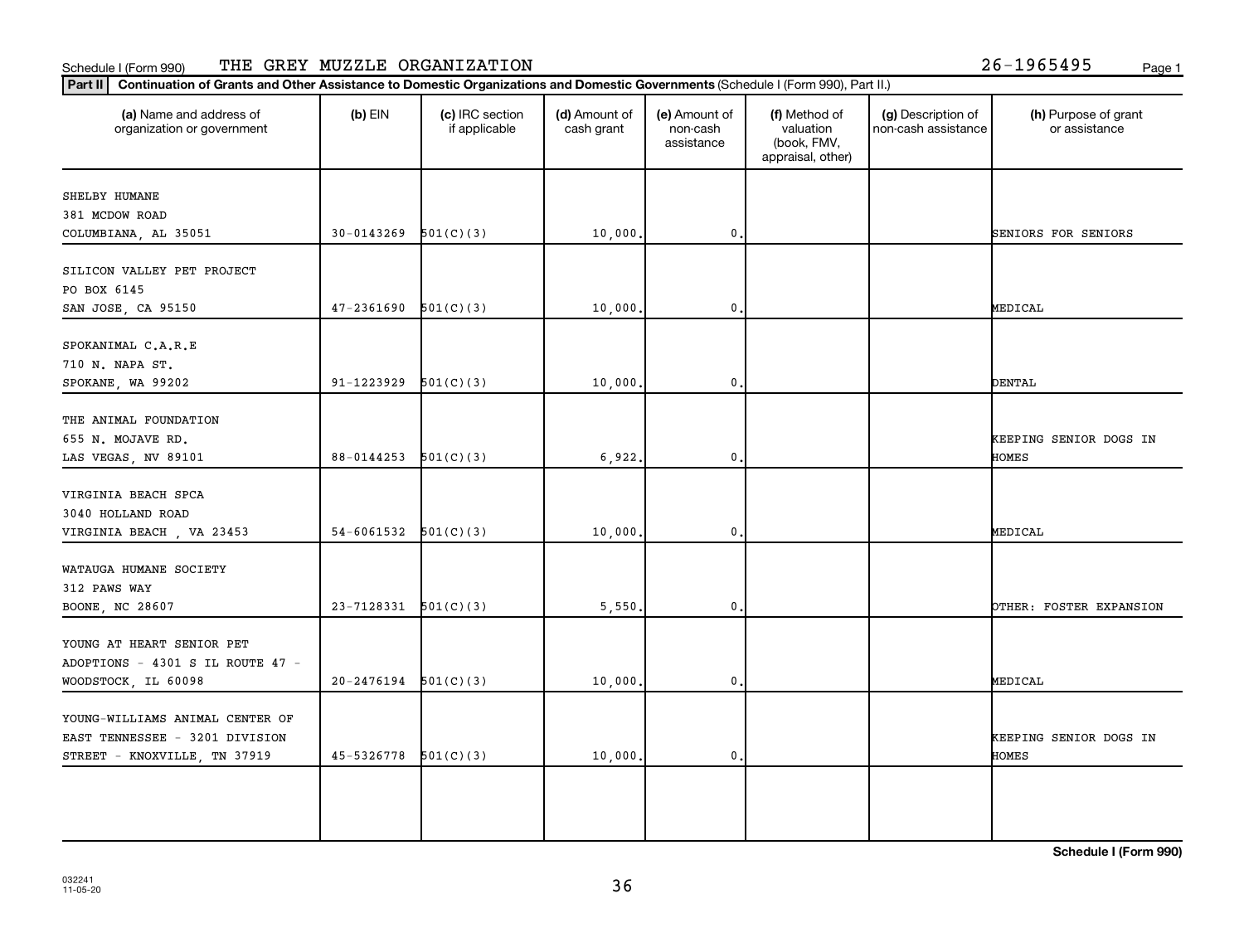Schedule I (Form 990) 2020 THE GREY MUZZLE ORGANIZATION Page

**2**

Part III | Grants and Other Assistance to Domestic Individuals. Complete if the organization answered "Yes" on Form 990, Part IV, line 22. Part III can be duplicated if additional space is needed.

| (a) Type of grant or assistance                                                                                                                      | (b) Number of<br>recipients | (c) Amount of<br>cash grant | (d) Amount of non-<br>cash assistance | (e) Method of valuation<br>(book, FMV, appraisal, other) | (f) Description of noncash assistance |
|------------------------------------------------------------------------------------------------------------------------------------------------------|-----------------------------|-----------------------------|---------------------------------------|----------------------------------------------------------|---------------------------------------|
|                                                                                                                                                      |                             |                             |                                       |                                                          |                                       |
|                                                                                                                                                      |                             |                             |                                       |                                                          |                                       |
|                                                                                                                                                      |                             |                             |                                       |                                                          |                                       |
|                                                                                                                                                      |                             |                             |                                       |                                                          |                                       |
|                                                                                                                                                      |                             |                             |                                       |                                                          |                                       |
|                                                                                                                                                      |                             |                             |                                       |                                                          |                                       |
|                                                                                                                                                      |                             |                             |                                       |                                                          |                                       |
|                                                                                                                                                      |                             |                             |                                       |                                                          |                                       |
|                                                                                                                                                      |                             |                             |                                       |                                                          |                                       |
|                                                                                                                                                      |                             |                             |                                       |                                                          |                                       |
| Part IV<br>Supplemental Information. Provide the information required in Part I, line 2; Part III, column (b); and any other additional information. |                             |                             |                                       |                                                          |                                       |

PART I, LINE 2:

PRIOR TO FUNDING A GRANT, THE GRANTEE ORGANIZATIONS ARE REQUIRED TO SUBMIT

GRANT APPLICATIONS WITH DETAILED INFORMATION REGARDING THEIR PROGRAMS AND

INTENDED USE OF THE FUNDS. THE GREY MUZZLE ORGANIZATION CONDUCTS A THOROUGH

REVIEW OF THE GRANTEE ORGANIZATIONS AND PERFORMS DETAILED DUE DILIGENCE

PROCEDURES INCLUDING BUT NOT LIMITED TO VERIFYING 501(C)(3) STATUS,

REVIEWING OPERATING BUDGET, AND REVIEWING THE ORGANIZATION'S POLICIES AND

PROCEDURES. ONCE A GRANT IS FUNDED, THE GRANTEE ORGANIZATIONS ARE REQUIRED

TO PROVIDE INTERIM AND FINAL REPORTS ILLUSTRATING THE SUCCESS OF THE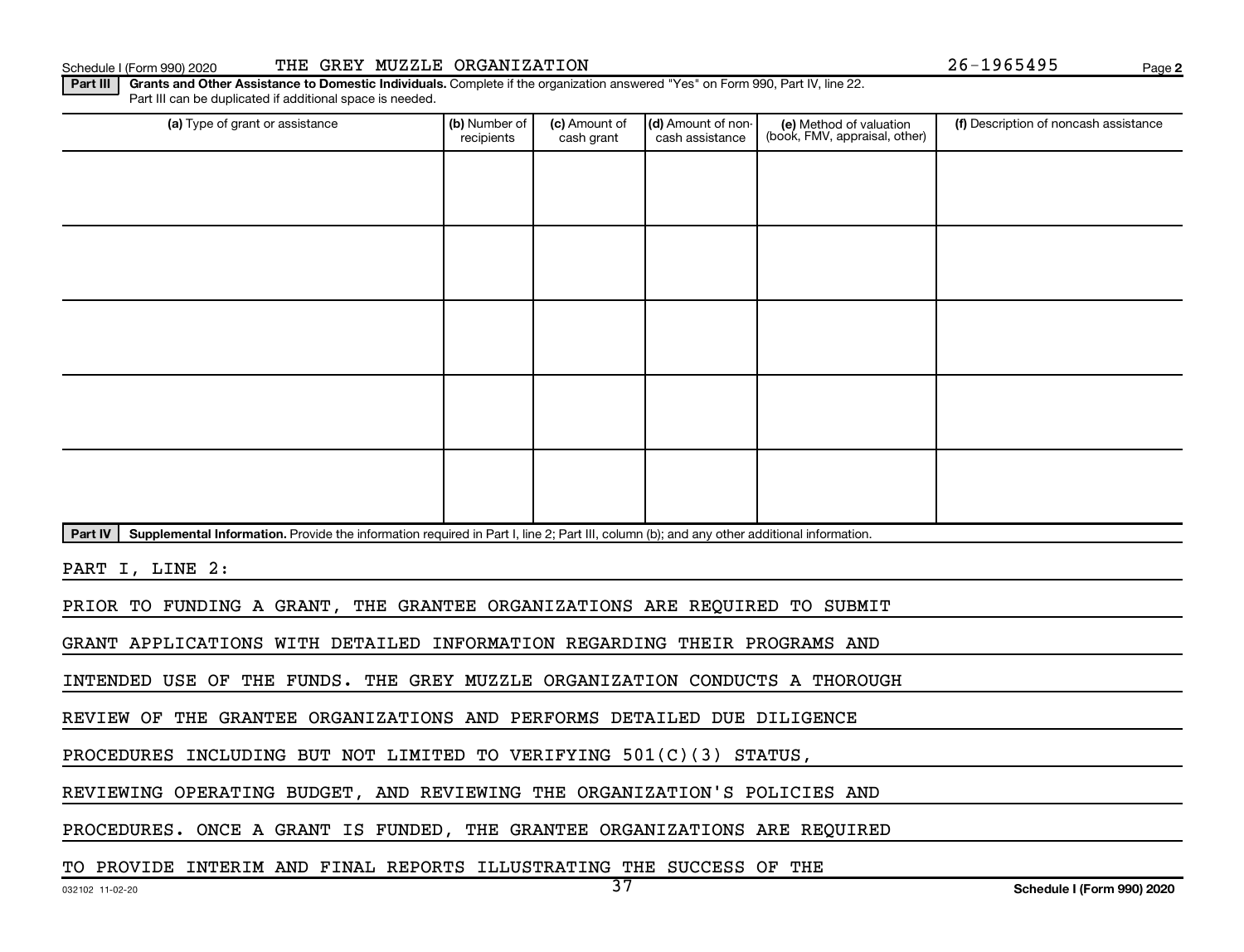**Part IV Supplemental Information**

PROGRAM AND PROVIDING DETAILED FINANCIAL INFORMATION SUPPORTING HOW THE

FUNDS WERE UTILIZED.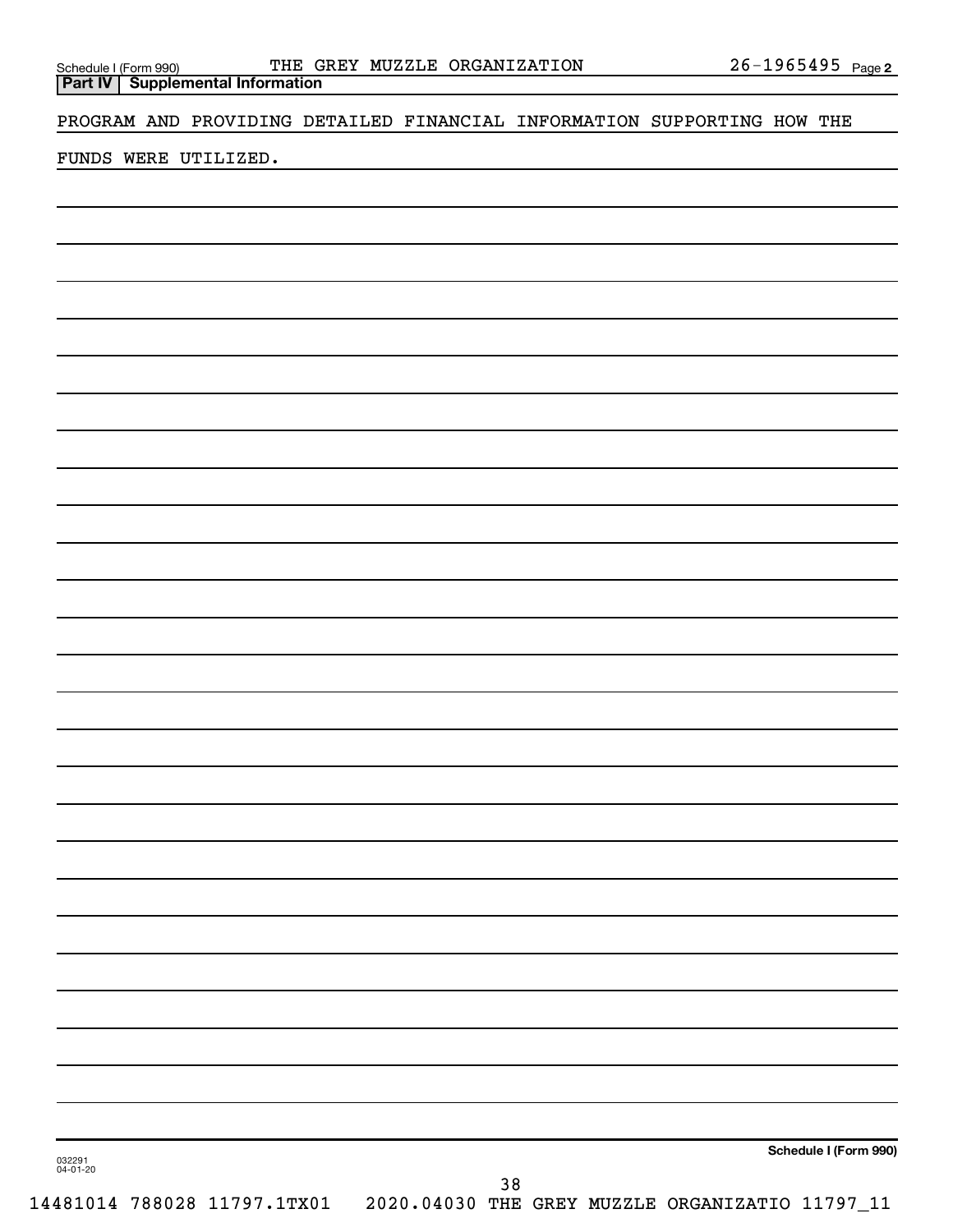| <b>SCHEDULE L</b>                                                                                                                | <b>Transactions With Interested Persons</b>                                                                                                                                                                                            |    |                           |  |                                                                                             |  |                                |     |                          |                                       | OMB No. 1545-0047                   |     |                                      |
|----------------------------------------------------------------------------------------------------------------------------------|----------------------------------------------------------------------------------------------------------------------------------------------------------------------------------------------------------------------------------------|----|---------------------------|--|---------------------------------------------------------------------------------------------|--|--------------------------------|-----|--------------------------|---------------------------------------|-------------------------------------|-----|--------------------------------------|
| (Form 990 or 990-EZ)   Complete if the organization answered "Yes" on Form 990, Part IV, line 25a, 25b, 26, 27, 28a,             |                                                                                                                                                                                                                                        |    |                           |  |                                                                                             |  |                                |     |                          |                                       |                                     |     |                                      |
|                                                                                                                                  |                                                                                                                                                                                                                                        |    |                           |  | 28b, or 28c, or Form 990-EZ, Part V, line 38a or 40b.<br>Attach to Form 990 or Form 990-EZ. |  |                                |     |                          |                                       |                                     |     |                                      |
| Department of the Treasury<br>Internal Revenue Service                                                                           | Go to www.irs.gov/Form990 for instructions and the latest information.                                                                                                                                                                 |    |                           |  |                                                                                             |  |                                |     |                          |                                       | <b>Open To Public</b><br>Inspection |     |                                      |
| Name of the organization                                                                                                         |                                                                                                                                                                                                                                        |    |                           |  |                                                                                             |  |                                |     |                          | <b>Employer identification number</b> |                                     |     |                                      |
|                                                                                                                                  | THE GREY MUZZLE ORGANIZATION                                                                                                                                                                                                           |    |                           |  |                                                                                             |  |                                |     |                          | $26 - 1965495$                        |                                     |     |                                      |
| Part I                                                                                                                           | Excess Benefit Transactions (section 501(c)(3), section 501(c)(4), and section 501(c)(29) organizations only).<br>Complete if the organization answered "Yes" on Form 990, Part IV, line 25a or 25b, or Form 990-EZ, Part V, line 40b. |    |                           |  |                                                                                             |  |                                |     |                          |                                       |                                     |     |                                      |
| 1                                                                                                                                | (b) Relationship between disqualified                                                                                                                                                                                                  |    |                           |  |                                                                                             |  |                                |     |                          |                                       |                                     |     | (d) Corrected?                       |
| (a) Name of disqualified person                                                                                                  | person and organization                                                                                                                                                                                                                |    |                           |  |                                                                                             |  | (c) Description of transaction |     |                          |                                       |                                     | Yes | <b>No</b>                            |
|                                                                                                                                  |                                                                                                                                                                                                                                        |    |                           |  |                                                                                             |  |                                |     |                          |                                       |                                     |     |                                      |
|                                                                                                                                  |                                                                                                                                                                                                                                        |    |                           |  |                                                                                             |  |                                |     |                          |                                       |                                     |     |                                      |
|                                                                                                                                  |                                                                                                                                                                                                                                        |    |                           |  |                                                                                             |  |                                |     |                          |                                       |                                     |     |                                      |
|                                                                                                                                  |                                                                                                                                                                                                                                        |    |                           |  |                                                                                             |  |                                |     |                          |                                       |                                     |     |                                      |
|                                                                                                                                  |                                                                                                                                                                                                                                        |    |                           |  |                                                                                             |  |                                |     |                          |                                       |                                     |     |                                      |
| 2 Enter the amount of tax incurred by the organization managers or disqualified persons during the year under                    |                                                                                                                                                                                                                                        |    |                           |  |                                                                                             |  |                                |     |                          |                                       |                                     |     |                                      |
| section 4958<br>3 Enter the amount of tax, if any, on line 2, above, reimbursed by the organization <i>manumeranom serial</i> \$ |                                                                                                                                                                                                                                        |    |                           |  |                                                                                             |  |                                |     | $\blacktriangleright$ \$ |                                       |                                     |     |                                      |
|                                                                                                                                  |                                                                                                                                                                                                                                        |    |                           |  |                                                                                             |  |                                |     |                          |                                       |                                     |     |                                      |
| Part II                                                                                                                          | Loans to and/or From Interested Persons.                                                                                                                                                                                               |    |                           |  |                                                                                             |  |                                |     |                          |                                       |                                     |     |                                      |
|                                                                                                                                  | Complete if the organization answered "Yes" on Form 990-EZ, Part V, line 38a or Form 990, Part IV, line 26; or if the organization                                                                                                     |    |                           |  |                                                                                             |  |                                |     |                          |                                       |                                     |     |                                      |
| (a) Name of                                                                                                                      | reported an amount on Form 990, Part X, line 5, 6, or 22.<br>(c) Purpose                                                                                                                                                               |    | (d) Loan to or            |  | (e) Original                                                                                |  | (f) Balance due                |     |                          | <b>(h)</b> Approved                   |                                     |     | (i) Written                          |
| interested person                                                                                                                | (b) Relationship<br>with organization<br>of loan                                                                                                                                                                                       |    | from the<br>organization? |  | principal amount                                                                            |  |                                |     | $(g)$ In<br>default?     |                                       | by board or<br>committee?           |     | agreement?                           |
|                                                                                                                                  |                                                                                                                                                                                                                                        | To | From                      |  |                                                                                             |  |                                | Yes | No                       | <b>Yes</b>                            | No.                                 | Yes | No                                   |
|                                                                                                                                  |                                                                                                                                                                                                                                        |    |                           |  |                                                                                             |  |                                |     |                          |                                       |                                     |     |                                      |
|                                                                                                                                  |                                                                                                                                                                                                                                        |    |                           |  |                                                                                             |  |                                |     |                          |                                       |                                     |     |                                      |
|                                                                                                                                  |                                                                                                                                                                                                                                        |    |                           |  |                                                                                             |  |                                |     |                          |                                       |                                     |     |                                      |
|                                                                                                                                  |                                                                                                                                                                                                                                        |    |                           |  |                                                                                             |  |                                |     |                          |                                       |                                     |     |                                      |
|                                                                                                                                  |                                                                                                                                                                                                                                        |    |                           |  |                                                                                             |  |                                |     |                          |                                       |                                     |     |                                      |
|                                                                                                                                  |                                                                                                                                                                                                                                        |    |                           |  |                                                                                             |  |                                |     |                          |                                       |                                     |     |                                      |
|                                                                                                                                  |                                                                                                                                                                                                                                        |    |                           |  |                                                                                             |  |                                |     |                          |                                       |                                     |     |                                      |
|                                                                                                                                  |                                                                                                                                                                                                                                        |    |                           |  |                                                                                             |  |                                |     |                          |                                       |                                     |     |                                      |
| Total                                                                                                                            |                                                                                                                                                                                                                                        |    |                           |  | $\blacktriangleright$ \$                                                                    |  |                                |     |                          |                                       |                                     |     |                                      |
| Part III                                                                                                                         | <b>Grants or Assistance Benefiting Interested Persons.</b>                                                                                                                                                                             |    |                           |  |                                                                                             |  |                                |     |                          |                                       |                                     |     |                                      |
|                                                                                                                                  | Complete if the organization answered "Yes" on Form 990, Part IV, line 27.                                                                                                                                                             |    |                           |  |                                                                                             |  |                                |     |                          |                                       |                                     |     |                                      |
| (a) Name of interested person                                                                                                    | (b) Relationship between<br>interested person and<br>the organization                                                                                                                                                                  |    |                           |  | (c) Amount of<br>assistance                                                                 |  | (d) Type of<br>assistance      |     |                          |                                       | (e) Purpose of<br>assistance        |     |                                      |
|                                                                                                                                  |                                                                                                                                                                                                                                        |    |                           |  |                                                                                             |  |                                |     |                          |                                       |                                     |     |                                      |
|                                                                                                                                  |                                                                                                                                                                                                                                        |    |                           |  |                                                                                             |  |                                |     |                          |                                       |                                     |     |                                      |
|                                                                                                                                  |                                                                                                                                                                                                                                        |    |                           |  |                                                                                             |  |                                |     |                          |                                       |                                     |     |                                      |
|                                                                                                                                  |                                                                                                                                                                                                                                        |    |                           |  |                                                                                             |  |                                |     |                          |                                       |                                     |     |                                      |
|                                                                                                                                  |                                                                                                                                                                                                                                        |    |                           |  |                                                                                             |  |                                |     |                          |                                       |                                     |     |                                      |
|                                                                                                                                  |                                                                                                                                                                                                                                        |    |                           |  |                                                                                             |  |                                |     |                          |                                       |                                     |     |                                      |
|                                                                                                                                  |                                                                                                                                                                                                                                        |    |                           |  |                                                                                             |  |                                |     |                          |                                       |                                     |     |                                      |
|                                                                                                                                  |                                                                                                                                                                                                                                        |    |                           |  |                                                                                             |  |                                |     |                          |                                       |                                     |     |                                      |
| LHA For Paperwork Reduction Act Notice, see the Instructions for Form 990 or 990-EZ.                                             |                                                                                                                                                                                                                                        |    |                           |  |                                                                                             |  |                                |     |                          |                                       |                                     |     | Schedule L (Form 990 or 990-EZ) 2020 |

032131 12-09-20

39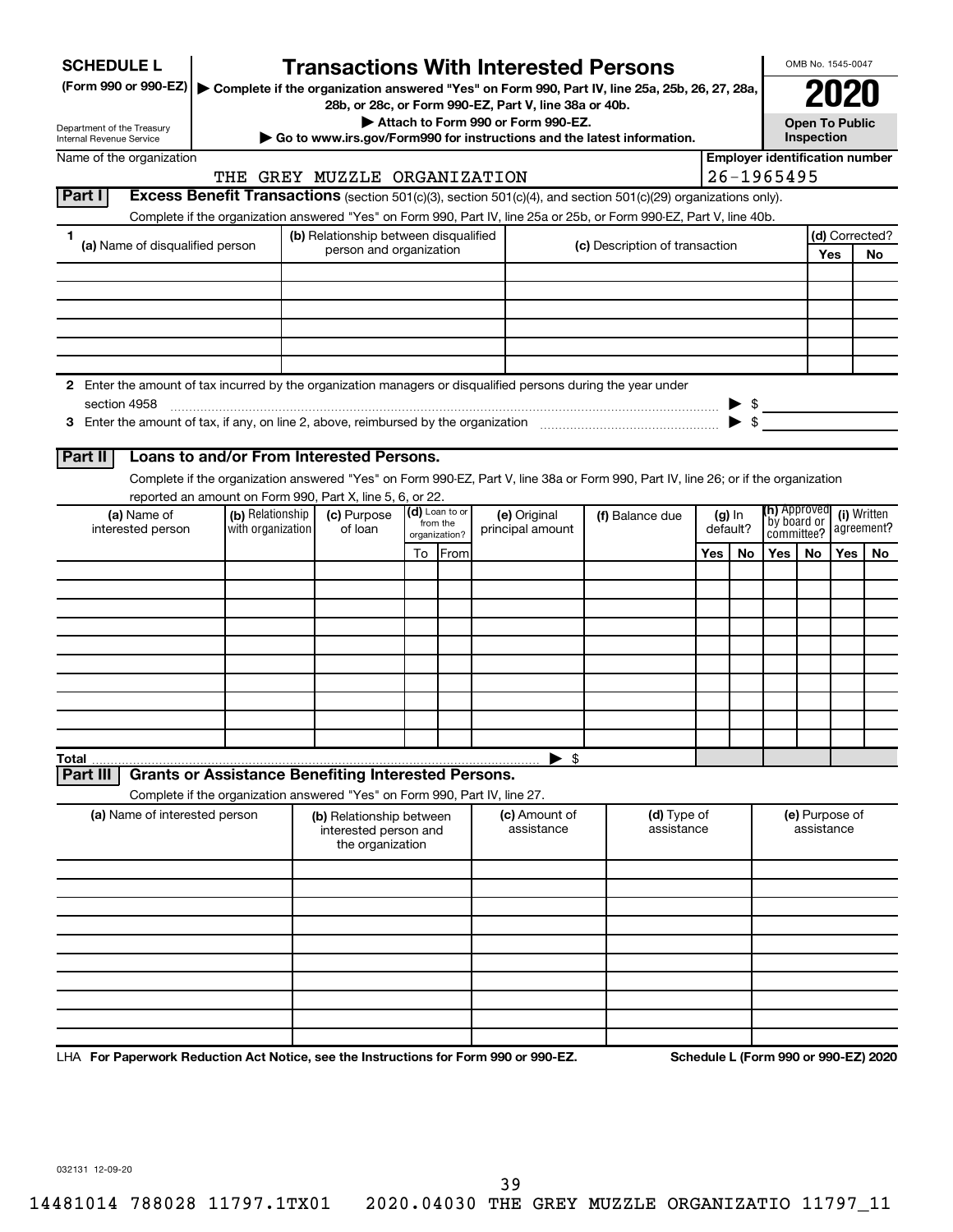|  | Schedule L (Form 990 or 990-EZ) 2020 THE GREY MUZZLE ORGANIZATION    |  |  | $26 - 1965495$ Page 2 |  |
|--|----------------------------------------------------------------------|--|--|-----------------------|--|
|  | <b>Part IV   Business Transactions Involving Interested Persons.</b> |  |  |                       |  |

|                                                                             | Complete if the organization answered "Yes" on Form 990, Part IV, line 28a, 28b, or 28c.    |                              |                                      |                             |                             |
|-----------------------------------------------------------------------------|---------------------------------------------------------------------------------------------|------------------------------|--------------------------------------|-----------------------------|-----------------------------|
| (a) Name of interested person                                               | (b) Relationship between interested<br>person and the organization                          | (c) Amount of<br>transaction | (d) Description of<br>transaction    | organization's<br>revenues? | (e) Sharing of              |
| <b>LISA LUNGHOFER</b>                                                       | <b>EXECUTIVE DIRECTOR</b>                                                                   |                              | 113,872.LISA LUNGHO                  | Yes                         | No<br>$\overline{\text{x}}$ |
|                                                                             |                                                                                             |                              |                                      |                             |                             |
|                                                                             |                                                                                             |                              |                                      |                             |                             |
|                                                                             |                                                                                             |                              |                                      |                             |                             |
|                                                                             |                                                                                             |                              |                                      |                             |                             |
|                                                                             |                                                                                             |                              |                                      |                             |                             |
|                                                                             |                                                                                             |                              |                                      |                             |                             |
|                                                                             |                                                                                             |                              |                                      |                             |                             |
| Part V<br><b>Supplemental Information.</b>                                  |                                                                                             |                              |                                      |                             |                             |
|                                                                             | Provide additional information for responses to questions on Schedule L (see instructions). |                              |                                      |                             |                             |
| SCH L, PART IV, BUSINESS TRANSACTIONS INVOLVING INTERESTED PERSONS:         |                                                                                             |                              |                                      |                             |                             |
| NAME OF PERSON: LISA LUNGHOFER<br>(A)                                       |                                                                                             |                              |                                      |                             |                             |
| DESCRIPTION OF TRANSACTION: LISA LUNGHOFER IS THE EXECUTIVE DIRECTOR<br>(D) |                                                                                             |                              |                                      |                             |                             |
| AND IS CONTRATED THROUGH HER OWN ORGANIZATION IN WHICH SHE OWNS 100%,       |                                                                                             |                              |                                      |                             |                             |
| MAKING GOOD WORK.                                                           |                                                                                             |                              |                                      |                             |                             |
|                                                                             |                                                                                             |                              |                                      |                             |                             |
|                                                                             |                                                                                             |                              |                                      |                             |                             |
|                                                                             |                                                                                             |                              |                                      |                             |                             |
|                                                                             |                                                                                             |                              |                                      |                             |                             |
|                                                                             |                                                                                             |                              |                                      |                             |                             |
|                                                                             |                                                                                             |                              |                                      |                             |                             |
|                                                                             |                                                                                             |                              |                                      |                             |                             |
|                                                                             |                                                                                             |                              |                                      |                             |                             |
|                                                                             |                                                                                             |                              |                                      |                             |                             |
|                                                                             |                                                                                             |                              |                                      |                             |                             |
|                                                                             |                                                                                             |                              |                                      |                             |                             |
|                                                                             |                                                                                             |                              |                                      |                             |                             |
|                                                                             |                                                                                             |                              |                                      |                             |                             |
|                                                                             |                                                                                             |                              |                                      |                             |                             |
|                                                                             |                                                                                             |                              |                                      |                             |                             |
|                                                                             |                                                                                             |                              | Schedule L (Form 990 or 990-EZ) 2020 |                             |                             |
| 032132 12-09-20                                                             | 40                                                                                          |                              |                                      |                             |                             |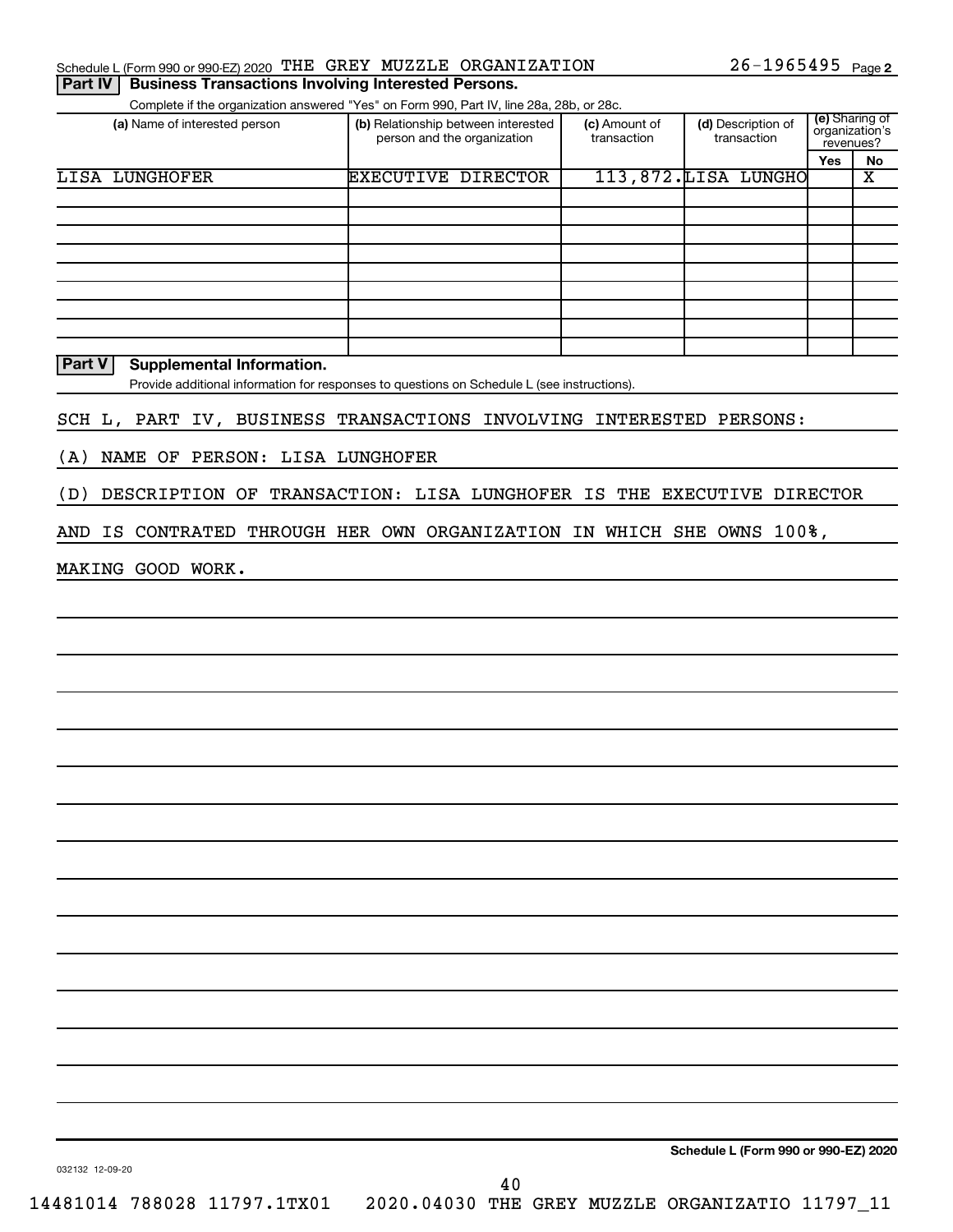#### **SCHEDULE M (Form 990)**

## **Noncash Contributions**

OMB No. 1545-0047

**Employer identification number**

| Department of the Treasury |
|----------------------------|
| Internal Revenue Service   |

◆ Complete if the organizations answered "Yes" on Form 990, Part IV, lines 29 or 30.<br>● Complete if the organizations answered "Yes" on Form 990, Part IV, lines 29 or 30. **Attach to Form 990.**  $\blacktriangleright$ 

**Open to Public Inspection**

|  | Name of the organization |
|--|--------------------------|
|  |                          |

 **Go to www.irs.gov/Form990 for instructions and the latest information.** J

## THE GREY MUZZLE ORGANIZATION 26-1965495

| Part I   | <b>Types of Property</b>                                                                                                       |                               |                                      |                                                                                                      |                                                              |            |     |     |
|----------|--------------------------------------------------------------------------------------------------------------------------------|-------------------------------|--------------------------------------|------------------------------------------------------------------------------------------------------|--------------------------------------------------------------|------------|-----|-----|
|          |                                                                                                                                | (a)<br>Check if<br>applicable | (b)<br>Number of<br>contributions or | (c)<br>Noncash contribution<br>amounts reported on<br>items contributed Form 990, Part VIII, line 1g | (d)<br>Method of determining<br>noncash contribution amounts |            |     |     |
| 1        |                                                                                                                                |                               |                                      |                                                                                                      |                                                              |            |     |     |
| 2        |                                                                                                                                |                               |                                      |                                                                                                      |                                                              |            |     |     |
| 3        | Art - Fractional interests                                                                                                     |                               |                                      |                                                                                                      |                                                              |            |     |     |
| 4        |                                                                                                                                |                               |                                      |                                                                                                      |                                                              |            |     |     |
| 5        | Clothing and household goods                                                                                                   |                               |                                      |                                                                                                      |                                                              |            |     |     |
| 6        |                                                                                                                                |                               |                                      |                                                                                                      |                                                              |            |     |     |
| 7        |                                                                                                                                |                               |                                      |                                                                                                      |                                                              |            |     |     |
| 8        |                                                                                                                                |                               |                                      |                                                                                                      |                                                              |            |     |     |
| 9        | Securities - Publicly traded                                                                                                   | $\overline{\text{x}}$         | 2                                    |                                                                                                      | 109,879. SELLING PRICE OF DON                                |            |     |     |
| 10       | Securities - Closely held stock                                                                                                |                               |                                      |                                                                                                      |                                                              |            |     |     |
| 11       | Securities - Partnership, LLC, or                                                                                              |                               |                                      |                                                                                                      |                                                              |            |     |     |
|          | trust interests                                                                                                                |                               |                                      |                                                                                                      |                                                              |            |     |     |
| 12       |                                                                                                                                |                               |                                      |                                                                                                      |                                                              |            |     |     |
| 13       | Qualified conservation contribution -                                                                                          |                               |                                      |                                                                                                      |                                                              |            |     |     |
|          |                                                                                                                                |                               |                                      |                                                                                                      |                                                              |            |     |     |
| 14       | Qualified conservation contribution - Other                                                                                    |                               |                                      |                                                                                                      |                                                              |            |     |     |
| 15       |                                                                                                                                |                               |                                      |                                                                                                      |                                                              |            |     |     |
| 16       | Real estate - Commercial                                                                                                       |                               |                                      |                                                                                                      |                                                              |            |     |     |
| 17       |                                                                                                                                |                               |                                      |                                                                                                      |                                                              |            |     |     |
| 18       |                                                                                                                                |                               |                                      |                                                                                                      |                                                              |            |     |     |
| 19       |                                                                                                                                |                               |                                      |                                                                                                      |                                                              |            |     |     |
| 20       | Drugs and medical supplies                                                                                                     |                               |                                      |                                                                                                      |                                                              |            |     |     |
| 21       |                                                                                                                                |                               |                                      |                                                                                                      |                                                              |            |     |     |
| 22       |                                                                                                                                |                               |                                      |                                                                                                      |                                                              |            |     |     |
| 23       |                                                                                                                                |                               |                                      |                                                                                                      |                                                              |            |     |     |
| 24       |                                                                                                                                | $\overline{\textbf{X}}$       |                                      |                                                                                                      |                                                              |            |     |     |
| 25       | $($ AUCTION ITEMS $)$<br>Other $\blacktriangleright$                                                                           |                               |                                      |                                                                                                      | 7,996. COST OF DONATED PROP                                  |            |     |     |
| 26       | Other $\blacktriangleright$<br><u>and the state of the state of the state</u>                                                  |                               |                                      |                                                                                                      |                                                              |            |     |     |
| 27       | Other $\blacktriangleright$                                                                                                    |                               |                                      |                                                                                                      |                                                              |            |     |     |
| 28<br>29 | Other $\blacktriangleright$<br>Number of Forms 8283 received by the organization during the tax year for contributions         |                               |                                      |                                                                                                      |                                                              |            |     |     |
|          | for which the organization completed Form 8283, Part V, Donee Acknowledgement                                                  |                               |                                      | 29                                                                                                   |                                                              |            |     |     |
|          |                                                                                                                                |                               |                                      |                                                                                                      |                                                              |            | Yes | No. |
|          | 30a During the year, did the organization receive by contribution any property reported in Part I, lines 1 through 28, that it |                               |                                      |                                                                                                      |                                                              |            |     |     |
|          | must hold for at least three years from the date of the initial contribution, and which isn't required to be used for          |                               |                                      |                                                                                                      |                                                              |            |     |     |
|          |                                                                                                                                |                               |                                      |                                                                                                      |                                                              | <b>30a</b> |     | x.  |
|          | <b>b</b> If "Yes," describe the arrangement in Part II.                                                                        |                               |                                      |                                                                                                      |                                                              |            |     |     |
| 31       | Does the organization have a gift acceptance policy that requires the review of any nonstandard contributions?                 |                               |                                      |                                                                                                      |                                                              | 31         |     | x   |
|          | 32a Does the organization hire or use third parties or related organizations to solicit, process, or sell noncash              |                               |                                      |                                                                                                      |                                                              |            |     |     |
|          | contributions?                                                                                                                 |                               |                                      |                                                                                                      |                                                              | 32a        |     | x   |
|          | <b>b</b> If "Yes," describe in Part II.                                                                                        |                               |                                      |                                                                                                      |                                                              |            |     |     |
| 33       | If the organization didn't report an amount in column (c) for a type of property for which column (a) is checked,              |                               |                                      |                                                                                                      |                                                              |            |     |     |
|          | describe in Part II.                                                                                                           |                               |                                      |                                                                                                      |                                                              |            |     |     |

**For Paperwork Reduction Act Notice, see the Instructions for Form 990. Schedule M (Form 990) 2020** LHA

032141 11-23-20

41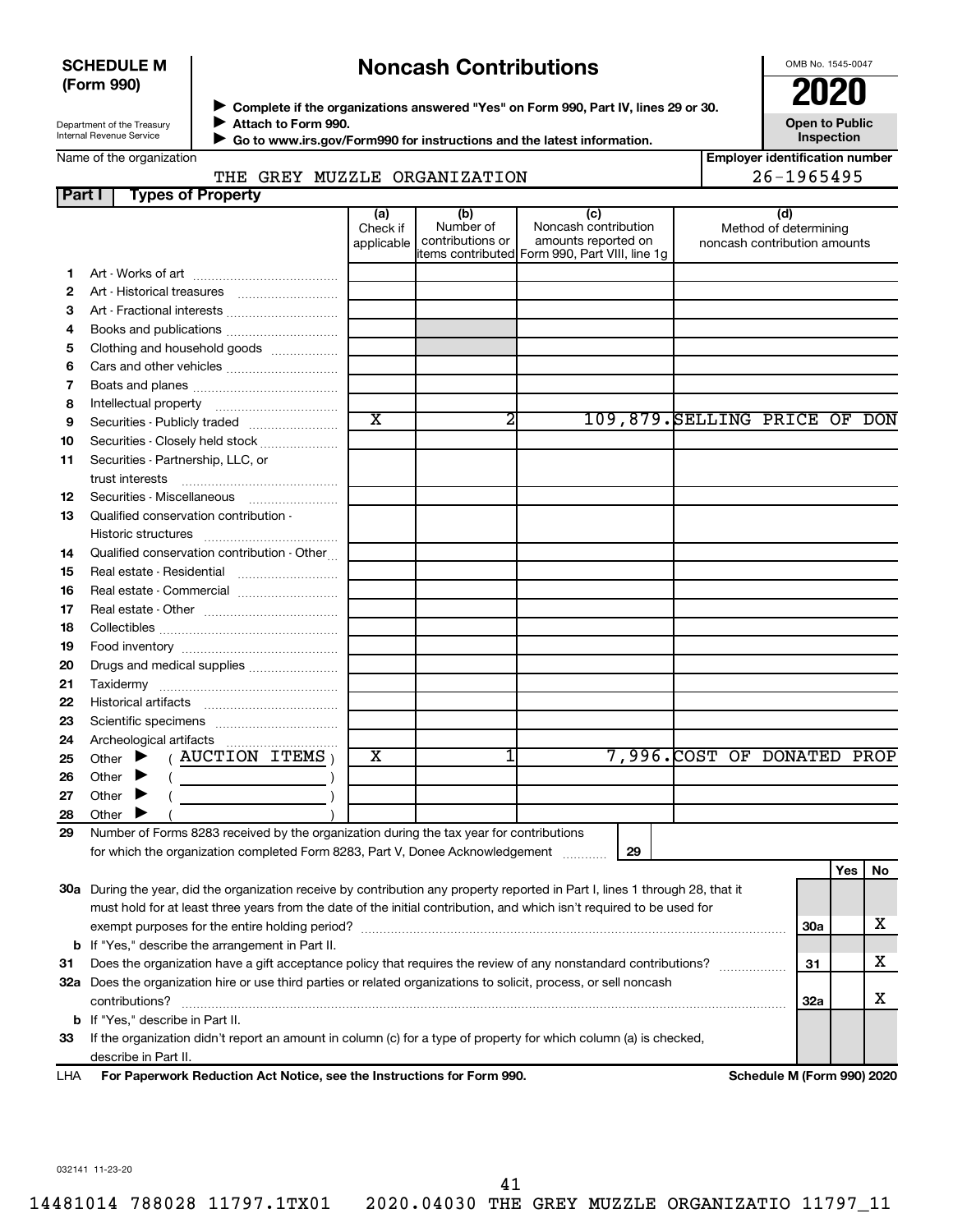**2**

Provide the information required by Part I, lines 30b, 32b, and 33, and whether the organization is reporting in Part I, column (b), the number of contributions, the number of items received, or a combination of both. Also complete this part for any additional information. **Part II Supplemental Information.** 

| 032142 11-23-20 | Schedule M (Form 990) 2020                                                               |
|-----------------|------------------------------------------------------------------------------------------|
|                 |                                                                                          |
|                 | $\bf 42$<br>14481014 788028 11797.1TX01  2020.04030 THE GREY MUZZLE ORGANIZATIO 11797_11 |
|                 |                                                                                          |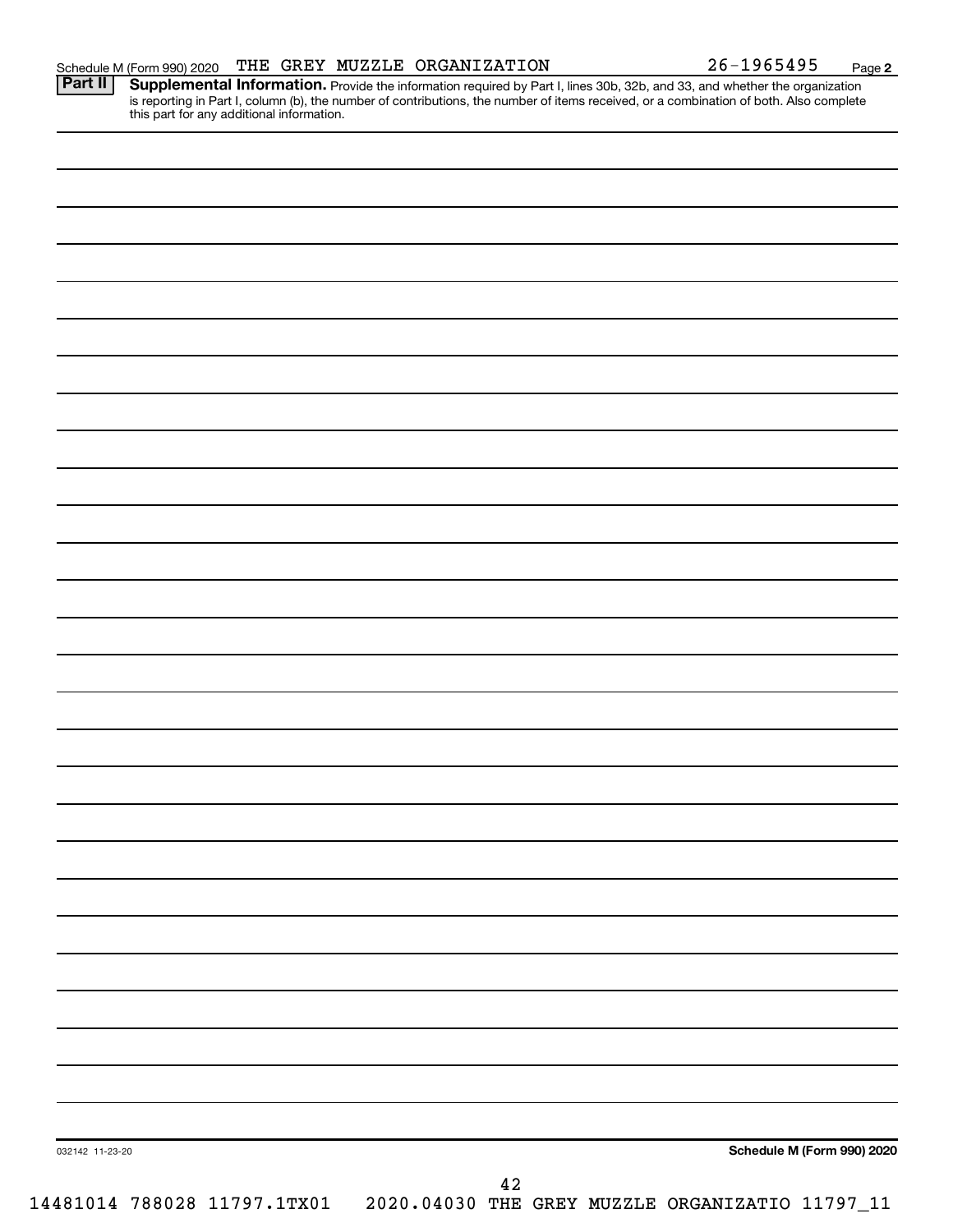**(Form 990 or 990-EZ)**

**SCHEDULE O Supplemental Information to Form 990 or 990-EZ 2020**<br>(Form 990 or 990-EZ) Complete to provide information for responses to specific questions on

**Complete to provide information for responses to specific questions on Form 990 or 990-EZ or to provide any additional information. | Attach to Form 990 or 990-EZ. | Go to www.irs.gov/Form990 for the latest information.**



Department of the Treasury Internal Revenue Service Name of the organization

THE GREY MUZZLE ORGANIZATION | 26-1965495

FORM 990, PART I, LINE 1, DESCRIPTION OF ORGANIZATION MISSION:

WELFARE ORGANIZATIONS THAT SPECIFICALLY ASSIST SENIOR DOGS.

FORM 990, PART III, LINE 4A, PROGRAM SERVICE ACCOMPLISHMENTS:

TO GIVE THE DOG UP DUE TO DIFFICULT CIRCUMSTANCES.

CURRENTLY THERE ARE VERY FEW RESCUE GROUPS IN THE UNITED STATES THAT

SPECIALIZE IN HELPING HOMELESS SENIOR DOGS, THOUGH OLDER DOGS ARE FOUND

IN EVERY MUNICIPAL ANIMAL SHELTER AND HUMANE SOCIETY AND WITH RESCUE

LEAGUES OF ALL SHAPES AND SIZES. THERE IS A GREAT NEED FOR SPECIAL

PROGRAMS THAT ARE UNIQUE TO OLD DOGS, SUCH AS HOSPICE CARE AND HEALTH

CARE PROGRAMS FOR DOGS IN LOVING HOMES WHOSE PEOPLE MAY NEED A LITTLE

FINANCIAL ASSISTANCE AS THEIR DOG AGES. WE BELIEVE MUCH MORE CAN BE

DONE.

GREY MUZZLE HELPS ANIMAL WELFARE ORGANIZATIONS NATIONWIDE TO PROVIDE CARE, COMFORT, AND LOVING HOMES FOR OLD DOGS. THE ORGANIZATIONS WE SUPPORT ARE CHOSEN CAREFULLY AND ALL HAVE A COMMITMENT TO SENIOR DOGS.

WE DO THIS BY RAISING MONEY THAT IS DISTRIBUTED ANNUALLY, VIA GRANTS,

TO ANIMAL WELFARE ORGANIZATIONS AND RESCUE GROUPS. THESE FUNDS ARE

RAISED THROUGH PUBLIC DONATIONS; WE ARE NOT A PRIVATELY ENDOWED

FOUNDATION.

BY PROVIDING SUPPORT THROUGH GRANTS, WE HELP TO BUILD PROGRAMS AROUND

032211 11-20-20 **For Paperwork Reduction Act Notice, see the Instructions for Form 990 or 990-EZ. Schedule O (Form 990 or 990-EZ) 2020** LHA THE COUNTRY THAT MEET THE SPECIAL NEEDS OF SENIOR DOGS. WE SUPPORT ONLY

43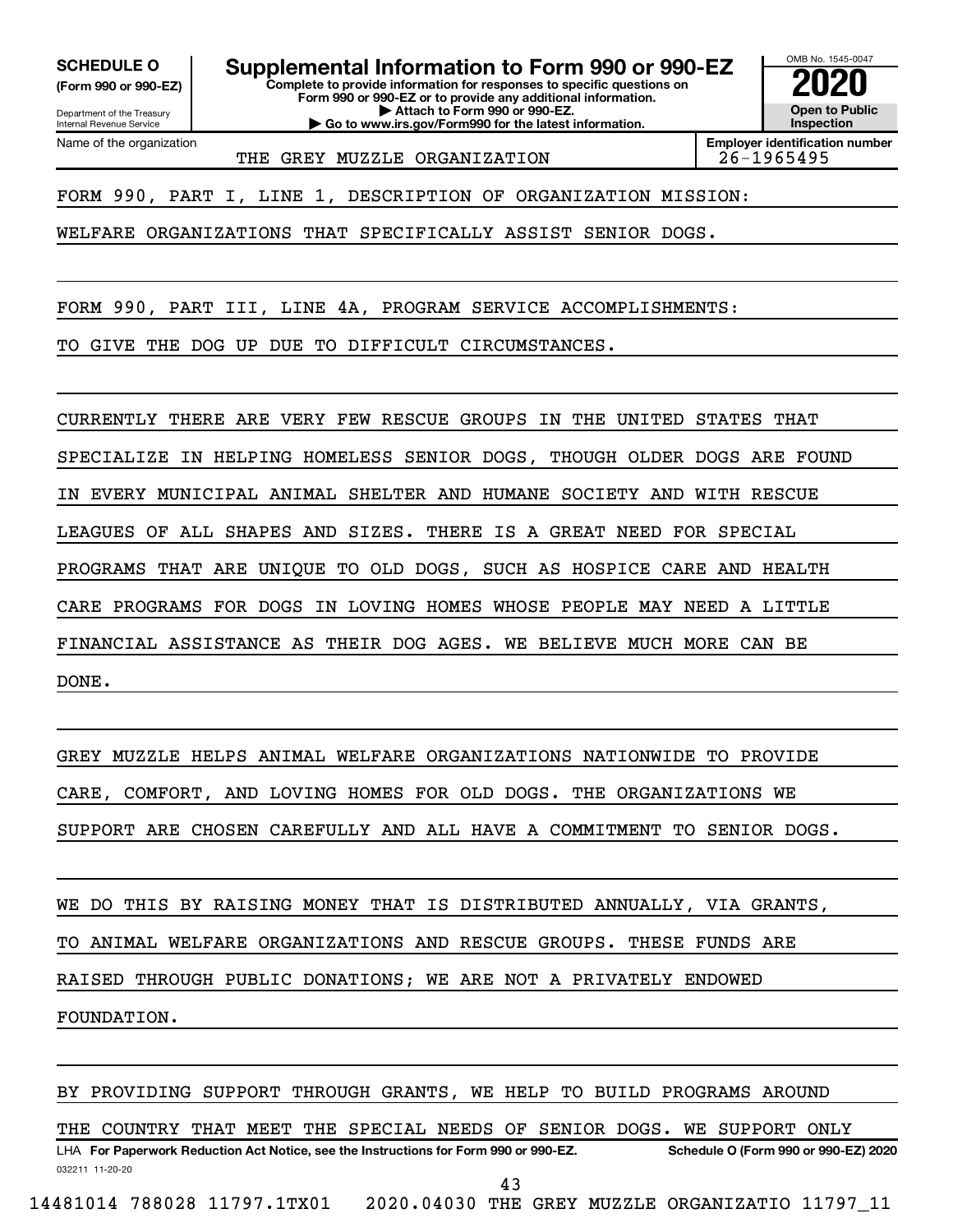Name of the organization

THE GREY MUZZLE ORGANIZATION **26-1965495** 

**Employer identification number**

PROGRAMS RUN BY NONPROFIT ANIMAL WELFARE ORGANIZATIONS, RIGOROUSLY

EVALUATE EACH ORGANIZATION WE SUPPORT, AND REQUIRE ACCOUNTABILITY.

EXAMPLES OF PROGRAMS THAT GREY MUZZLE SUPPORTS ARE: HOSPICE PROGRAMS

FOR SENIOR DOGS WHO HAVE LIFE-LIMITING CONDITIONS; DENTAL CARE; MEDICAL

ASSISTANCE AND BEDS FOR OLD DOGS AT SHELTERS AND RESCUES;

SENIOR-FOR-SENIOR ADOPTION PROGRAMS, HELPING SENIOR CITIZENS ADOPT

SENIOR DOGS.

FORM 990, PART VI, SECTION A, LINE 3:

THE ORGANIZATION ENTERED AN AGREEMENT WITH MAKING GOOD WORK, LLC TO ACHIEVE THE FOLLOWING OBJECTIVES: DEVELOP AND IMPLEMENT STRATEGIC PLANS THAT MEET ORGANIZATION GOALS AND OBJECTIVES CREATED IN PARTNERSHIP WITH THE GMO BOARD OF DIRECTORS; MANAGE COMMUNICATION AND MARKETING EFFORTS TO INCREASE PUBLIC AWARENESS OF THE ISSUE OF

SENIOR DOGS AND GMO'S VISIBILITY THROUGH PUBLIC WEBINARS AND OTHER MEANS; MANAGE FUNDRAISING EFFORTS, INCLUDING CULTIVATING NEW INDIVIDUAL AND

CORPORATE DONORS AND

032212 11-20-20 **Schedule O (Form 990 or 990-EZ) 2020** PROVIDING OUTSTANDING DONOR STEWARDSHIP; RECRUIT, ORIENT, TRAIN, AND MANAGE VOLUNTEERS; OVERSEE ADMINISTRATIVE FUNCTIONS OF THE ORGANIZATION; MANAGE THE ANNUAL GRANT PROCESS, INCLUDING REFINING GRANT PROCESSES AND PROTOCOLS, RECRUITING AND TRAINING REVIEWERS, PROVIDING OVERSIGHT DURING THE REVIEW PROCESS, AND MAKING FINAL FUNDING RECOMMENDATIONS; IDENTIFY AND DEVELOP NEW RESOURCES, ENSURING GMO IS A PREMIERE SOURCE OF INFORMATION, SUPPORT AND ASSISTANCE ON THE DEVELOPMENT AND EXPANSION OF PROGRAMS FOR SENIOR DOGS; IDENTIFY AND MANAGE THE ACQUISITION OF INFRASTRUCTURE AND HUMAN RESOURCES REQUIRED TO IMPLEMENT THE STRATEGIC PLAN; CONTINUOUSLY EVALUATE PROGRESS AND REGULARLY COMMUNICATE RESULTS TO BOARD; WORK WITH BOARD TREASURER TO 14481014 788028 11797.1TX01 2020.04030 THE GREY MUZZLE ORGANIZATIO 11797\_11 44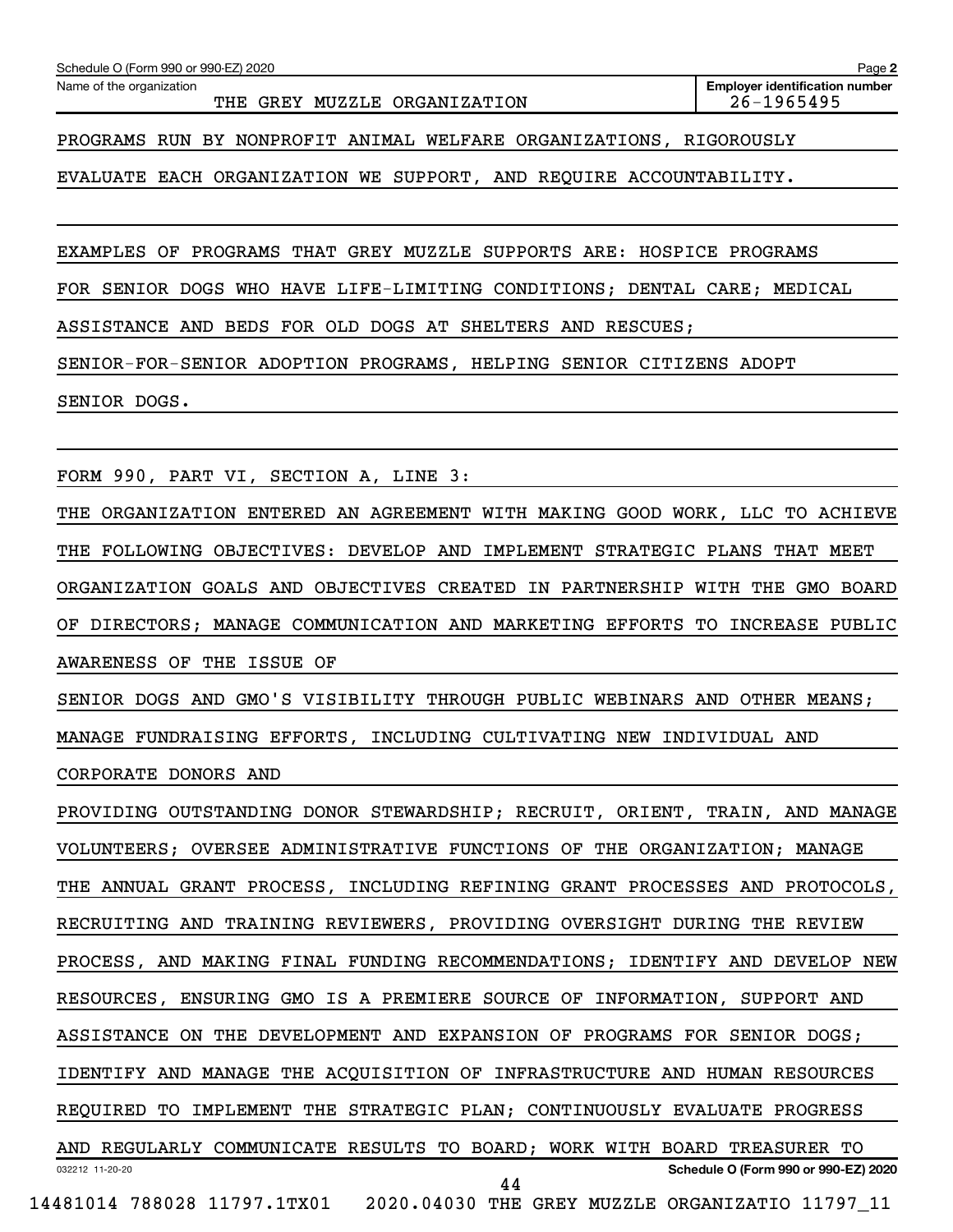**2 Employer identification number** Schedule O (Form 990 or 990-EZ) 2020 Name of the organization THE GREY MUZZLE ORGANIZATION **26-1965495** DEVELOP AND MAINTAIN SOUND FINANCIAL PRACTICES; SUPPORT PREPARATION OF ANNUAL BUDGET AND ASSURE THE ORGANIZATION OPERATES WITHIN BUDGET GUIDELINES; WORK WITH BOARD TO ENSURE THE ORGANIZATION IS FULLY COMPLIANT WITH LOCAL, STATE, AND FEDERAL LAWS, REQUIREMENTS, POLICIES, ETC.; ASSIST BOARD TO RECRUIT AND TRAIN NEW BOARD MEMBERS, DEVELOP POLICIES AND PROCEDURES, AND ENGAGE MEMBERS IN TASKS NECESSARY TO ACHIEVE STRATEGIC OBJECTIVES.

SERVICES OF AN EXECUTIVE DIRECTOR ARE INCLUDED IN THE MANAGEMENT FEE.

FORM 990, PART VI, SECTION B, LINE 11B:

THE TREASURER COMPLETES SCHEDULES AND CHECKLISTS, PERFORMS AN INTERNAL REVIEW, AND PROVIDES INFORMATION AND SUPPORTING DOCUMENTS TO A CPA FIRM THAT PREPARES THE FORM 990. A DRAFT OF THE RETURN IS REVIEWED BY THE TREASURER AND QUESTIONS AND COMMENTS ARE ANSWERED AND RESOLVED WITH THE CPA FIRM. A DRAFT OF THE RETURN IS THEN PROVIDED TO THE MEMBERS OF THE GOVERNING BODY FOR QUESTIONS, COMMENTS, AND EDITS. THE RETURN IS THEN FILED WITH THE IRS AFTER CHANGES HAVE BEEN MADE AND POSTED TO THE ORGANIZATION'S FILE SHARING SITE.

FORM 990, PART VI, SECTION B, LINE 12C:

032212 11-20-20 **Schedule O (Form 990 or 990-EZ) 2020** ON AN ANNUAL BASIS, EACH DIRECTOR, PRINCIPAL OFFICER, AND MEMBER OF A COMMITTEE WITH GOVERNING BODY DELEGATED POWERS SIGNS A STATEMENT WHICH AFFIRMS SUCH PERSON HAS RECEIVED A COPY OF THE CONFLICT OF INTEREST POLICY, HAS READ AND UNDERSTANDS THE POLICY, AND HAS AGREED TO COMPLY WITH THE POLICY. ADDITIONALLY, PERIODIC REVIEWS ARE CONDUCTED TO DETERMINE THAT COMPENSATION ARRANGEMENTS AND BENEFITS ARE REASONABLE AND TO ENSURE THAT PARTNERSHIPS, JOINT VENTURES, AND OTHER ARRANGEMENTS CONFORM TO THE 45